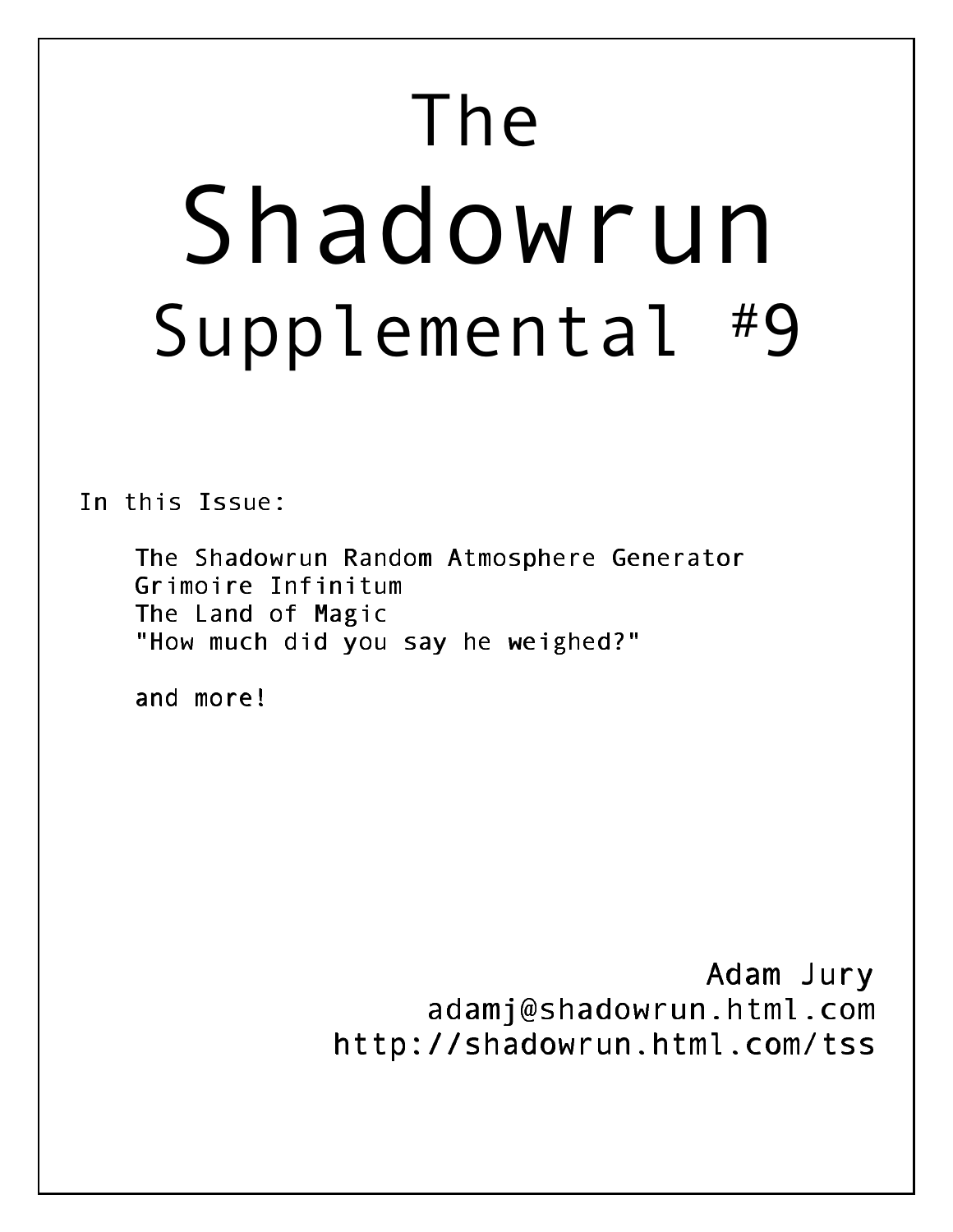# Table of Contents

| Table of Contents                                  | $\overline{2}$  |
|----------------------------------------------------|-----------------|
|                                                    |                 |
|                                                    | 3               |
|                                                    |                 |
|                                                    | 3               |
|                                                    | $\overline{3}$  |
|                                                    | 3               |
|                                                    |                 |
| "How much did you say he weighed?" ________ 4      |                 |
| By Patrick Goodman                                 | $\overline{4}$  |
|                                                    |                 |
| By Eva's Gyro                                      |                 |
| Activities 12                                      |                 |
|                                                    |                 |
|                                                    |                 |
|                                                    | 12              |
|                                                    |                 |
| Unfriendly Organizations _____________________     | 13              |
|                                                    | 13              |
|                                                    |                 |
|                                                    |                 |
|                                                    | 14              |
| <u> 1989 - Johann John Stein, fransk politik (</u> | 14              |
|                                                    | 17              |
|                                                    | 17              |
|                                                    | 18              |
|                                                    | 19<br>19        |
| Portland Security Forces                           |                 |
| Places Of Interest                                 | 20              |
| Hotels<br>Restaurants and Bars                     | <b>20</b><br>21 |
|                                                    |                 |
| Other Locations 22                                 |                 |
| Hospitals 22                                       |                 |
| Miscellaneous                                      | 23              |
|                                                    |                 |
|                                                    |                 |
|                                                    | 24              |
|                                                    |                 |
|                                                    |                 |
|                                                    |                 |
|                                                    |                 |
|                                                    |                 |
|                                                    |                 |
|                                                    |                 |
| Shadowrun Random Atmosphere Generator __ 31        |                 |
|                                                    |                 |
|                                                    | 31              |
|                                                    |                 |
|                                                    |                 |
|                                                    |                 |

#### 2 Introduction

|                 | 31 |
|-----------------|----|
|                 | 31 |
|                 | 32 |
|                 | 32 |
|                 | 32 |
|                 | 32 |
|                 | 33 |
|                 | 33 |
|                 | 33 |
|                 | 33 |
|                 | 33 |
|                 | 34 |
|                 | 34 |
|                 | 34 |
| Interior Scents | 34 |
| Interior Sounds | 35 |
|                 | 35 |
|                 | 35 |
|                 | 36 |
| SwiftOne Speaks | 37 |
| By Brett Borger | 37 |
|                 |    |

# Editors Notes

Welcome to issue #9 of The Shadowrun Supplemental! Yes, it's been a long road from issue #8, and the delays have been annoying, probably more so to me than to you. I truly did not enjoy having what I consider one of my greatest achievements online and being updated.

There were a couple big reasons for this delay. The major one was the server move - we're now located at <http://shadowrun.html.com/tss>and I firmly intend to stay at this host until hell freezes over. The second one was my new job - not a white collar job like some expect, but a good old fashioned dirty job inside and outside of a sugar processing plant. I'm no longer employed there (Laid off, not fired..), so things are returning to normal now. Unfortunately, I was working 12 hour days for most of the last couple months, which gave me almost no time to do anything online besides retrieve my email and chat a bit on IRC.

Speaking of email - do not use my old email address anymore. The email address that you must use if you wish me to read it is [adamj@shadowrun.html.com.](mailto:adamj@shadowrun.html.com) If you sent email to my old address at lis.ab.ca and did not receive a response, please re-send it as it may have got lost in the abyss.

The fate of the Compiled Shadowrun Supplemental has been decided. I'll be releasing it sometime after issue #10 arrives, and it will combine issues #1-#9, update them for SR3 mechanics, add some new items that fit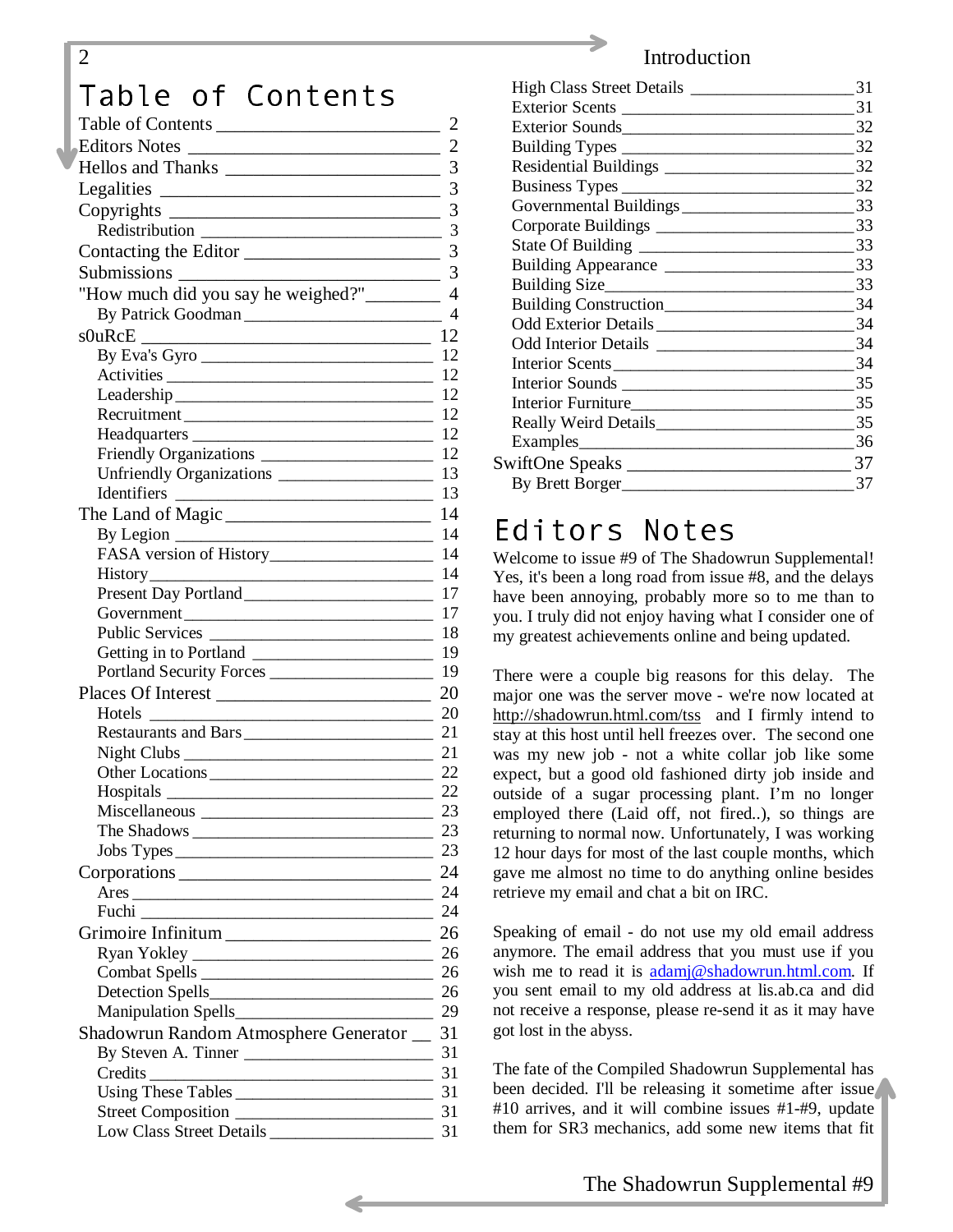in with the old themes, and remove outdated articles, or articles which got mostly negative responses. It will be a series of files separated into categories, such as Rules, Races, etc.

Also, web-surfers will note that this is the first issue of The Shadowrun Supplemental released in HTML format as well as Word and Adobe Portable Document Format. While I still recommend the latter two formats for printing, the HTML version allows you to read it online and make a decision if you want to download the whole magazine.

# Hellos and Thanks

This has been a strange last 6 months for me. An enlightening and confusing time, all at once, especially recently. Those of you who have stuck by me and given your love and care, thank you. You know whom you all are.

# Legalities

This magazine is in no way endorsed nor produced by FASA Corporation. Shadowrun and Matrix, are copyrights of FASA (1998). Neither I, nor the authors of any individual pieces intend to infringe on FASAs intellectual property and rights. FASA has not read this material in advance, and as such, none of this material is approved by FASA.

# Copyrights

All contents are copyright (1998) by their original authors. I (Adam Jury) retain the copyrights over the compilation of material.

# Redistribution

This magazine may not be reproduced in any other computer format without my permission, nor may it be archived on any other computer system or internet site without my permission. Edited versions may not be distributed, it may be edited only for your personal use and within your own gaming group. IE: You can edit out the reviews if you want to print a copy to give to your players, but you can't edit out the reviews and put it on your web site, send it to a friend, etc.

# Contacting the Editor

I can be reached via email at [adamj@shadowrun.html.com.](mailto:adamj@shadowrun.html.com) I can also be contacted on the ShadowRN mailing list, and on Undernet #Shadowrun. Additionally, I can be reached via ICQ my UIN is 2350330.

An up to date list of ways to contact me should always be on my web page.

The TSS Productions web page at <http://shadowrun.html.com/tss>contains all the back issues, submission guidelines, and a few other things you may need to know. If you can't find what you're looking for, please do not hesitate to contact me.

# Submissions

Submissions to The Shadowrun Supplemental are taken via email only at the moment. When submitting something, please follow these guidelines to ensure that I receive the submission and that it's in a format I can read.

- Please email me in advance, instead of sending a file unannounced.
- I reserve the right to refuse/edit all submitted material. In the case of me editing it, I will send you a version back for your approval before the publishing date.
- Submissions can be in any format Word 97 can read. Plain Text or a Word .DOC file is preferred.
- If a submission is more than 50 Kilobytes in size, please compress it with PKZip or Winzip before sending it.
- Don't be afraid to submit something strange. The world needs more creativity.
- You don't need a armful of credits to get published in TSS -- One good article is all it takes!

<span id="page-2-0"></span>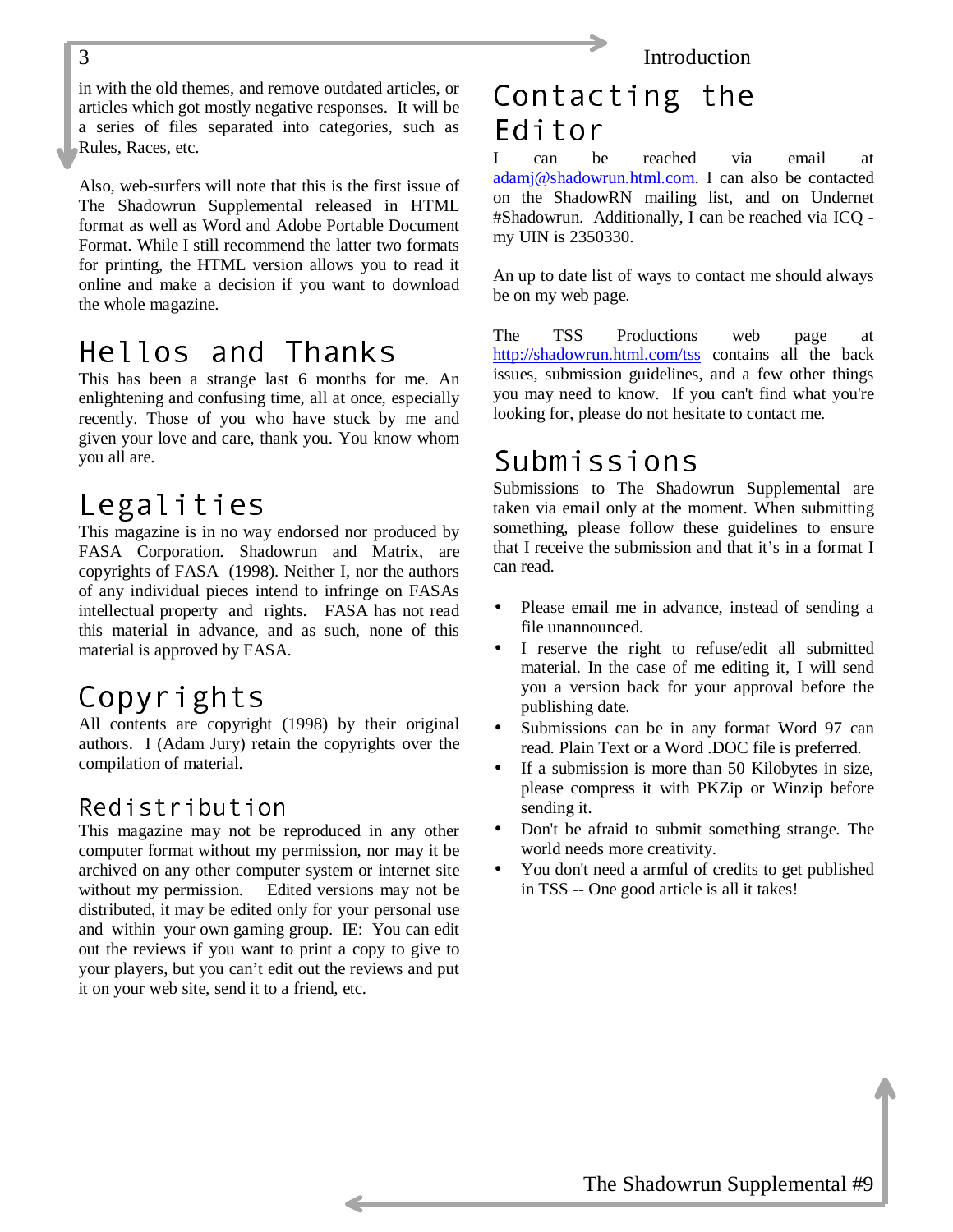# <span id="page-3-0"></span>"How much did you say he weighed?" **Corrected Weights & Measures (and Why They're Useful) for Characters in FASA's Shadowrun, 3rd**

**Edition** By Patrick Goodman (remo@arn.net)

Trolls. Everybody knows about trolls, right? They're big, they're bad, and they're ill tempered. What else do you need to know?

How about this, then, my chumlies: They're seriously, perhaps even dangerously, underweight. The same goes, to a lesser degree, for Orks and elves. Dwarves, on the other hand, are a bit heavier than they should be for their size. This article is going to offer one solution to this problem.

This article saw its genesis back in 1990. *Shadowrun (SR1)* didn't have any edition numbers yet, and it was all still new and pretty cool. The average weights for the player character races were way off base, though, a situation that persisted into *Shadowrun 2nd Edition (SR2)*. In *SR1* and *SR2*, trolls weighed in at 120 kg, or about 265 pounds. That's right. The average troll, according to the original rules, only weighed 265 pounds. If that seems a bit light for someone who averages a height of 280 cm (about 9'2"), it should. (To put it in perspective, I stand approximately 193 cm (6'4", more or less), I'm not particularly muscular, and I weigh in at 104.3 kg (230 pounds). Quick, someone

tell me what's wrong with this picture.) By contrast, dwarves weighed in at 72 kg (159 pounds), in the neighborhood of three times what a human of that height would weigh.

One of the first things I noticed when I started playing Roscoe, my troll rocker, was how light a troll really was and thinking, "Something ain't right." It was terribly distracting, and as a result I didn't play to the top of my form and poor Roscoe nearly got scragged in a barroom brawl of epic proportions. This, as you might imagine, didn't make me particularly happy. With this in mind, I began to look over the other player races and discovered that trolls weren't the only ones with weight problems. The situation has been aided somewhat in *Shadowrun 3rd Edition (SR3)*; all the races have had their weights modified at least slightly, with dwarves and trolls getting major changes that bring them much closer to realistic body weights. A few minutes with a calculator showed me where the remaining problems were, and a few more minutes yielded the tables that accompany this article.

According to *SR3* rules, the original five player races have the official heights and weights given below in Table 1 (which are shown in both English and metric measures). In addition, the *Shadowrun Companion (SRC)* offers a variety of player race variants; their official heights and weights, where mentioned, are shown here as well. Where specific items aren't mentioned, I tried to extrapolate it from the available information in both *SRC* and other books (for instance, some information on ogres and minotaurs came from *Paranormal Animals of Europe (PAoE)*, page 122). In a couple of cases, I just made something up. This extrapolated data is shown in the table in red.

> The tallest human being on record, according to the *Guinness Book of World Records*, was Robert P. Wadlow. At the time of his death, Wadlow stood 8'11" (272 cm) tall and weighed 439 pounds (199.1 kg). At his heaviest, a few months before his death, Wadlow weighed just over 490 pounds (222.3 kg), about the same weight as the average troll. He wasn't particularly muscular, and the proportions of his body were normal (he was, in fact, a bit slender; proportionately, he would have weighed around 110 pounds had he stood 5'7"). Clearly a troll,

| <b>Race</b>   | Height (M)       | Height(E)                 | Weight (M)       | Weight (E)    |
|---------------|------------------|---------------------------|------------------|---------------|
| Cyclopes      | 310 cm           | $122$ in $(10'2'')$       | 249 kg           | 549 lbs       |
| Dryads        | 120 cm           | 47 in (3'11")             | $45$ kg          | 99 lbs        |
| Dwarves       | 120 cm           | 47 in (3'11")             | 54 kg            | 119 lbs       |
| Elves         | 190 cm           | $75$ in $(6'3'')$         | $72$ kg          | 159 lbs       |
| Fomori        | 280 cm           | $110 \text{ in } (9'2'')$ | $225$ kg         | 496 lbs       |
| Giants        | 350 cm           | 138 in (11'6")            | $281 \text{ kg}$ | $619$ lbs     |
| Gnomes        | $110 \text{ cm}$ | 43 in (3'7")              | $40 \text{ kg}$  | <b>88 lbs</b> |
| Hobgoblins    | 180 cm           | $71$ in $(5'11'')$        | $90 \text{ kg}$  | 198 lbs       |
| <b>Humans</b> | 170 cm           | $67$ in $(5'7'')$         | $70 \text{ kg}$  | 154 lbs       |
| Koborokuru    | $110 \text{ cm}$ | 43 in (3'7")              | $72 \text{ kg}$  | $119$ lbs     |
| Menehune      | $110 \text{ cm}$ | 43 in (3'7")              | $72$ kg          | $119$ lbs     |
| Minotaurs     | 230 cm           | 91 in (7'7")              | $225 \text{ kg}$ | 496 lbs       |
| Night Ones    | 190 cm           | $75 \text{ in } (6'3'')$  | $72 \text{ kg}$  | 159 lbs       |
| Ogres         | 170 cm           | 67 in (5'7")              | $95 \text{ kg}$  | 209 lbs       |
| Oni           | 190 cm           | $75 \text{ in } (6'3'')$  | $95 \text{ kg}$  | 209 lbs       |
| Orks          | 190 cm           | 75 in (6'3")              | $95$ kg          | 209 lbs       |
| <b>Satyrs</b> | 160 cm           | 63 in (5'3")              | $80 \text{ kg}$  | $176$ lbs     |
| Trolls        | 280 cm           | 110 in $(9'2'')$          | 225 kg           | 496 lbs       |
| Wakyambi      | 280 cm           | 110 in (9'2")             | 106 kg           | 234 lbs       |

**Table 1.** *SR3* **Standard Heights & Weights**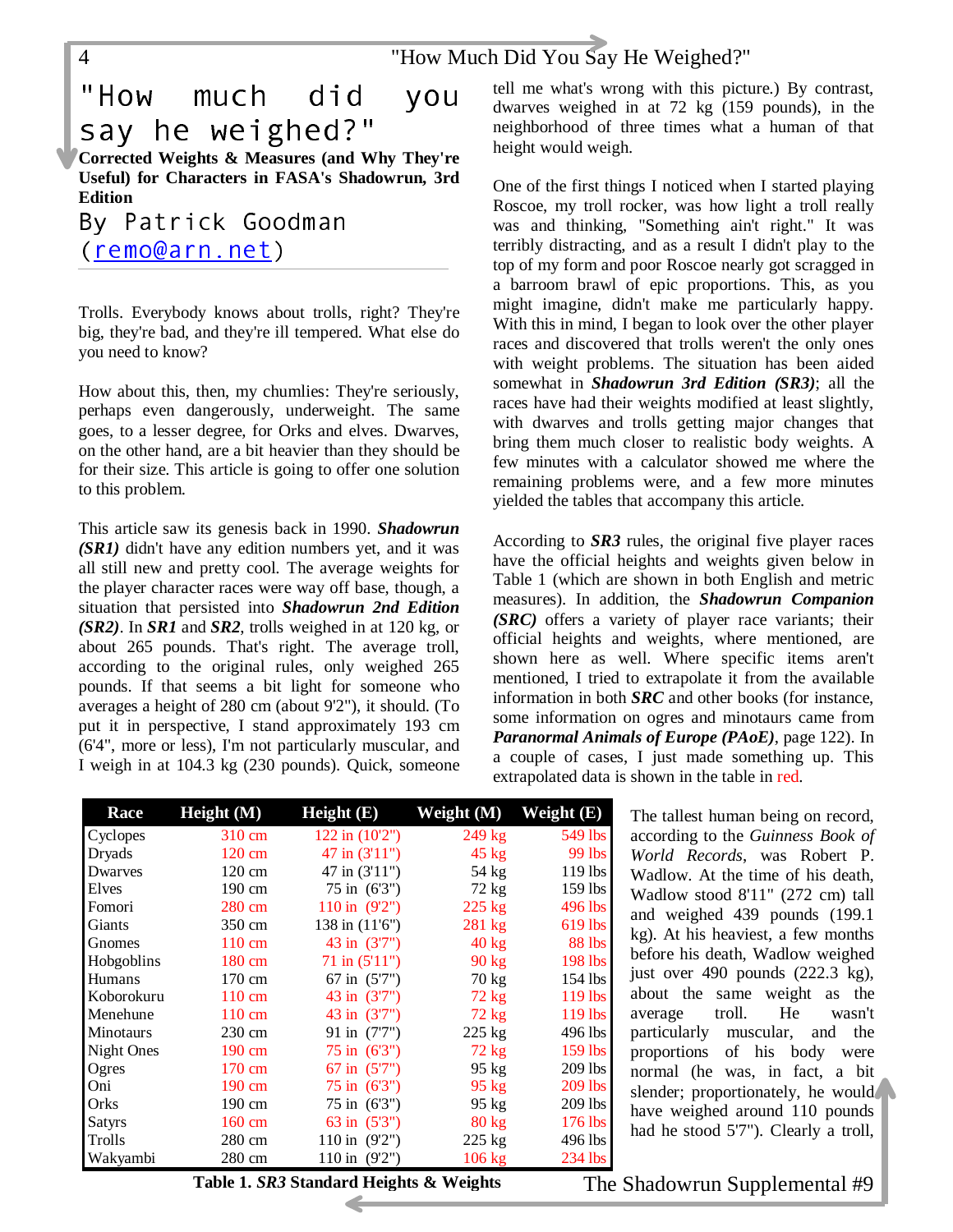with his massive musculature and heavier skeleton, should weigh more than a human of the same approximate height.

The figures that follow are based on simple proportional mathematics and solid geometry; an object's weight is proportional to the product of its linear dimensions. If you change one of these, you have to change the other two by the same percentage to maintain proportion. To figure the new weight, determine what percentage of the original's size the new object is. For example, on average a human female is approximately 92%, or 0.92 times, the height of a human male, and her other dimensions have been scaled down by a similar amount. To figure her weight, you take this percentage, cube it (multiply it by itself once for each of the three dimensions, or 0.92 times 0.92 times 0.92), and multiply this number by the male's body weight.

They're also based on what a human would weigh at that height, with specific modifiers applied based on the physical attributes of Body and Strength, and bonuses to those stats. After all, in our world we don't have elves and Orks to measure, but we do have humans. Humans were the common denominator in the Awakening which Unexplained Genetic Expression (UGE) and Goblinization played upon to produce the other races of humanity.

The figures shown are approximations, and are rounded to the nearest centimeter or the nearest inch, as appropriate, for height. Likewise, they're rounded to the nearest tenth of a kilogram or the nearest pound, again as appropriate, for weights.

*Humans:* Since humans were the one common denominator before UGE and Goblinization created the various sub-races of humanity, it seems logical to start this discussion with them.

The *SR3* rules place the average human at 170 cm, about 5'7" tall, with a weight of 70 kg (or 154 pounds). Though this is about right for human males, human females are typically several centimeters shorter than males. This article assumes that there's a size difference between genders of eight percent, which is a bit larger than normal but a bit smaller than what most games provide. This gives a female human a height of 156 cm. Taking the official weight of 70 kg for a human male as a base would give the female a weight of 54.5 kg on the average.

*Elves:* Of all the Awakened, elves (well, your gardenvariety elves, anyway) are the most like humans in terms of general appearance. Two of the subspecies, dryads and wakyambi, still look mostly human save for their size; the Night Ones still look mostly human if the humans you know are midnight blue and fuzzy. All the elven species also display as great a difference in overall size between genders as do humans, with the exception of dryads, who only appear as females.

Officially, an elven male at 190 cm weighs 72 kg, slightly more than a human male. The Night Ones really differ from normal elves only in their coloration and the velvety fur covering their skin, so they have the same height and weight figures. The wakyambi of Africa are as tall as trolls, around 280 cm; no official weight is given that I've been able to uncover so far, but extrapolating from normal elves and doing simple multiplication, the "official" weight would probably be in the neighborhood of 100 kg to 110 kg. Dryads are a little harder to figure, since they stand at just over a meter tall. I put them at 120 cm, since there's little canonical guidance, and figured their "official" weight at 45 kg.

Although elves are traditionally gaunt by human standards, 72 kg is dangerously thin. An elf this gaunt would probably not be able to handle weapons or any kind of heavy equipment, simply because they lack the necessary muscle mass. The primary reason for their gauntness is genetic. Their skeletal structure is thinner and lighter. Their muscles are smaller and flatter than a human's are, though they're just as powerful, and their bodies are relatively free of fat. Despite this, an elf weighing only 72 kg seems rather low

Proportionately, a human male standing 190 cm tall would weigh about 97.7 kg; a human as tall as a wakyambi would weigh in at 312.8 kg. Elven males, both standard-issue *nobilis* and Night Ones, with their thinner skeleton and their smaller, flatter muscles, would probably weigh about 80% of this, putting them at approximately 78.2 kg. Wakyambi are even thinner than normal elves, so I put their multiplier at about 75%. With this in mind, a male wakyambi elf weighs in at 234.6 kg. This is still quite slender, but no longer emaciated.

*Elven females, like human females, are about eight percent shorter on the average than males. This places elven females at 175 cm, still taller than the average human male, with a proportional body weight of approximately 60.9 kg. A female wakyambi would be about 258 cm tall, and weigh about 182.7 kg.*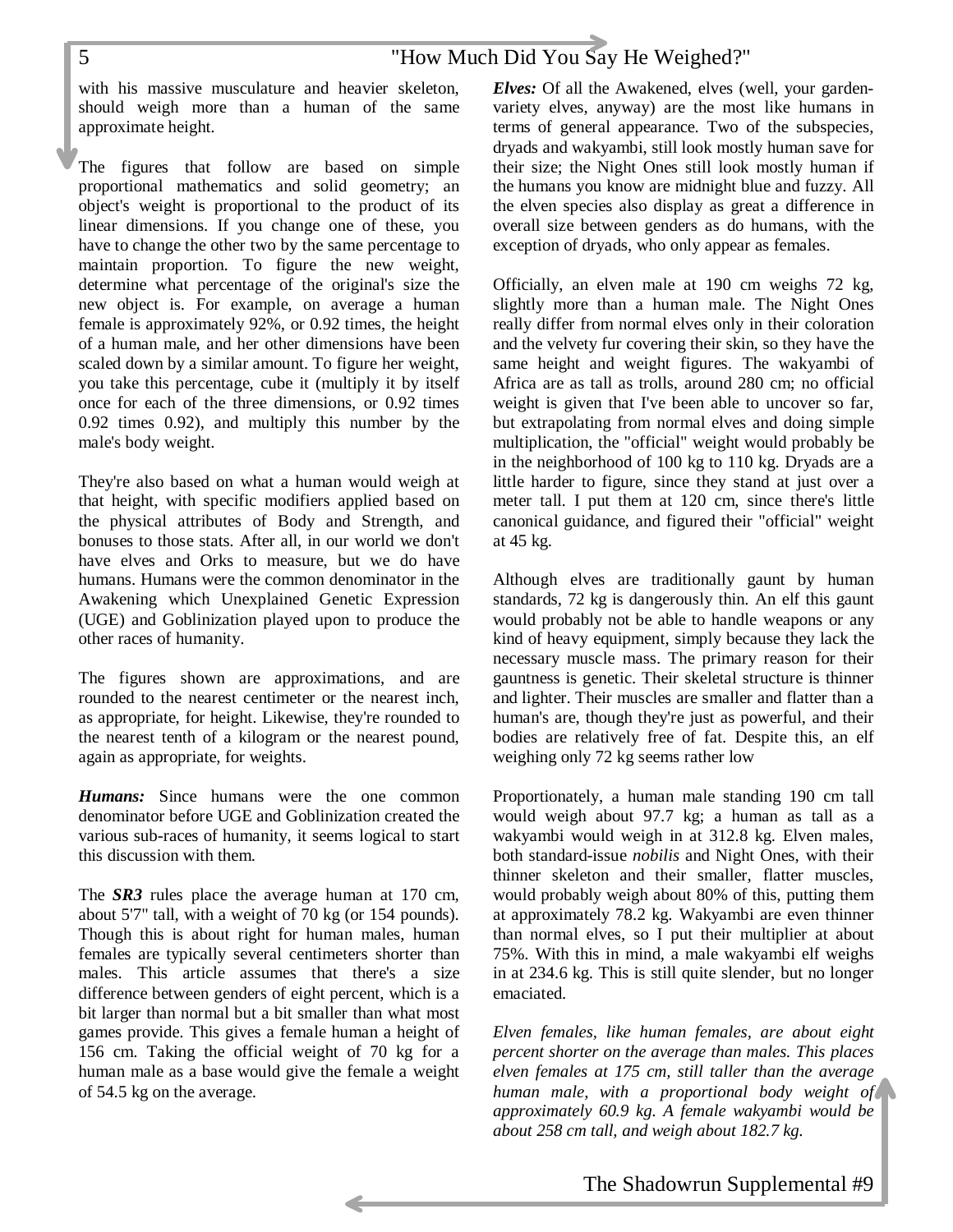Dryads are the only elven species too heavy, proportionally, for their height. A female elf scaled down to 120 cm would weigh 19.6 kg, or about 43 pounds. Dryads take a penalty to both Body and Strength of -1 each. This would put a typical dryad at 88% of that weight, or 17.2 kg; this is about 70% of what a human would weigh at that height. This is an extremely light body weight to be running the shadows with, but the available data are so limited that it's almost impossible to justify any increase in weight.

*Orks:* Orks are the Awakened counterparts of the elves. Standing at the same 190 cm as an elf, an Ork is stockier, more muscular, and heavier. They weigh in at 95 kg, which is just a little bit shy of what a proportional human would weigh at that height (about 97.7 kg). They're more powerful than humans, though, and should weigh more as a result.

It can be argued that an Ork's muscle-to-body fat ratio is a good deal better than a human's, as the character generation rules allow Orks a Strength bonus of +2 and a Body bonus of +3. Muscle mass is proportionately heavier than fat mass. Taking these things into consideration, I used the Strength and Body modifiers found later in this article to modify the 97.7 kg human just mentioned and make him an Ork. The total modifier became 1.28, which gives us a male Ork weighing 125.1 kg, or 276 pounds. This places them firmly in the bounds of many modern-day human professional athletes. The oni of Japan have the same modifiers as ordinary Orks, and weigh the same.

While Orks show a difference in size between genders, it is not as severe or as noticeable as that shown by humans and elves. Those two races show a difference between genders of about eight percent, while Orks only show a difference of four percent. This gives Ork females an average height of 182 cm, somewhat taller than a human male. Ork females are substantially heavier than human males, though, weighing in at 110 kg. Female oni are the same height and weight as female orks.

Orks and trolls both show a remarkable diversity in size and shape among their variant types. Closer in general to humans than the typical *robustus* are the hobgoblins, which have a shorter and thinner stature than their cousins do; however, not much else was said. I gave them an average height of 180 cm, since there was little canonical guidance. A human at 180 cm would weigh 83.1 kg. A hobgoblin has a Body bonus of only  $+2$ , and a Strength bonus of  $+2$ , for a total modifier of 1.24, for a final weight for a male hobgoblin of 103 kg. A female hobgoblin stands about 4% shorter than a male, for a height of 173 cm and a weight of 91.4 kg.

The satyrs of the Mediterranean area are considerably smaller than their more common cousins, standing only about 160 cm in height. They also have a slighter build than Orks do, though they're huskier than a human of the same height. Their slight stature is an illusion, since they have the same bonuses to Body and Strength that Orks do; their muscles are flatter and denser, and their bodies are exceptionally free of fat. A human of 160 cm would weigh about 58.4 kg. With the final modifier of 1.28 in place, a satyr weighs in at 74.8 kg. Unlike the other Ork subspecies, satyrs don't appear to have a significant difference in size between the genders.

Ogres present a little bit of a problem. The scant information available in *SRC* and *PAoE* indicates that they're shorter and stockier than regular Orks, but it's never mentioned how much shorter or stockier they actually are. Therefore, as with many of the metaspecies variants in this article, I had to wing it. I placed them at 170 cm, approximately the same height as a human. An ogre gets the same Body and Strength modifiers as an Ork, for a total modifier of 1.28. Multiplying this times a normal human's body weight yields 89.6 kg. However, *SRC* and *PAoE* both also state that ogres have the same approximate body weight as Orks, which is stocky and broad-shouldered indeed; to do this would take a modifier of more than 1.7, almost the same modifier used for a dwarf (see below). So, the same 70 kg multiplied by 1.7 yields a weight of 119 kg for a male ogre. Ogres exhibit the same 4% variance in gender size that most other Orks species do; this puts the height of a female ogre at about 163 cm, with a body weight of 104.9 kg.

*Trolls:* And now, here we are, back at the beginning again. Now, we arrive at the biggest, baddest, most dangerous members of Awakened society. Trolls and their variants are, quite understandably, feared and respected by the other races. They are large, incredibly strong, and capable of taking enough damage to fell a company of Marines and still keep coming at you. We have already shown, though, that they are dangerously underweight. A normal human built to a troll's size specifications would weigh in at an impressive 312.8 kg.

Trolls have more going for them, physically, than any of the races do, even the Orks. The basic troll's Strength modifier of  $+4$  is higher, as is their Body bonus of +5. In addition to this, they have their bony dermal plating going for them. Bone is heavy, and the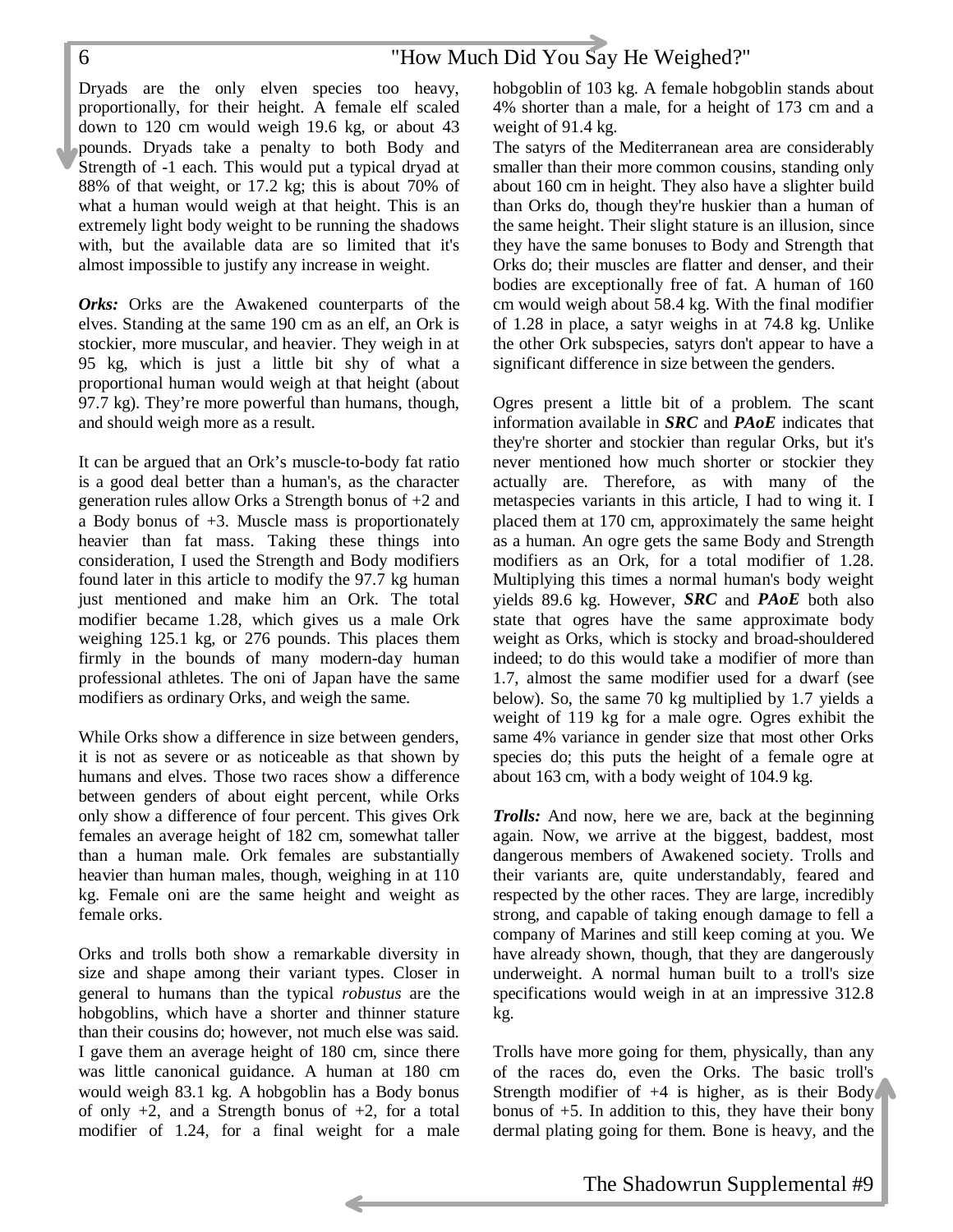additional bone of their armor makes up a sizable portion of their total weight. Their arms are disproportionately long for their bodies. All this adds up. I used the modifiers in the next section to take all this into account, and arrived at a modifier of 1.57 times the weight of a proportional human. This gives the average troll a weight of 491.1 kg. Unlike humans or elves, trolls show negligible size differences between genders, giving female trolls the same stats as males.

The giants of the Nordic regions of Europe are even more impressive, standing at 350 cm. No official weight was given, but given the track record for the other races, it probably wouldn't have been more than about 150 kg or so in *SR2*, and probably about 285 kg in *SR3*. A human as tall as a giant would weigh 610.9 kg. Even without the dermal armor of their smaller cousins, the giants have an impressive weight multiplier of 1.6, brought about by their  $+5$  bonuses to both Strength and Body. This puts a male giant's weight at 977.4 kg. Unique among the troll variants, however, giants show the same 8% difference in average size between genders that humans do; this is probably related to their tendency towards genetic reversion, though scientists are still debating the matter. A female giant stands around 322 cm, and weighs 761.1 kg.

The fomori of the Celtic isles stand as tall as an ordinary troll does, but they're not as massively muscled, nor do they have the bony dermal armor of their cousins. Their Strength and Body bonuses are lower, giving them a final weight multiplier of 1.4. Multiplied by the 312.8 kg that a normal human would weigh at 280 cm gives a typical fomor a normal weight of 437.9 kg. There is no appreciable difference in size between male and female fomori.

*The Mediterranean basin gives us two troll subspecies, cyclopes and minotaurs. A cyclops is the more massive of the two, standing an impressive 310 cm tall. Their bonuses of +5 to Body and +6 to Strength combine for a total modifier of 1.68. A human 310 cm tall would weigh 424.5 kg; multiplied by their 1.68 stat modifier, this gives a cyclops an average body weight of 713.2 kg.*

The minotaur is shorter and stockier than any other troll sub-species, standing (according to *PAoE*) a mere 230 cm. However, again according to *PAoE*, they also weigh the same as their taller, more common cousins. It would require a multiplier of around 2.8 to accomplish that, though, and that's just not happening; a minotaur weighing as much as a troll would be more or less cube-shaped, if he wasn't spherical. A minotaur's bonuses of +4 Body and +3 Strength give him a normal modifier of 1.4. To take his broader dimensions into account, I boosted that up to 1.6. A human standing 230 cm would weigh in at 173.4 kg; a minotaur, therefore, weighs 277.4 kg.

You might have noticed that the various troll races are heavy. I mean, they're *really* heavy. How can their skeletons support this much weight? It shouldn't be possible, since even trolls are basically human in proportions, and the human skeletal structure simply can't support the mass without some kind of help. Structural strength is a product of two dimensions (width and depth), while weight is a product of three dimensions (length, width, and depth). Genetics provide a part of the explanation; the troll skeleton is, proportionately, a bit heavier than a human skeleton, but it's still not strong enough to support upwards of half a ton (and in the case of giants, that's considerably upwards). At the heart of it is the only real explanation: magic. UGE, at its very heart, is a magical phenomenon. Many experts in the field of thaumaturgic medicine have said that there is a mystical "energy field" that helps the Awakened races at least partially ignore some of the more mundane physical laws. Others explain it not as an "energy field" per se, but a magical "recoding" of the DNA. There's not a general consensus in the medical field, and there's not really an easy answer to this one.

*Dwarves:* Last, but by no means least, we come to the reversal of the above paradoxes. Unlike the rest of the player races, which were unaccountably light for their size, dwarves are unaccountably heavy for theirs. While dwarves are strong and very massive, a dwarf standing 120 cm and weighing 72 kg, as *SR2* had them listed, was rather drastic. A human that tall would weigh a mere 24.6 kg; a dwarf as tall as a human would weigh 199 kg. Clearly, there's something wrong with that. Even at the 54 kg given them in *SR3*, they're a little more chunky than they should be.

*While not as powerful as a troll or an Ork, a dwarf's +1 Body modifier and +2 Strength modifier are nothing to scoff at. Trolls and Orks are essentially human in proportion, though, while dwarves aren't. Placed next to a human the same height, a dwarf is over twice as broad across the shoulders and chest, and almost twice as thick through the chest. His skeleton is the opposite of an elf's, being nearly twice as thick and heavy. His muscle tissue is similarly very dense. The modifiers for Body and Strength only give a*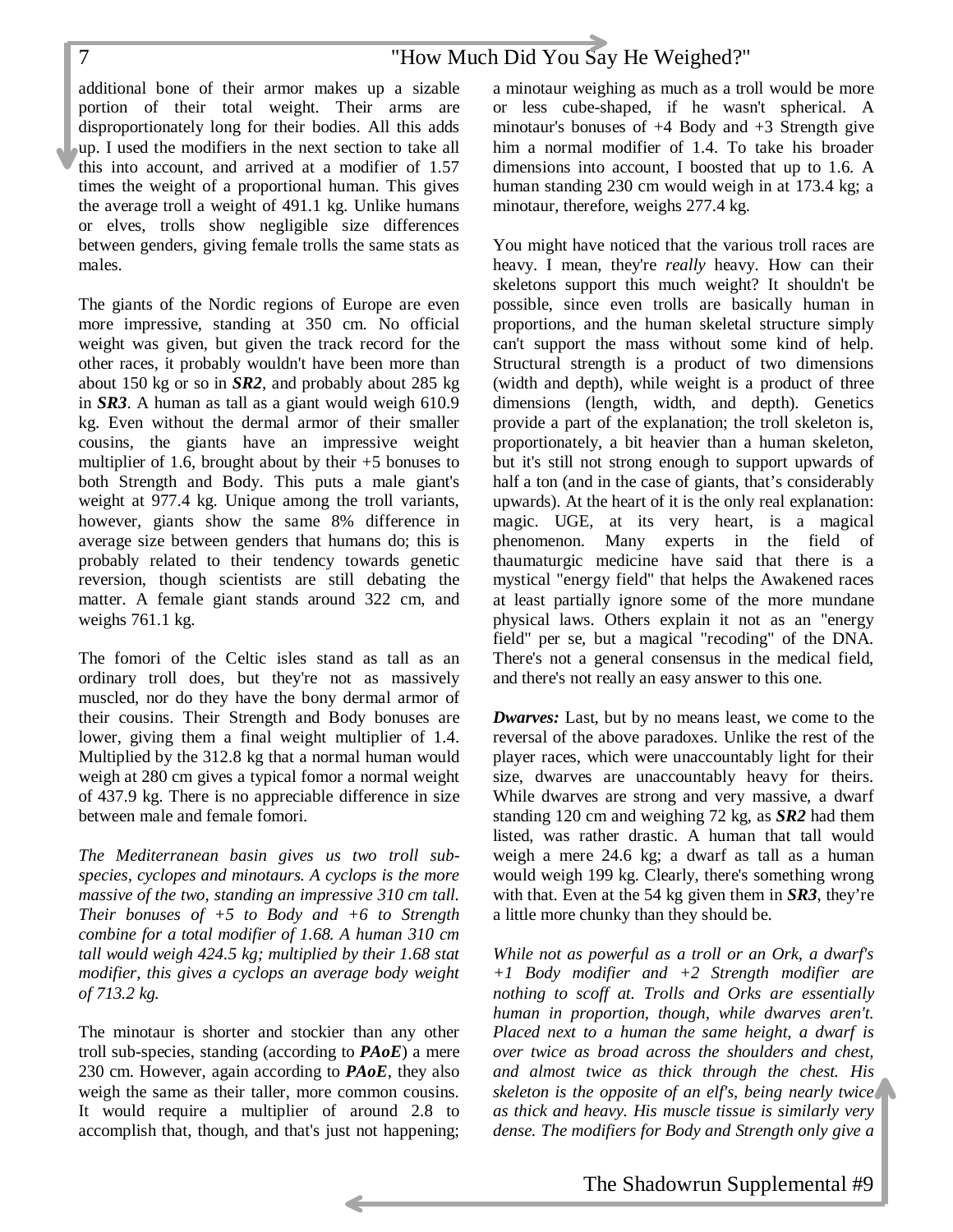*weight modifier of 1.2, however, for a body weight of 29.5 kg. This doesn't take a dwarf's off-kilter body proportions into account, either. Even a troll's body weight modifier of 1.57 doesn't yield what would seem a proper body weight for this particular branch of humanity. With a modifier of 1.57, a dwarf only weighs 38.6 kg, still not quite heavy enough for our purposes.*

*A modifier of 1.8 was used to take into account the great breadth and thickness of a dwarf in comparison to his height, as well as his dense skeleton and musculature. This yields a more satisfying 44.3 kg, more than heavy enough for running the shadows without being freakishly high. Like the trolls, dwarves show almost no difference in size between genders, so these figures are accurate for female dwarves as well as male.*

Unlike some of the other racial variants, the various dwarf subspecies don't offer much in the way of size variation. The koborokuru of Japan and the menehune of Hawaii are both a little shorter than dwarves are; both races average about 110 cm, at which height a human would weigh 19 kg. The koborokuru, in fact, use the same 1.8 multiplier that ordinary dwarves use, which gives them a body weight of 34.2 kg. The menehune, while having a better Body bonus than an ordinary dwarf, is actually a little bit lighter because his body proportions aren't as off-kilter as a dwarf's. Menehune only receive a 1.6 multiplier; while not as blocky as a dwarf, he's still a lot bigger than a proportional human is. Menehune weigh in at 30.4 kg.

Gnomes, while receiving the normal Body and Strength modifiers for dwarves, are both shorter and slighter than their cousins are. Like the other dwarven races, I placed their height at about 110 cm, since there wasn't anything more specific in *SRC*. At a height of 110 cm, a human weighs 19 kg; with the stat modifier of 1.2, this gives a gnome a body weight of 22.8 kg. Unlike the other dwarves, gnomes are essentially human in proportion, and don't get any additional modifiers to increase their weight. Like that of the dryads we dealt with earlier, this is an extremely low body weight to be running the shadows with. Such light bodies would have trouble with the recoil of most modern weapons simply because of the limited body mass; how this is handled is left to the individual GM.

All of these revised figures are shown below in Table

2.

| <b>Race</b>        | Height(M) | Height $(E)$             | Weight (M)         | Weight $(E)$ | Weight<br><b>Multiplier</b> |
|--------------------|-----------|--------------------------|--------------------|--------------|-----------------------------|
| Cyclopes           | 310 cm    | $122$ in $(10'2'')$      | 713.2 kg           | 1,572 lbs    | 1.68                        |
| <b>Dryads</b>      | 120 cm    | $47$ in $(3'11'')$       | $17.2 \text{ kg}$  | 38 lbs       | 0.70                        |
| Dwarves            | 120 cm    | 47 in (3'11")            | 44.3 kg            | 98 lbs       | 1.80                        |
| Elves, female      | 175 cm    | 69 in (5'9")             | $60.9$ kg          | $134$ lbs    | 0.80                        |
| Elves, male        | 190 cm    | 75 in (6'3")             | 78.2 kg            | 172 lbs      | 0.80                        |
| Fomori             | 280 cm    | 110 in $(9'2'')$         | 437.9 kg           | 965 lbs      | 1.40                        |
| Giants, female     | 322 cm    | 127 in (10'7")           | 761.1 kg           | 1,678 lbs    | 1.60                        |
| Giants, male       | 350 cm    | 138 in (11'6")           | 977.4 kg           | 2,155 lbs    | 1.60                        |
| Gnomes             | 110 cm    | 43 in (3'7")             | 22.8 kg            | 50 lbs       | 1.20                        |
| Hobgoblins, female | 173 cm    | 68 in (5'8")             | 91.4 kg            | 202 lbs      | 1.24                        |
| Hobgoblins, male   | 180 cm    | $71$ in $(5'11'')$       | 103.0 kg           | 227 lbs      | 1.24                        |
| Humans, female     | 156 cm    | 61 in $(5'1'')$          | 54.5 kg            | 120 lbs      | 1.00                        |
| Humans, male       | 170 cm    | 67 in (5'7")             | $70.0$ kg          | $154$ lbs    | 1.00                        |
| Koborokuru         | 110 cm    | 43 in (3'7")             | 34.2 kg            | 75 lbs       | 1.80                        |
| Menehune           | 110 cm    | 43 in (3'7")             | $30.4 \text{ kg}$  | $67$ lbs     | 1.60                        |
| Minotaurs          | 230 cm    | 91 in (7'7")             | 277.4 kg           | 612 lbs      | 1.60                        |
| Night Ones, female | 175 cm    | 69 in (5'9")             | $60.9$ kg          | 134 lbs      | 0.80                        |
| Night Ones, male   | 190 cm    | 75 in (6'3")             | 78.2 kg            | $172$ lbs    | 0.80                        |
| Ogres, female      | 163 cm    | 64 in (5'4")             | $104.9$ kg         | 231 lbs      | 1.70                        |
| Ogres, male        | 170 cm    | 67 in (5'7")             | $119.0 \text{ kg}$ | 262 lbs      | 1.70                        |
| Oni, female        | 182 cm    | 72 in (6'0")             | $110.0$ kg         | 243 lbs      | 1.28                        |
| Oni, male          | 190 cm    | $75 \text{ in } (6'3'')$ | $125.1 \text{ kg}$ | 278 lbs      | 1.28                        |
| Orks, female       | 182 cm    | $72$ in $(60")$          | $110.0$ kg         | 243 lbs      | 1.28                        |
| Orks, male         | 190 cm    | 75 in (6'3")             | $125.1 \text{ kg}$ | 278 lbs      | 1.28                        |
| <b>Satyrs</b>      | 160 cm    | 63 in (5'3")             | 74.8 kg            | 165 lbs      | 1.28                        |
| Trolls             | 280 cm    | 110 in (9'2")            | 491.1 kg           | 1,083 lbs    | 1.57                        |
| Wakyambi, female   | 258 cm    | 102 in (8'6")            | 182.7 kg           | 403 lbs      | 0.75                        |
| Wakyambi, male     | 280 cm    | 110 in $(9'2'')$         | 234.6 kg           | 517 lbs      | 0.75                        |

**Table 2. Revised Heights & Weights**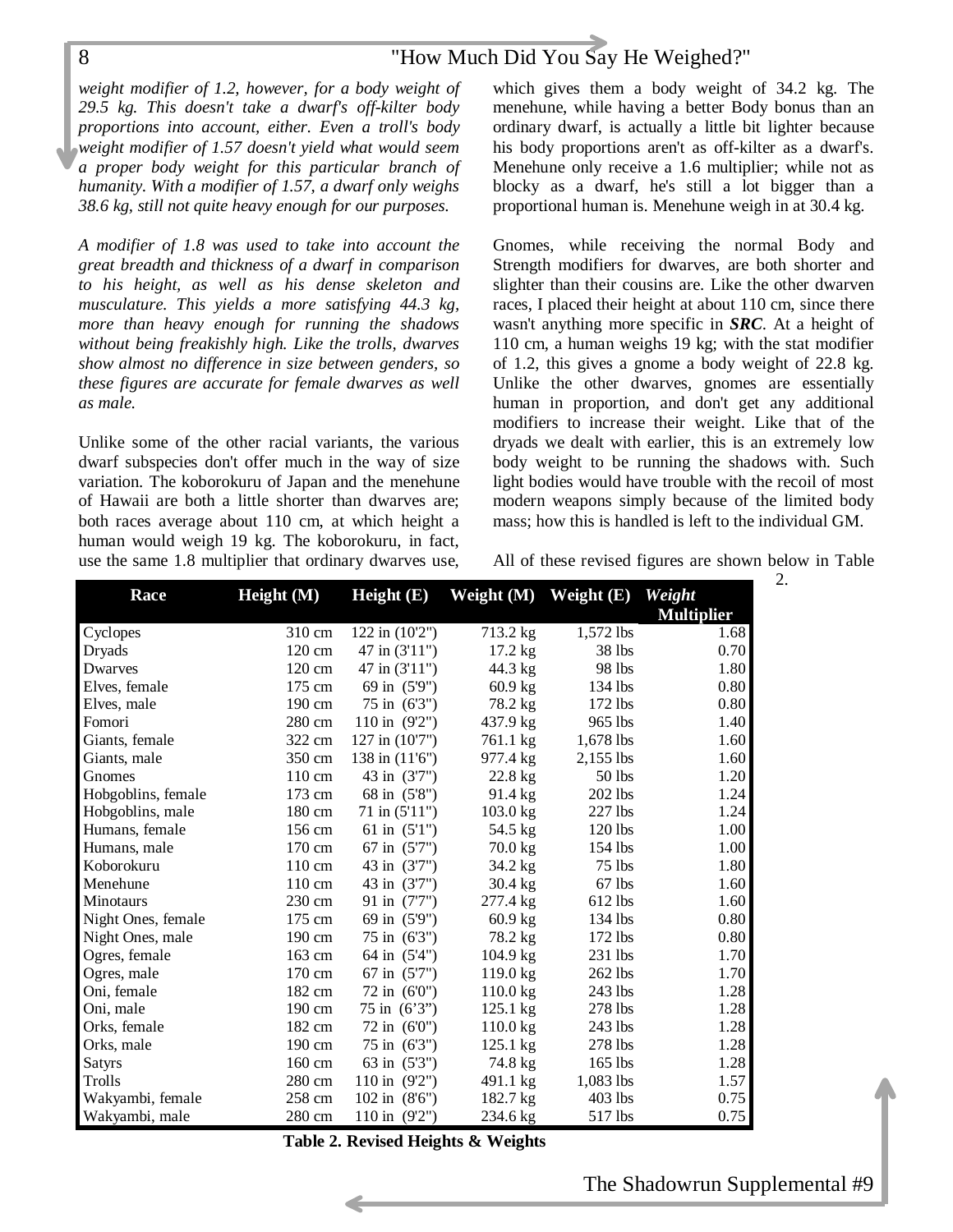Note that these are for **average adult** members of the species. There are shorter giants and taller gnomes than those shown, for instance. Variation in height can be as much as 35% either way in most species, with a proportional gain or loss in weight. To get a proportional weight, determine the new height as a percentage of the average height, convert that to a decimal number, cube that figure, and multiply it by the average weight. If the character is taller or shorter than average, and has stat bonuses or penalties, figure the appropriate weight for her height first, and then come up with a multiplier based on exceptional physical stats or cyberware (see Table 5).

For example, let's say we have a really big male giant (which is redundant, I know, but bear with me). Say he's 380 cm tall, and we want to determine what his weight should be. The new height is about 109% of the giant's average height of 350 cm, or 1.09 times that height. The cube of 1.09 is approximately 1.3, which we now multiply times the average weight of 977.4 kg. This gives us the thoroughly impressive figure of 1,270.6 kg, or 2,801 pounds. This is certainly not someone (or something) you'd want pursuing you down a corridor with a large axe of some sort, by any means.

Youngsters are going to be smaller and lighter than an adul, though the same theory as above holds true for figuring their weight. Simply figure out what percentage of the adult height the youth is, and you can figure his weight.

*The figures given are guidelines; if you want to run an obese character, for instance, use the figures shown as a guide and add on another 15 or 20 kg, or whatever figure seems appropriate. Emaciated characters would subtract several kilograms. Just try not to overdo it.*

*Exercise, Cyberware, and the Weight-Conscious Shadowrunner:* A word that's been seeing a lot of use in this article is "average." All the figures shown are for an *average* member of that species. What if your character is above average? Or below average? How does this affect body weight within the game system? What the frag *is* "average," anyway? Good questions, all. Let's take a look and see if we can find some answers.

The two character statistics that bear on the question of body weight are Body and Strength. The *SR2* rules define Body as "general health and resistance to injury and pain," while Strength is "the ability to lift, carry, and cause physical damage." The *SR3* definitions are

longer but essentially the same. Both Body and Strength are aspects of physical fitness. Body represents overall conditioning and muscle tone, and Strength is muscle mass and physical power. The average values of these two stats for each race are shown in Table 3, below.

| <b>Race</b> | <b>Body</b>    | <b>Strength</b> |
|-------------|----------------|-----------------|
| Cyclopes    | 8              | 9               |
| Dryads      | $\overline{c}$ | $\overline{c}$  |
| Dwarves     | $\overline{4}$ | 5               |
| Elves       | 3              | 3               |
| Fomori      | $\overline{7}$ | 6               |
| Giants      | 8              | 8               |
| Gnomes      | 4              | 5               |
| Hobgoblins  | 5              | 5               |
| Humans      | 3              | 3               |
| Koborokuru  | $\overline{4}$ | 5               |
| Menehune    | 5              | 5               |
| Minotaurs   | 7              | 6               |
| Night Ones  | 3              | 3               |
| Ogres       | 6              | 5               |
| Oni         | 6              | 5               |
| Orks        | 6              | 5               |
| Satyrs      | 6              | 5               |
| Trolls      | 8              | $\overline{7}$  |
| Wakyambi    | 3              | 3               |
| т. н. э     | ۸              | D.J<br>O.       |

**Table 3. Average Body & Strength Scores**

Body is associated with a character's general good health, muscle tone, and muscle-to-fat ratio. Characters with higher Body scores are going to have a higher muscle-to-fat ratio, and thus a higher body weight, since muscle is heavier than fat. Characters with lower Body scores are going to have a lower muscle-to-fat ratio, and will tend to be lighter. Note that they'll be lighter only if their bodily proportions stay the same as the average character, since characters with lower Body scores quite often tend to be obese couch potatoes. It is left to the individual GM's discretion as to how to handle these cases, though, as the scope of this article is on those characters with average proportions, not extremely skinny or extremely obese characters. For each point of Body above average, add an extra 4% of the basic weight shown in Table 2 to your character's weight. Note that this does not cover Body-enhancing cyberware, which will be dealt with in the next part of the article. This also works in reverse. For each point of Body *below* average, subtract 4% from the basic weight.

Strength is concerned more with raw muscle mass and bulk than Body, and is therefore going to have a much greater impact on a character's body weight. For each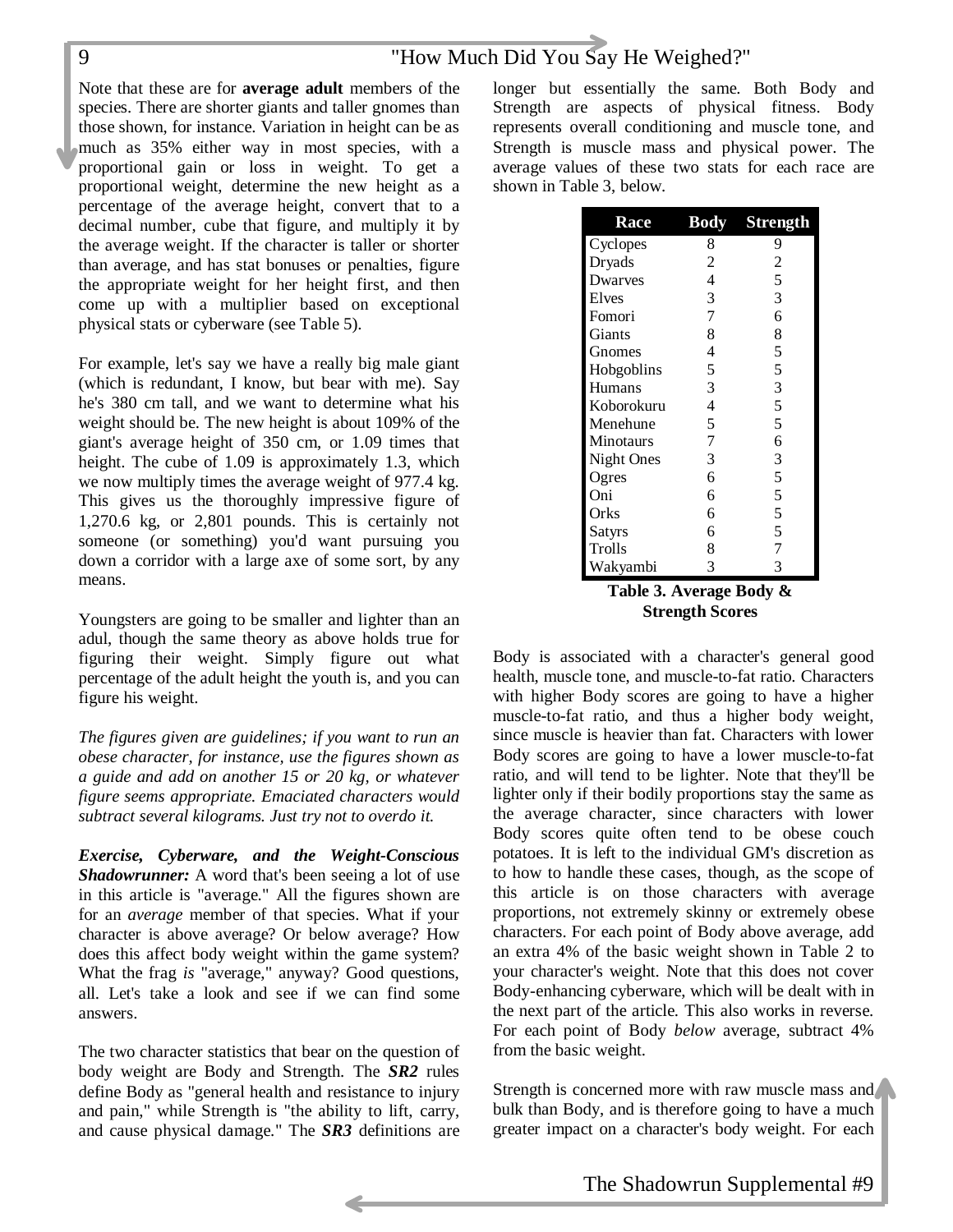point of Strength above average, add an extra 8% of the basic weight shown in Table 2 to your character's weight. This includes exceptional Strength due to muscle replacement; for more details, see the next section. As with Body, this works in reverse, too. For each point of Strength below average, subtract 8% of the basic weight from your character's weight.

*As an example, say we have an average human male. Normally, he stands at 170 cm and 70 kg. However, he has Body 6 and Strength 6 (and speaks in a Teutonic accent, but that's not important right now). Average scores on these two stats for humans are threes, so he has Body +3 and Strength +3. For the Body, he gets to add an additional .12 to the base weight, and for the Strength he gets .24, for a combined total of 36% additional weight. Taking the base weight and multiplying it by 1.36, we get (70 x 1.36 =) 95.2 kg. This puts him in the same class as a competition bodybuilder of today. (The Teutonic accent? It's phony; this razorguy idolizes Senator Schwarzenegger, that's all.) Weight modifiers for Body and Strength, as well as for a variety of cyberware, can be found in Table 5 at the end of this article.*

What about cyberware or bioware? What effect does they play on body weight? For the most part, they don't. Most cybernetic replacement parts, especially cyberlimbs, are specifically engineered to weigh about the same as the meat component they're replacing, so that the recipient's sense of balance won't be wildly thrown off. Ditto for the bulk of your biological enhancement. Things like retinal modifications and the vast majority of headware are virtually weightless, consisting at the most of a couple of optical chips and a few ounces of wire. Even a radio implant or a cranial cyberdeck weighs less than a kilogram. Most of your cyberweapons are going to weigh the same as their non-cyber counterparts, less than 5 kg total in most cases. Some modifications, though, are hardly that considerate.

One of the heaviest alterations your character is likely to get is dermal plating. This consists of composite fiber plates placed under your skin to provide protection from things like sword thrusts and assault rifle bullets. They're also heavy. For each level of dermal armor your character has, add 5% of their basic weight.

Similar to dermal plating is dermal sheathing, which provides the same benefits without being as obvious, or as heavy. Dermal sheathing adds 3% to a character's base weight per level.

Orthoskin, the bioware approach to personal protection, thickens and strengthens the skin, interweaving it with fortified collagens and cartilage. While not as heavy as the other armoring alternatives, it does add a little bit to the character's weight. For each level of orthoskin, add 1% to the character's base weight.

Muscle replacement is almost a tricky matter. If muscle replacement is already a part of your archetype, you don't have to do anything; just figure weight modifiers based on Strength as you would above. If he decides to add on some muscle replacement after play begins, simply add 8% of the base weight from Table 2 for each level of muscle replacement.

Muscle augmentation works in a similar manner, but isn't as massive as muscle replacement. It gains its benefits more from increasing the tensile strength of the muscle fiber, rather than laying on the bulk, as muscle replacement does. For each level of muscle augmentation, add 4% to the characters base body weight.

One bit of cyberware that can significantly alter a character's weight is bone lacing, which introduces extra materials into the bones in order to strengthen them, and of all the pieces of cyber in the game, this is the only one that I can recall that mentions a specific weight. Unfortunately, the weight it mentions is just plain messed up. The *Shadowtech* sourcebook states that plastic bone lacing weighs 5 kg, to be used against a character's load. It goes on to say that aluminum bone lacing weighs 10 kg, and titanium bone lacing weighs 15 kg. As with plastic lacing, these weights are meant to count against the character's load. This presents a couple of problems. The first is the actual weight of the bone lacing. Doesn't it make sense that bone lacing on a gnome is going to weigh less than bone lacing on a troll? With that in mind, I took a calculator and came up with Table 4 (next page), using the figures in *Shadowtech* as a base, and multiplying them by the ratio of the target race's height compared to a human's, and multiplying that by the weight multiplier used for each race earlier in this article. For example, I want to figure how much plastic bone lacing would weigh for a wakyambi's skeleton. I use the formula (280/170) x .75 x 5 kg, which gives you, approximately, 6.2 kg.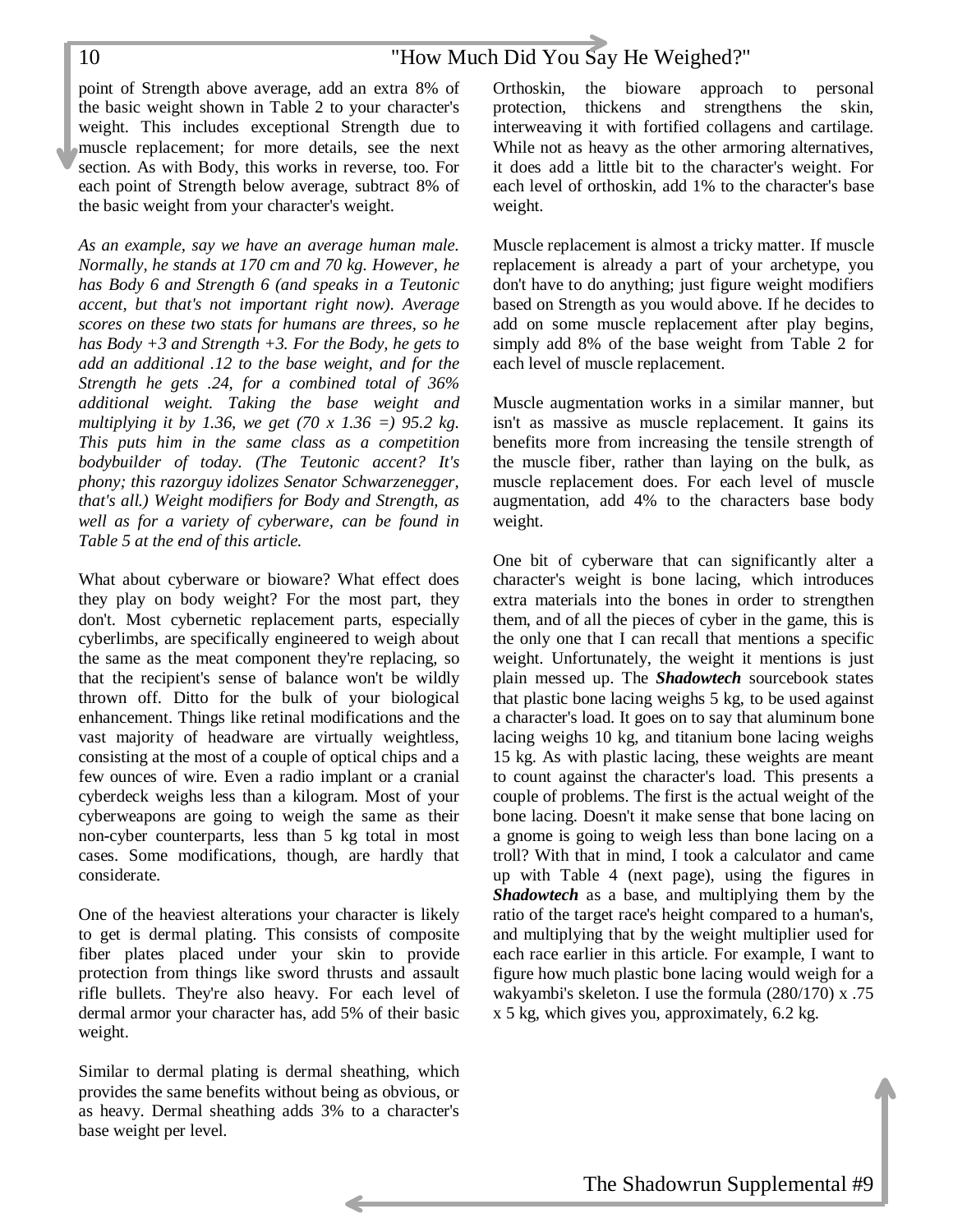| 11 | "How Much Did You Say He Weighed?" |
|----|------------------------------------|
|    |                                    |

| <b>Race</b>   | <b>Plastic</b>    | <b>Aluminum</b>   | <b>Titanium</b>   |
|---------------|-------------------|-------------------|-------------------|
| Cyclopes      | $15.3 \text{ kg}$ | $30.6 \text{ kg}$ | $50.0 \text{ kg}$ |
| Dryads        | $2.5 \text{ kg}$  | 4.9 kg            | 7.4 kg            |
| Dwarves       | $6.4 \text{ kg}$  | $12.7 \text{ kg}$ | 19.1 kg           |
| Elves         | $4.5 \text{ kg}$  | $8.9 \text{ kg}$  | 13.4 kg           |
| Fomori        | $11.5 \text{ kg}$ | 23.1 kg           | 34.6 kg           |
| Giants        | $16.5 \text{ kg}$ | $32.9 \text{ kg}$ | 49.4 kg           |
| Gnomes        | $3.9 \text{ kg}$  | $7.8 \text{ kg}$  | $11.6$ kg         |
| Hobgoblins    | $6.6 \text{ kg}$  | $13.1 \text{ kg}$ | $19.7 \text{ kg}$ |
| <b>Humans</b> | $5.0$ kg          | $10.0 \text{ kg}$ | $15.0$ kg         |
| Koborokuru    | $5.8 \text{ kg}$  | $11.6 \text{ kg}$ | 17.5 kg           |
| Menehune      | $5.2 \text{ kg}$  | $10.4 \text{ kg}$ | $15.5 \text{ kg}$ |
| Minotaurs     | $10.8$ kg         | $21.6 \text{ kg}$ | $32.5$ kg         |
| Night Ones    | $4.5 \text{ kg}$  | $8.9 \text{ kg}$  | 13.4 kg           |
| Ogres         | $8.5 \text{ kg}$  | $17.0 \text{ kg}$ | $25.5$ kg         |
| Oni           | $7.2 \text{ kg}$  | 14.3 kg           | $21.5 \text{ kg}$ |
| Orks          | $7.2 \text{ kg}$  | 14.3 kg           | 21.5 kg           |
| Satyrs        | $4.7 \text{ kg}$  | 9.4 kg            | 14.1 kg           |
| Trolls        | 12.9 kg           | $25.9$ kg         | 38.8 kg           |
| Wakyambi      | $6.2$ kg          | 12.4 kg           | 18.5 kg           |

#### **Table 4. Bone Lacing Weights**

The second problem presented with bone lacing is that the weights are supposed to count against a character's load. My uncle's left femur (the bone in the thigh) has an aluminum shaft permanently attached to it, the result of a rodeo accident. The chunk of aluminum weighs about a pound and a half, if I remember correctly. Uncle Charlie tells me that it threw off his balance for about four months or so once he was finished healing; after that, except for the twinge he gets in cold weather, he barely notices it's there. That's bone lacing, at least on a primitive level. While it really does add to the character's weight, one of the local house rules is that it only adds to the character's load for a while as the character's body adjusts to the new weight. This adjustment usually takes several months; I use the formula  $24 / [(Body + Willpower) /$ 2] to determine how many months, since healing is as much a process of a character's will to get better as it is that character's level of fitness.

Under normal circumstances, such replacement items as cyberlimbs and even cybertorsos aren't going to adversely affect a character's body weight. Such replacements are normally designed to match the rest of the body, and are balanced so that, as far as the body's equilibrium is concerned, they're the real things. However, if the limbs are equipped for increased Quickness or Strength (or both), or if the torso and/or limbs are armored, all bets are off and character weight can increase dramatically in short order.

Cyberlimbs are designed with Strength, Quickness, and Body equal to the racial averages for the race of the character in question. At this rating, they'll weigh about the same as the meat limb that they're replacing. Each limb can have different ratings for each of these physical attributes, though. For Body increases beyond the average rating, add 2% per point, per each limb so enhanced. Likewise, add 2% per limb for each point of Quickness above average added. For above average Strength ratings, add 3% per point for each enhanced limb.

Cybertorsos and cyberskulls can have either soft or hard armor plating added to them, which adds to the amount of weight you're carrying around. For soft armor on a cyberskull, add 1% per point, and for hardened armor add 2% per point. Soft armor on a cybertorso is going to weigh about 4% per point, with hardened armor coming in at 8% per point.

All of these modifiers are collected in Table 5, below. There are likely to be other things that will affect body weight, but these are the primary considerations. With that in mind, and the tables provided, it should be easy to determine changes that need to be made. Enjoy.

| <i>Item</i>                         | <b>Modifier to Basic Weight</b> |
|-------------------------------------|---------------------------------|
| <b>Bone Lacing</b>                  | See Table 4                     |
| Cyberlimb Body increase             | $+2\%$ (.02) / point / limb     |
| Cyberlimb Quickness increase        | $+2\%$ (.02) / point / limb     |
| Cyberlimb Strength increase         | $+3\%$ (.03) / point / limb     |
| Cyberskull hard armor               | $+2\%$ (.02) / point            |
| Cyberskull soft armor               | $+1\%$ (.01) / point            |
| Cybertorso hard armor               | $+8\%$ (.08) / point            |
| Cybertorso soft armor               | $+4\%$ (.04) / point            |
| <b>Dermal Plating</b>               | $+5\%$ (.05) / level            |
| Dermal Sheathing                    | $+3\%$ (.03) / level            |
| <b>Muscle Augmentation</b>          | $+4\%$ (.04) / level            |
| Muscle Replacement                  | $+8\%$ (.08) / level            |
| Orthoskin                           | $+1\%$ (.01) / level            |
| Point of Body above/below average   | $+/- 4\%$ (.04) / point         |
| Strength above/below<br>Point<br>of | $+/- 8\%$ (.08) / point         |
| average                             |                                 |

**Table 5. Weight Modifiers**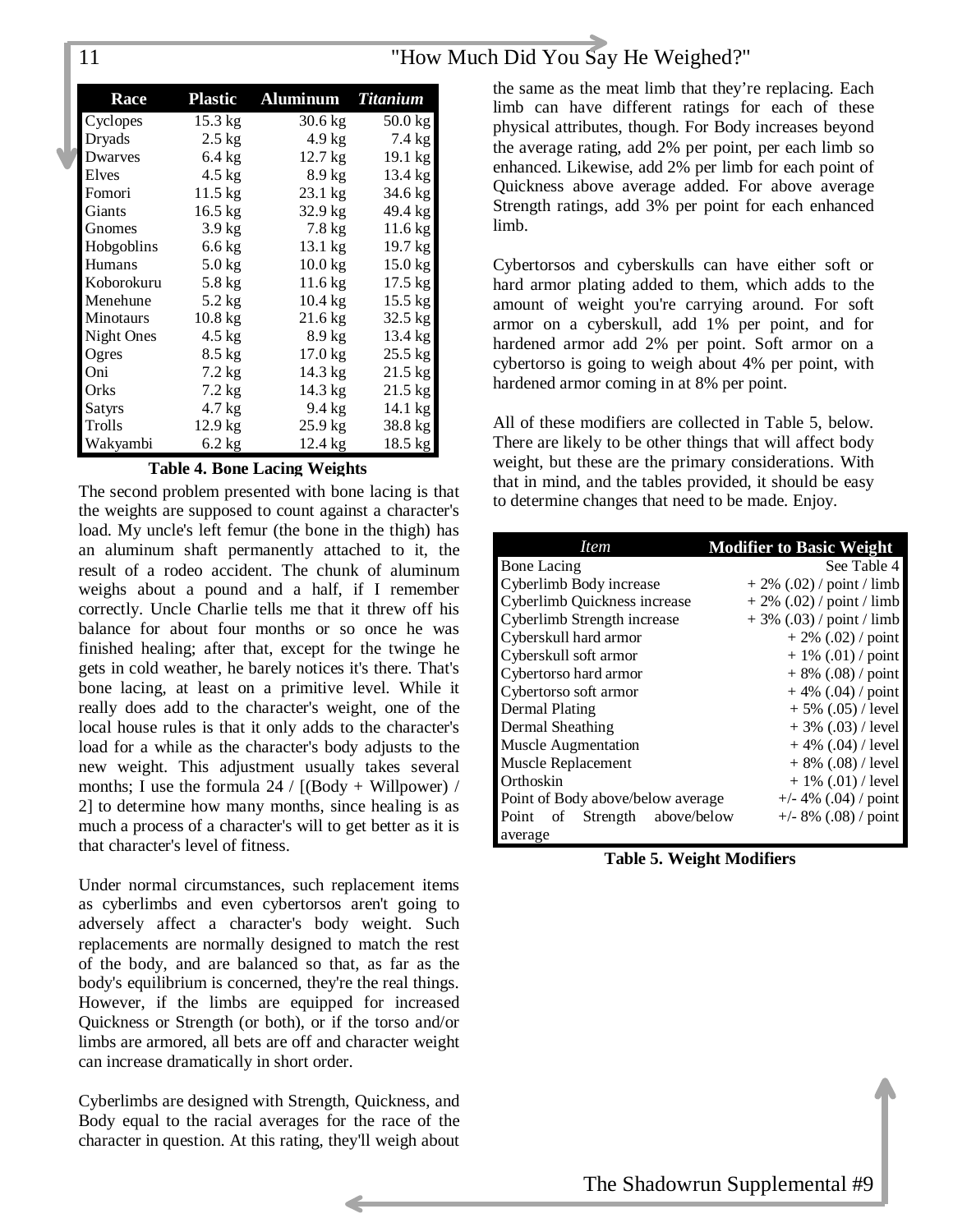# <span id="page-11-0"></span>12 Source  $SQURCE$ By Eva's Gyro (gyro@smartnet.co.za)

Source is an all-female group of streetwise hustlers. All the members are young (under 25) and either human or elves. The girls take great pains to preserve their looks. Source is also small, around 15 members, and is based in and around downtown Seattle.

### Activities

The girls support themselves by whatever means they find and talents they possess. There are several deckers among their number, who hire their services out on the net and gather info for the group.

Almost all the girls wOrk, or have wOrked, in the simporn industry and/or as high class prostitutes.

Known around downtown as a group of serious party animals, Source girls are almost universally "sexually liberated". Many of the girls use this reputation to gain access to and information from clients and targets alike. They are not above blackmail or extortion to acheive their ends.

The group also maintains a courier service and runs drugs and software for all manner of clients.

Source will not handle BTL chips and hate to be referred to as a gang.

### Leadership

Source's leader is a 26 year old Seattle native named Rain. She is blonde and tall and really beautiful. She was also Alura, an ex-pornsim goddess. She coordinates all the groups activities and acts as a mother figure to many of the girls.

Another of Rain's functions is protection of her girls. She has numerous well muscled friends and associates who will gladly pound the person foolish enough to mess with a Source girl.

# Recruitment

Rain and the elder members recruit girls from the tide of youngsters that wash up on the streets of Seattle. Only picking the best looking among them Rain gives them "the talk". Thereafter the recruit is expected to fend for herself for a month, while supporting the activities of the group. At this time the new member gets her tattoo (see below), her gang name (usually a deceptively cute name like Melody, Bonny, Ginger etc) and becomes a full member.

Source girls often move on to become sim-starlets, shadowrunners or media types. This "retirement" is only in name as most ex-members still actively support the group with nuyen and information.

#### Headquarters

Rain has a house-boat that is usually docked in the northernmost part of Seattle harbor. Most of girls have flops or boyfriends or places of their own. The group meets at the house boat or at a random location once a week to discuss, arrange, and party . Rain is a highly qualified simtech, and has been quietly active in the production field for some time as well.

Source claims no turf and operates regardless of gang teritorial claims.

The house boat is protected by a complex alarm system hooked up with PanicButton™ , as well as knockout gas in vents all around the house. No illegal goods or wares are kept on the boat.

# Friendly Organizations

- **Plastic Angel Entertainment**: Simporn house. Often use source girls.
- **Hacker House**: Illegal online software emporium.
- **Trafalgar Escorts**: A " We-Deliver!™" brothel that uses Source girls if needed. They are well paid and protected.
- **Club Penumbra**: All Source girls are welcome (free of charge) and watched over by security in the club. They are expected to misbehave :)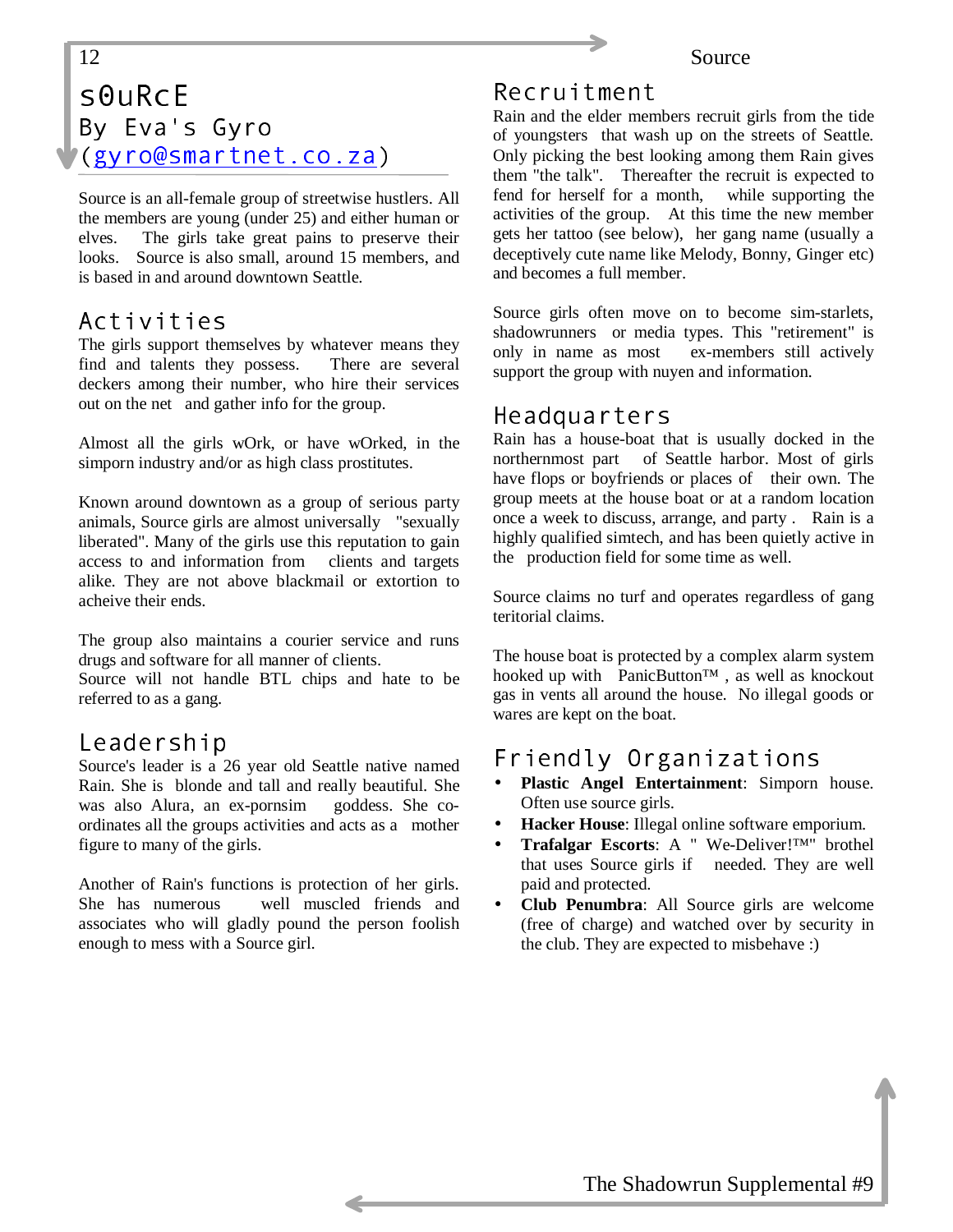#### <span id="page-12-0"></span>13 Source

# Unfriendly Organizations

- **Starke Productions:** Simporn house, Source girls are nor allowed to wOrk at Starke since the unexplained death of a member wOrking on a sim production. Rain suspects that Starke is involved in the BTL trade.
- **Dantes Inferno**: Penumbra vs. Dantes rivalry. Source girlsdo not go to Dante's.
- **Lone Star Security Services**: Duh!
- **Halloweeners**: Infamous Downtown street gang. Female members hate Source girls. This can be mostly be attributed to jealousy.

# Identifiers

All full members have a tattoo on some part of their body, the gang name with a star on each side. Numerous variations exist and most are inconspicuous. All Source members are very proud of their chop. A reputation for daring, cutting edge street fashion. This makes Source girls easy to spot and they use this to their full advantage. Expect to see huge boots, crazy hair, body paint, revealing lines and cheerleader gear. Anything goes.

"If she's a babe, young, dressed like a B-movie Martian goddess and sassier than the Pope on novacoke, she's a Source girl"

How to use this group in your game

Although I believe that most role-players are mature individuals I would not recommend using this group in a situation where you have minors or sensitive persons in your group.

I used Source to show my players the tough side of shadowy life. These girls are faced with dangerous realities on a daily basis. The life of data crime, drug running and prostitution is theirs, and surprise, surprise, they like it. Mostly because it's all they have.

I used the group as low-level fixers and a specialized info source. They are also the kind of girls who are likely to get mixed up with shadowy types, like your players, on a romantic level. Thus can you embroil your unfortunate players in all manners and matters of decadence and dependency.

In terms of actually using the NPCs, they are good looking and know it, smart and aware of the everchanging situation at street level. The average Source girl has, at age 20 seen more and done more than most of us will in a lifetime. Remember that. They act hyper-confident (often chemically induced) and assertive. Men who don' like that either get the submissive act (only when needed) or a good view as she walks away.

The Source girls have good contacts for getting hold of firmare, software, data, drugs and people. They do **not** deal guns, vehicles, ammo or BTL. Expect a 5% surcharge for services rendered. Speaking of which, "services rendered" can run up to 2000¥ per day or part thereof. This is very high and limits clientele to well off corporators and shadow folks.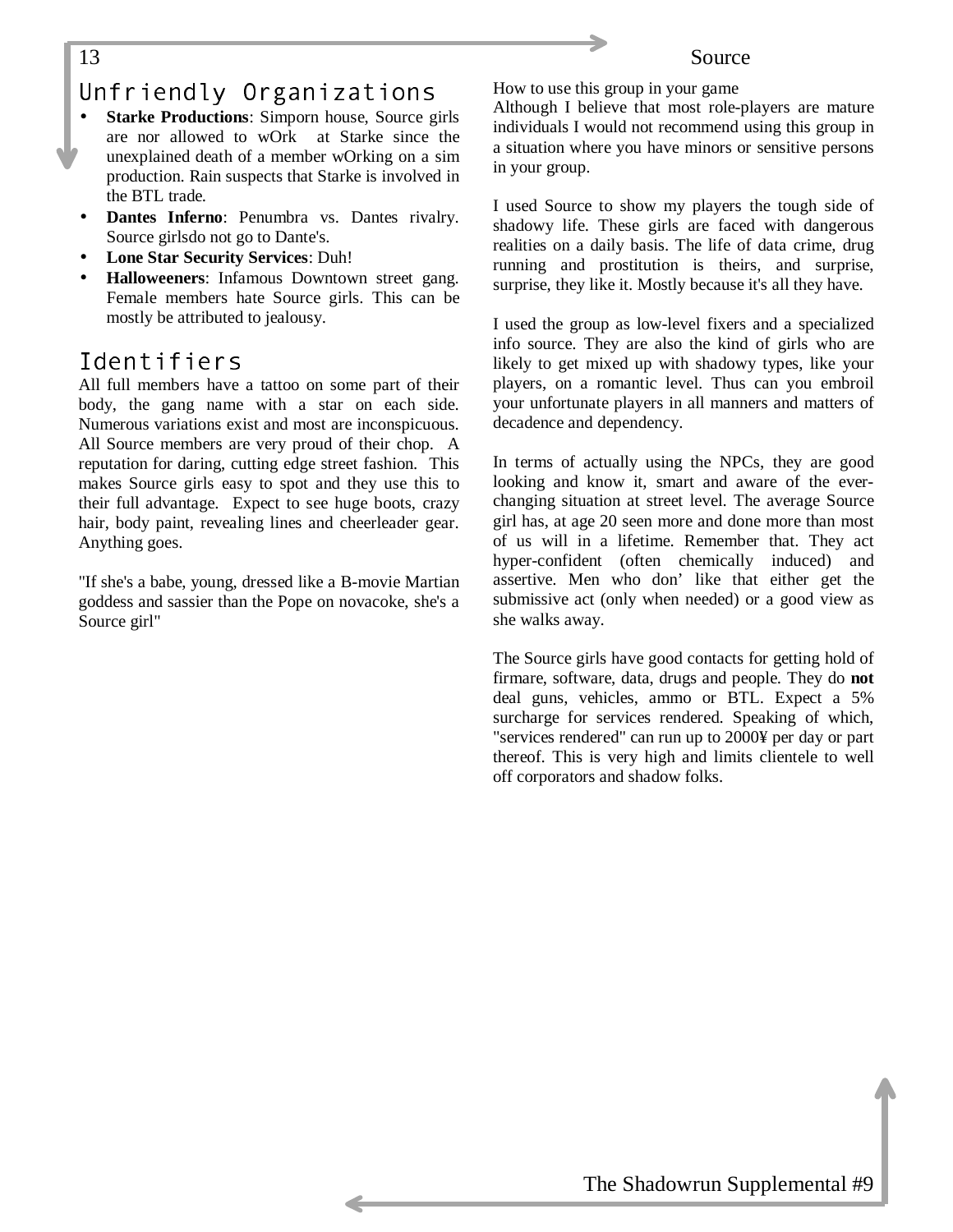#### 14 Land of Magic

# The Land of Magic By Legion (legion@nobbys.net.au)

*Not a very original name, I know, but this little idea sprang from my current game. Basically it is a recapitulation on the Tir Tairngire Nation, and Portland in particular.*

*Pretty much anyone who has run in the Tir knows about Portland. The "town the Tir forgot" is the most common thing said about Portland.*

*Well, I decided to change that. In effect, I re-wrote the history of Portland, and ended up with a whole new nation.*

# FASA version of History

*Just in case anyone here hasn't read the Tir Tairngire Sourcebook, here's a quick recounting of the Official history of Portland*

Portland was the main trade point for Tir Tairngire. Almost all of the trade from outside the Tir went through Portland, resulting in the city being a "boomtown" sort of place. Lots of companies made a REAL lot of nuyen in the process. It was also blessed by having the main residences of the Princes Council members inside the city limits. As such, Portland was a fairly prosperous place. It was also the only city in the Tir where Metahumans other than Elves could actually make some headway, without massive discrimination. While a fairly nice place to live/work, Portland still had its problems. A wall, with checkpoints and guards and mines, etc surrounded the whole city. The residents of Portland needed to get permission from the Tir government before they could leave the city. Rather unfair, as they were citizens of Tir Tairngire, just second class ones. The Unofficial reason behind the wall was to keep the 'polluting' ways of the lesser races from spoiling the paradise (for any elves, at least) the rest of the Tir enjoyed.

This wonderful paradise (sarcasm intended) came crashing to a halt in 2052, when the Tir Council passed new laws, bypassing Portland as a trade center. From that time on, Seattle was the main trade center, and all cargo was shipped in via Blimps and Zeppelins. Portland was basically left to rot. A lot of businesses in Portland, which had boomed in the last decade, crashed flat as the income from trade they had relied

on was suddenly yanked out from under them, with no warning.

The Princes Council left Portland alone after the law was passed. The sudden decline in business meant extreme hardship for all residents. Only the Elven residents were allowed to emigrate into the Tir proper. The others were effectively forced to stay, with little or no chance of getting out.

Uust to catch you up on some history folks, here's a file from 51 about the history of Portland. Things are changing there, but before we bring up up to speed with the current, here's a look at the past. I've fudged with the display so it looks more up to date, but I've kept the original posting dates displayed. <sup>o</sup> NuDawn

#### History

Portland has always been the "choke-point" for the Tir. Portland was prosperous, happy, and wealthy. It was the only place in the Tir where any race or mete-type could live, basically unmolested. Unlike the rest of the Tir, Trolls, Dwarfs and Humans pretty much could live normal lives. The whole "elven-centric" viewpoint was much less pronounced than the rest of the nation. This happy state of affairs allowed non-elves to trade with foreign nations, and so on, much to the profit of the Tir. Taxes in Portland were higher, and as the average income was also higher, this effectively meant that Portland residents were paying for a significant proportion of the rest of the Tir's way of life

All this wonderful, idealistic (if you were an Elf!) life came crashing to a halt in February 12th, 2042. On this fateful day, the Prince's Council passed a new law, basically by-passing Portland as a Port-of-Entry for trade. Overnight, businesses built on trade with foreign nations collapsed. Many powerful lobbies were formed to try and reverse this decision. Unfortunately all of them failed. The Prince's Council passed this law, to bypass Portland, and use Seattle as the main port-ofentry for the Tir's trade. This left all the heavy polluting industries and shipping to Seattle.

As such, Portland became a ghost town. All the major Corps pulled out in great haste. This led to a major economic downturn, the end of which was predicted as the complete loss of law and order in Portland. In effect, the Council had written off Portland, and decided to ignore it. It seemed as though the Council wished Portland to simply cease to exist.

<span id="page-13-0"></span>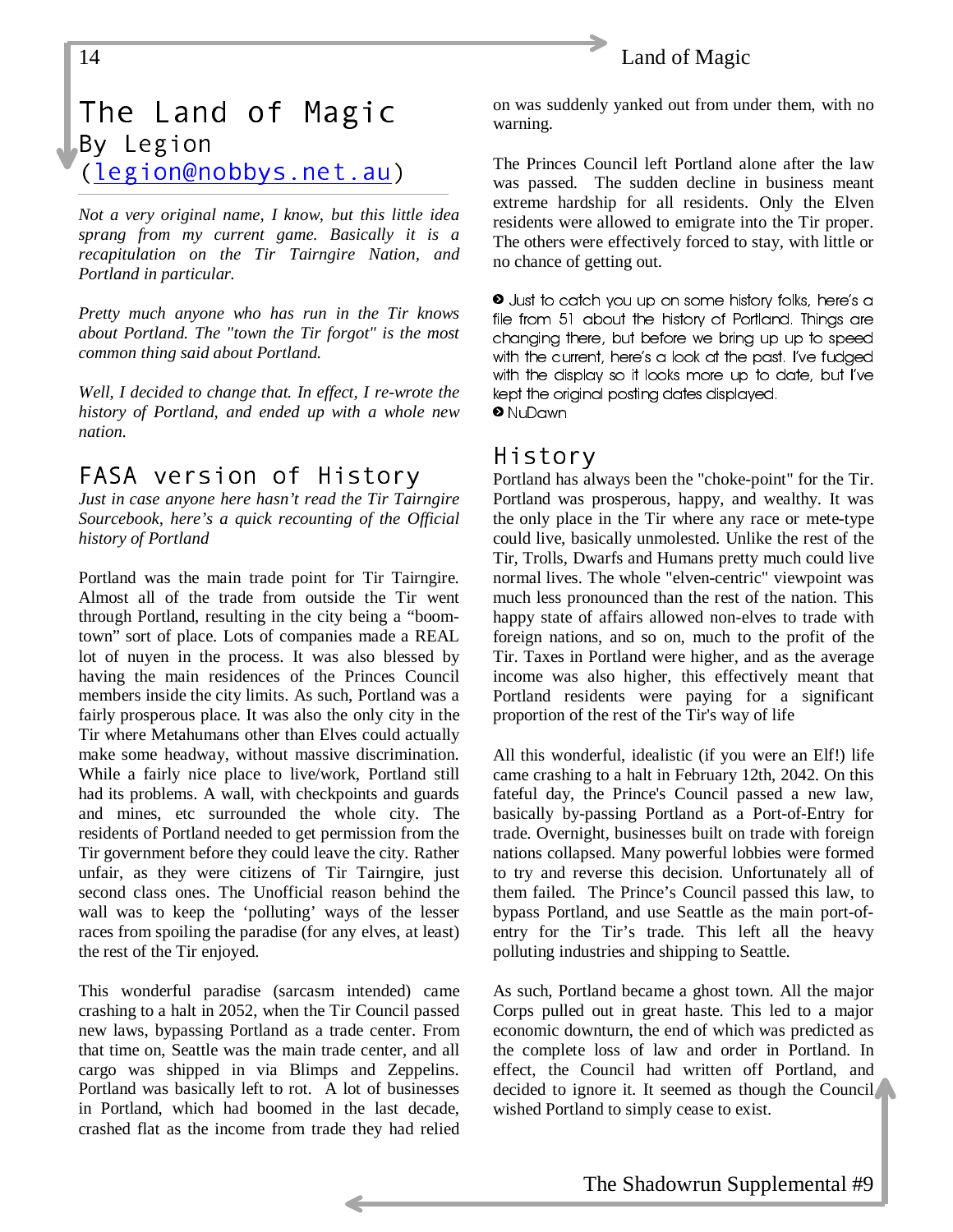### 15 Land of Magic

This decidedly bad state of affairs ended with Portland becoming a lawless haven for all the bad elements in the Tir. However, this is where the Portland University Committee of Elders stepped in.

Portland's University was at this stage, a small, privately funded community college. The only noteworthy faculty of the entire teaching staff was the Magical Studies staff. The three members of this faculty were

- Dr. Adam Garag, a Human Snake Shaman
- Dr. Lynus Greenleaf, a Elven Hermetic Mage
- Dr. Reginald Smythe-Jones, a Troll Bear Shaman

These three men and women (Lynus) had worked together for about 8 years. As the Magical Studies faculty, they had access to a broader range of knowledge concerning the Tir, than other citizens of Portland. With a great deal of foresight, they predicted the rise of chaos on Portland, and decided to do something. As it turns out, they made probably the only right move that allowed them to succeed, and live to tell about it.

The three doctors approached the Prince's Council and pretty much begged for the council to overturn it's earlier decision concerning Portland. This extremely brave act was unfortunately wasted, as the Council refused, and ordered the three banished to Portland, never to leave again. Not to be deterred, the three "rebels" continued to lobby the Council via messengers and letters etc throughout 2042-3. This, again, was futile. All seemed lost, as the once-proud city fell further and further into chaos.

On the 2nd anniversary (2044) of the passing of the law ruining Portland, the three "rebels" were summoned to the Universities main hall at the stroke of Midnight. A promise of assistance in their struggle was included in a note each received. Each agreed to meet their mysterious "benefactor"

Meeting at midnight, the three were much surprised to find none other than Dunkalzahn present. Naturally afraid at the sight of a Great Western Dragon, in full glory, the three quaked in fear. Dunkalzahn, however, had approached them, not only to scare them, but also to offer assistance. This assistance was in the form of money, and most importantly, skilled professionals, to aid them. One of these professionals was a Decker, known only as Bam-Bam. In return for this aid, Dunkalzahn asked only one favor. Unfortunately, no

one present at this meeting has revealed what the Big D asked.

With the organizing of the "coup" taking approximately one year, it is considered a minor miracle that the Tir Council did not catch wind on this "treason". Some say, however, that the Council knew all along. The complete lack of a response by the Tir Council certainly hints at either a massive and incompetent Intelligence service, or else tacit approval.

With the aid of Bam-Bam, the now swollen group set about rectifying Portland troubles. The most daring feat, was the Hacking of the Tir's central database. The main purpose of this feat, was changing the area zoned as "Portland". Bam-Bam changed these files to show Portland City Limits extending to further than they really did. In effect, Tir Tairngire lost the entire Northwest salient of the nation. Portland gained approximately 250 square kilometers of sorely needed land, vital to Portland growth, and ability to feed itself. At the same time, she erased all data concerning Portland residents, and the resources on hand in the city. The net effect of these actions allowed the Free Portland Committee to gain *lebensraum*, or "living room". Space to expand beyond the urban center of Portland, and unrestricted to whatever assets and resources that the Tir had left behind in Portland. This included the Council member's estates on Royal Hill. These estates were worth a lot of money, which is one thing Portland needed badly.

Not to be forgotten, the money and other personnel provided by Dunkalzahn was used to "clean up" Portland. In a raging battle lasting 3 months, 99% of the criminal element in Portland was removed, or killed. Rumor has it that Mercenaries were hired for this job. However, sources inside Portland have denied this, saying only that the nascent "Portland Security Forces" were formed specifically for this task, and have served to this day, as the police and security forces. One of the most curious factors of this "cleanup" was the extremely high proportion of magically capable troops. Some estimates claim that as many as 40-45% of all troops used during the clean up were magically active. No verifiable troop lists have been found to check this claim. However, the after-action reports, and the media coverage shows numerous individuals in PSF uniform using magic, and magical items (including weapon foci). This, and the abnormal numbers of Magicians and Adepts in Portland today, have led many to believe Dunkalzahn lent some of his own security forces to Portland for the clean-up, and they remain in the Free Portland Area still.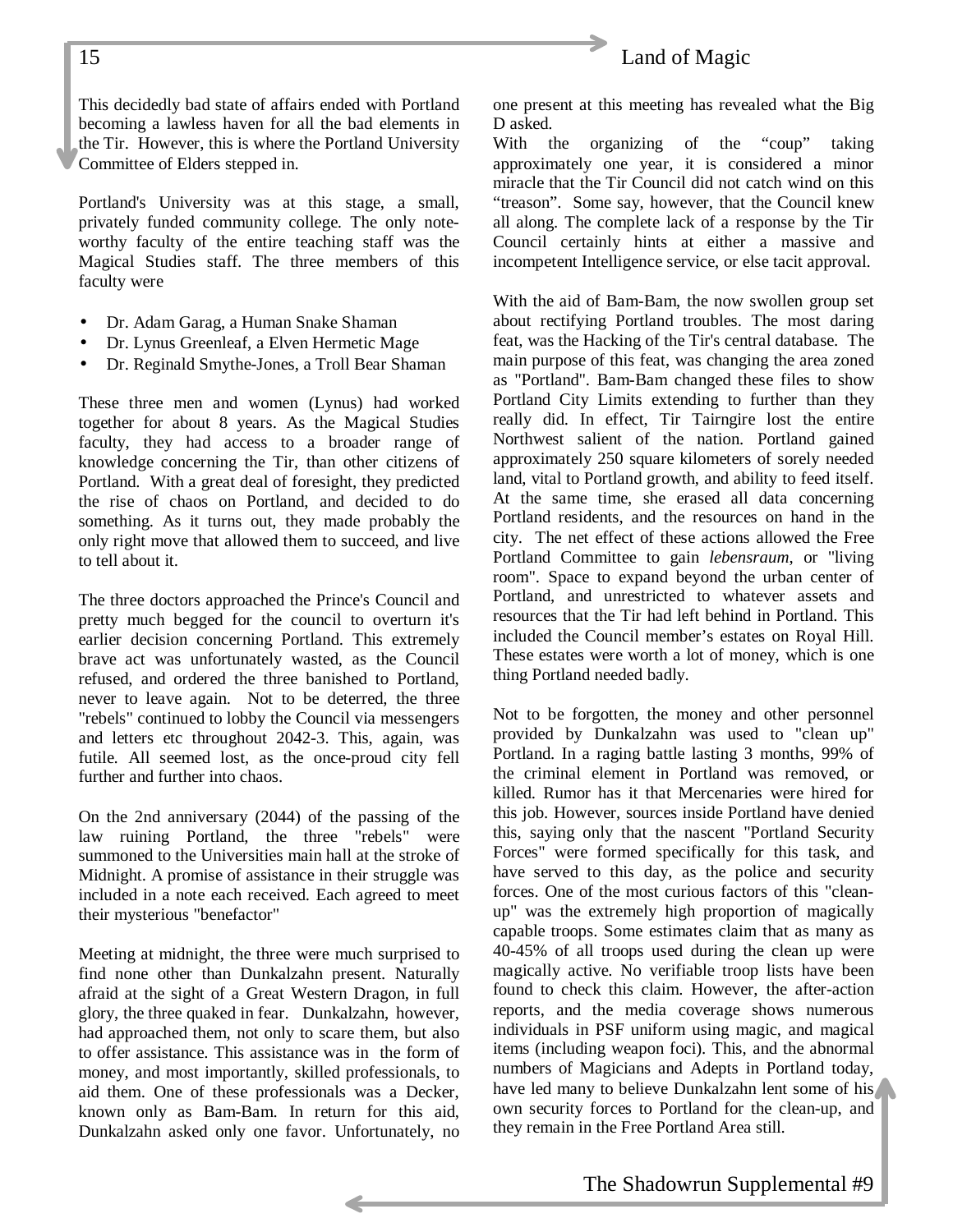Once Law was re-established, the three University teachers formally announced the formation of a new city. Called "Free Portland", this was to be a city free from prejudice and race-hate, where any and all could live in harmony. The second act was the formation of the "Free Portland Committee", the ruling body and highest authority in Free Portland. Typically, Tir Tairngire tried to move in and crush this rebellion. However, assistance came from an unexpected source. Lofwyr and Ehran, both member of the Prince's Council, decried this action, instead they convinced the Tir Council to allow Portland to secede. The winning argument was something like

#### *"We're better of without those degenerate scum."*

At least, that's what has been reported as the winning argument. Rumors persist of Dunkalzahn appearing at the meeting, and forcing the Council to leave Portland alone. It was at this point that the Prince's Council found out about the small changes made by Bam-Bam. Typically, they were a tad annoyed. In fact the words "homicidally inclined" are some of the more common words used at the time. However, the agreement had been made, and the necessary documentation signed, so it was a little bit too late for them to reconsider. That, and Lofwyr and Ehran once again sided with Portland. No one is quite sure why Ehran and Lofwyr actually agreed to this proposal. Their arguments are legendary, and so is the dislike each has for the other. A lot of leverage could be gained from knowing why Lofwyr and Ehran agreed to help Portland.

With success come responsibility, and the three "rebels" turn political figures were besieged by Megacorps. The corps wanted all the usual things, cheap land, special deals, waiving of certain human rights in test cases, etc.. Basically anything which would allow them to do whatever they wanted, and not have to waste time on legal niceties!

Unfortunately for the Corps, the Free Portland Committee wanted nothing to do with them. No special rights were given, and no laws waived. Instead, Portland basically told them to frag off ; an approach that, while novel and much deserved, did nothing for the fledgling nation. In the end, and agreement was reached. The corps could lease small plots of land, in return for cut-price rates on new tech, and greater access to research done in Portland.

As one of the first acts of the new Free Portland, the Committee allocated a large sum of money to the



University, to expand its faculty, and improve its facilities. Along with this grant, the Committee spend billions of Nuyen (which we assume Dunkalzahn gave them...) to upgrade and beautify the entire Free Portland Area. This work involved thousands of people, and dozens of Mages and Shamans, all returning an 300sq. km area back to nature. To this day, Portland remains one of the most "greenconscious" nations in North America. All polluting industries were banned, as were any vehicles except electric-motor types.

A by-product of these actions, was the attraction of thousands upon thousands of people who wanted to immigrate to Portland. These people were a mix of races and metatypes, and a fairly complete crosssection of society. They were all welcomed with open arms, as long as they understood, and accepted completely the constitution of Free Portland, which can be summarized as:

*Prejudice is abhorrent and wrong. Magic, and its practitioners are the sole reason for the existence of Free Portland. As a citizen of Free Portland, I fully accept and believe in this ideal, and will do my utmost to live by this constitution.*

Unofficially, this can be changed to:

#### *If you ain't magical, you ain't shit.*

This summary of the Constitution is the most important concept to understand when dealing with Free Portland. No prejudice of any kind is tolerated. The punishment is very simple. Banishment, on the spot. No appeals. No trial. Do it, and you're gone. Very simple.

From this time, till the present day, Portland has continued to live up to this ideal. One side benefit of the Constitution, is the number of magically capable people who are citizens of Portland. The forbearance given to Magically capable people is a great drawcard for Mages and Adepts to come and live here. In fact, the present government, and the PSF have the highest ratio of magically capable personnel in the world. The number of free Astral beings estimated to be currently residing in Portland is the highest in North America, excepting Tir Tairngire itself (and then it's a close matter) This high ration of magically capable people has led to some of the most advanced breakthroughs in mixing Magic and Technology. Currently, the Portland University is at the forefront of world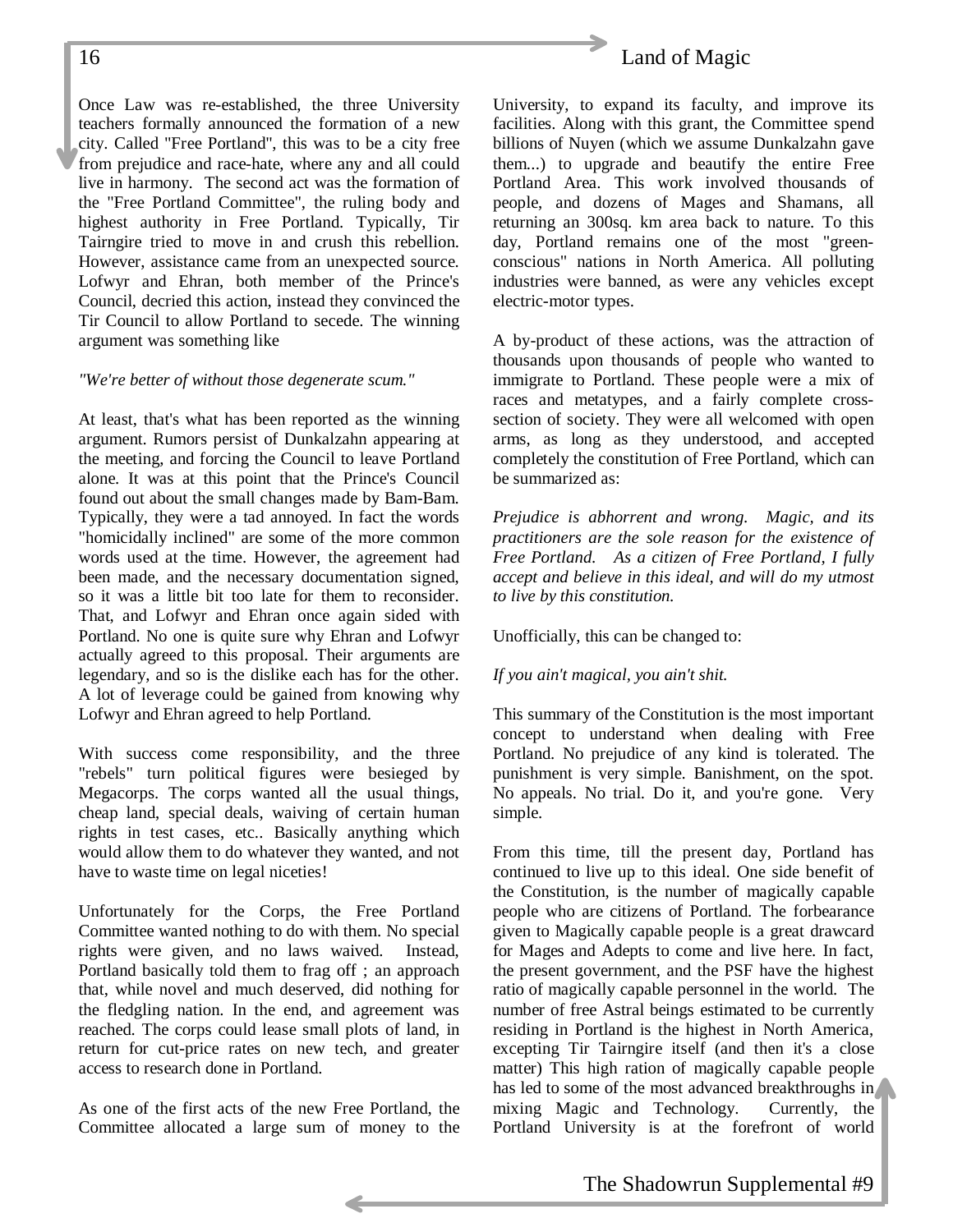<span id="page-16-0"></span>research in this field, and also in the field of Metamagic. Throughout Free Portland, magic is used on a daily basis, both with and without technological aid. Most of the major Megacorps have small research facilities inside Portland, all concerned with magical research, and magic-tech mixing. One of the clauses in the agreement between the Corps and the Free Portland Committee was the sharing of such research. Surprisingly this has been adhered to quite well. Many of the Corps regularly donate large sums, and top-line researchers to the Portland University, in return for access to University labs, and land grants for laboratories.

### Present Day Portland Vital Statistics

#### **Population:**

| Human        | 20%             |
|--------------|-----------------|
| Elf          | 25%             |
| Dwarf        | 16%             |
| Ork          | 16%             |
| <b>Troll</b> | 16%             |
| Other        | 70 <sub>0</sub> |

| <b>Population Density:</b>     | 100 per square KM |
|--------------------------------|-------------------|
| <b>Per Capita Income:</b>      | 75,000¥           |
| <b>Below Poverty Line:</b>     | 2%                |
| <b>Fortune's Traders List:</b> | 10%               |
| <b>Megacorp Affiliation:</b>   | 8%                |
| <b>Crime Rate:</b>             | .5%               |
| <b>Education:</b>              |                   |
| High School:                   | 100%              |
| College:                       | 85%               |
| <b>Advanced Studies:</b>       | 35%               |



#### Government

The Government in Free Portland is a feudal democracy. Due to the higher value placed on Magically capable people, they receive a greater proportional vote than mundanes. In effect, full mages have 4 votes, Adepts have 2 votes, while mundanes have only 1 vote. Thus, the government gives greater weight to matters concerning magic than to others. And therefore, the "feudal democracy" comes into effect. At the last count, 78% of government officials are magically capable.

The Free Portland Committee still consists of the three original members, but it has been expanded to include 4 other members.

#### **Dr. Adam Garag**

A tall, distinguished looking man,. Dr. Garag is 48 years old. A Snake Shaman of at least 7th order of Initiation, Dr. Garag is very well versed in matters magical. He is also one of the leading researchers into the magic-tech mix. However, more and more if his time is being forced into running Portland. It is rumored he will be resigning shortly, to devote more time to research.

#### **Dr Lynus Greenleaf**

Short for an Elf, Dr Greenleaf can be summed up as "neat", in a way only small people are. When seeing her for the first time, people are struck by her beauty, but are often mislead by this. She is also highly intelligent, and very adept at Conjury. Dr Greenleaf revels in the running of the Portland Committee, to the extent that she has almost completely stopped an researching.

#### **Dr. Reginald Smythe-Jones**

Not very often do you see a Troll in a higher education position. Dr Smythe-Jones is the exception. Extremely intelligent, for any metatype, he is credited with over 50 papers on magical phenomenon. Dr Smythe-Jones eems able to effectively manage the time he has between the University, and the Committee.

#### **Dylan Thomply**

An enigma. That's the best way to describe this man. He never appears in public without a fully cowled cloak to hide his features. He has no records, of birth, education or any other matters. However, He is a genius at politics, and is the one member of the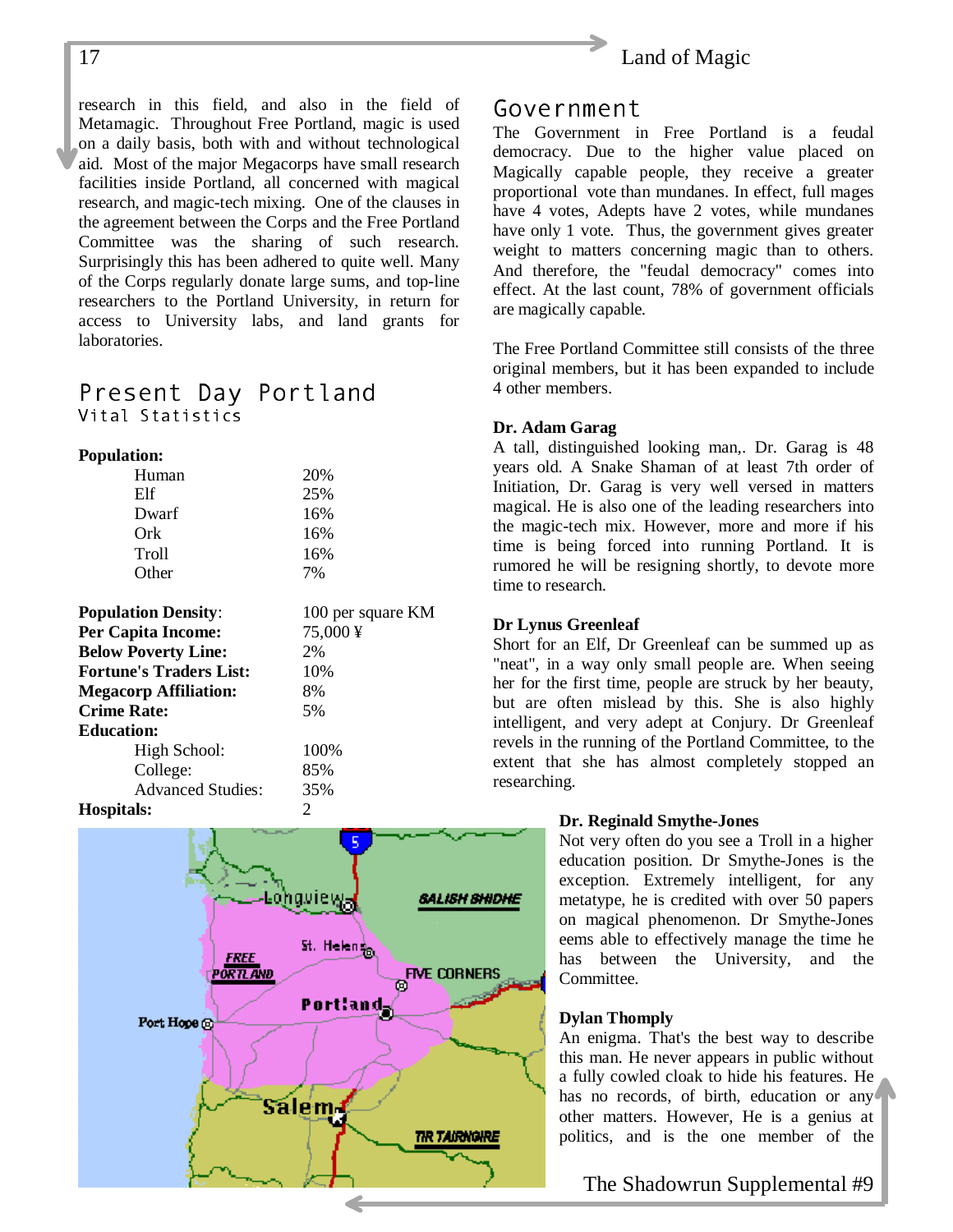<span id="page-17-0"></span>

Committee who fully understands the power of Portland. No one knows which particular branch of magic Thomply practices. The rumors point towards Voodoo, but this is a guess

#### **Colonel Rachel Green**

A Physical Adept of at least Grade 5 Initiation, Ms Green rose through the ranks of the PSF, to her current position of Commander. She is the Head of the PSF, and rules with a deceptively easy grace. Woe be to any person who underestimates her. She stills trains every day at the PSF Academy, and is reputedly extremely proficient with any Melee weapon.

#### **Paul Marcus**

The token mundane on the Committee, Marcus has little power and even less say in running the government. Rumor has it that he is looking for any leverage available on the other members

#### **Roc Granitestorm**

Mr Granitestorm is a Dwarven Enchanter of some small skill. His rise in power has more to do with luck, than skill. Granitestorm is the spokesperson for many non-human rights groups. Despite Portland being a prejudice-free nation, these groups still want more

The Committee is the highest law in the land. Almost all the decision concerning Portland are made by these 7 people. From treaty negotiations, to which street wins "Green Street of the Week" award, the Committee is very "hands-on"

The rest of the government is really only there to feed information to the committee, and enable them to make informed decisions quickly. The government looks like this:

| <b>Committee</b>                    | 7 members                  |
|-------------------------------------|----------------------------|
| <b>Secretaries</b>                  | 14, 2 per committee member |
| <b>Precinct</b>                     | 50                         |
| <b>Mayors</b>                       |                            |
| <b>Security Forces</b> 2000 members |                            |
| <b>General Public</b>               |                            |

As you can see, there are only 3 layers of the Government, from the average citizens to the Committee. This is only workable, because of the small size of the nation, and population base of Free Portland

#### Precinct Mayors

Each of the Precinct Mayors control an area of about 6 square kilometers. Their responsibility is to ensure the maintenance of a good lifestyle by all of their citizens. This means any matters that are purely civil in basis. These matters are generally things local government would handle in any other nation. Any matters outside their brief are passed onto the PSF. They have small offices, where citizens can go and talk about any matter troubling them. These matters, if sufficiently important, are passed onto the Secretaries.

#### Secretaries

These are the main paper-pushers of the government. These lucky people handle all the paper work for the Portland Government, no matter if the matter is civil or not. Not a fun job!

As the government, and the Committee, is such a "hands-on" type, the people of Portland feel as if they have a much greater say in the running of the nation. This in turn, leads to higher productivity, and a happier nation.

#### Public Services

Small firms generally handle these. Most of these are privately owned, but the Committee has 10-15% of the stock in each case.

None of the major megacorps have any of the usual services under contract in Portland. The only Corp with any real presence is Doc Wagon. They have 3 stations spread throughout Portland.

Of note are 2 services provided for free to all citizens of Portland. The first is education. Pre-College schooling is provided free, and is compulsory for all. Higher level education is government-sponsored. The government pays approximately 75% of higher education expenses.

The second service of note is medical. All citizens of Free Portland receive a Doc Wagon Gold service free of charge. If any citizen wishes higher coverage, the free Gold service price is credited to them. As such, Doc Wagon is very cheap for a Portland Citizen.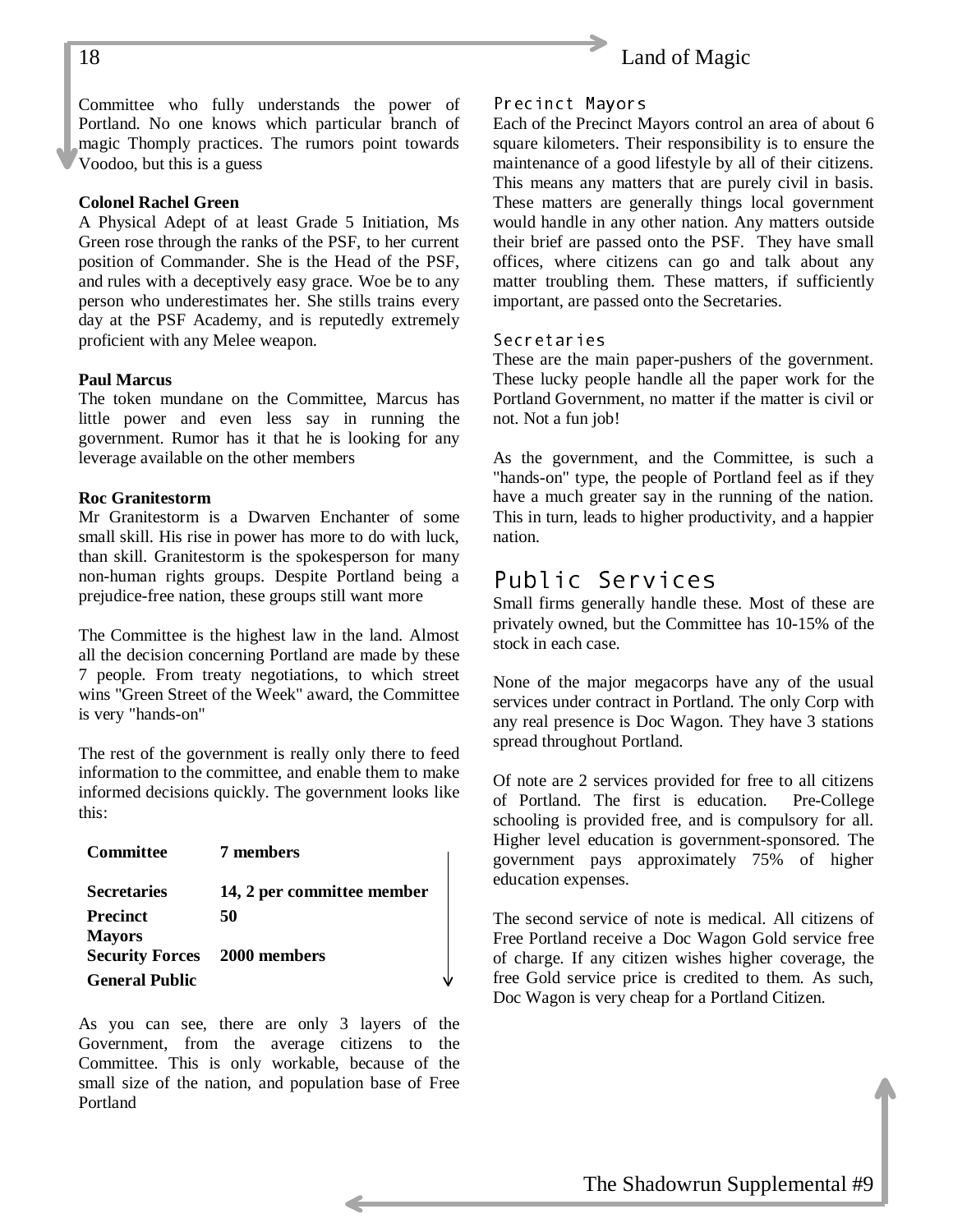#### <span id="page-18-0"></span>19 Land of Magic

# Getting in to Portland

Access into Free Portland is limited to ingress/exit throughout the Salish-Shidhe Council lands. Border crossing through Tir Tairngire is extremely rare, and subject to harsh magical and physical scrutiny.

The most luxurious travel method to Free Portland is via blimps / zeppelins. Flights leave from Seattle and Denver twice daily. Round trip fares cost about 4000¥.

#### Getting in from Tir Tairngire

There is currently only one official entry point from Tir Tairngire. This is via the old Salem-Portland City Highway. Due to the "greening" of Portland, the old freeways and highways have been replaced with 1 lane roads, and as such, the old highway stops right on the border. At this point is a guard station, manned 24 hours a day by 1 squad of PSF guards. Any legitimate traveler from the Tir is required to undergo a complete physical and Astral scan, whilst any luggage is examined even more stringently. As such, traffic here is minimal

#### Getting in from Salish-Shidhe

Entry into Portland from any other nation except Tir Tairngire (and Aztlan) is effectively the same as International standards. That is, have your Visa and Credstick ready, and pray you don't look like trouble.

#### Getting Around Portland

Back in 2041, the Tir began construction of a monorail system in the city limits of Portland.. This was abandoned due to cost after only a small demonstration track was laid. however, the Committee has since poured lots of money into this monorail, and it now covers the entire Free Portland Area. There are stations every 5 kilometers, and the people boast you can get anywhere in Portland inside of 30 minutes.

Apart from the monorail, the most popular forms of transport are bicycles, feet, and horses. Due to the total ban on polluting engines, vehicles traffic is extremely light. It is estimated that there are only 200-300 motor vehicles in Portland. Of these, 150 are part of the PSF.

Horses are available for rent or purchase. Free riding lessons are normally thrown in. Even Trolls are catered for (with Clydesdales!). By the same token, bicycles are also available for rent or purchase

The main form of public transport (apart from the Monorail) is electric taxis. These vehicles are totally non-polluting, but hard to come by. The demand for these vehicles is so high (mostly by non-Portlanders) that it can often by quicker to walk than wait

# Portland Security Forces

The Free Portland Security Forces (PSF) are a small, but highly trained force. Its members are limited to 2000 in total. The kicker of this, however, is the ratio of magically active members.

42% of PSF members are magic capable. 87% of the officers are magically capable.

In effect, approximately 1000 of the PSF are either Full Mages / Shamans, or Physical Adepts

Ranks

#### **Officers**

| <b>Colonel:</b>    | Commanding Officer of PSF            |
|--------------------|--------------------------------------|
| Captain:           | <b>Commanding Squads</b>             |
|                    | <b>Commander:</b> Attached personnel |
| Cade:              | Junior officers, fresh from training |
| <b>Other ranks</b> |                                      |
| Sergeant:          | Veterans with 5+ years experience    |
| Corporal:          | At least 2 years experience          |
| Trooper:           | <b>Grunts</b>                        |

Each Squads consists of the following:

1 Captain 3-4 Attached Commanders 3-4 Cadets 1-2 Sergeants 5-8 Corporals 40-80 Troopers

The variable numbers for a squad is due to the highly irregular unit compositions. Some of the squads assigned to border patrol will have near maximum numbers, while the elite Wraith squads have almost no members who are not officers.

The attached personnel can be anyone. They are generally full magicians or highly trained experts in a specific field. Due to their attached nature, these 'commanders' are not in the chain-of-command for the unit.

The PSF is a highly integrated force. Its members receive constant cross training in all military matters. Indeed, some of it's senior NCO's are given detached duty to train other nation's military forces in the arts in mixing tech and magic.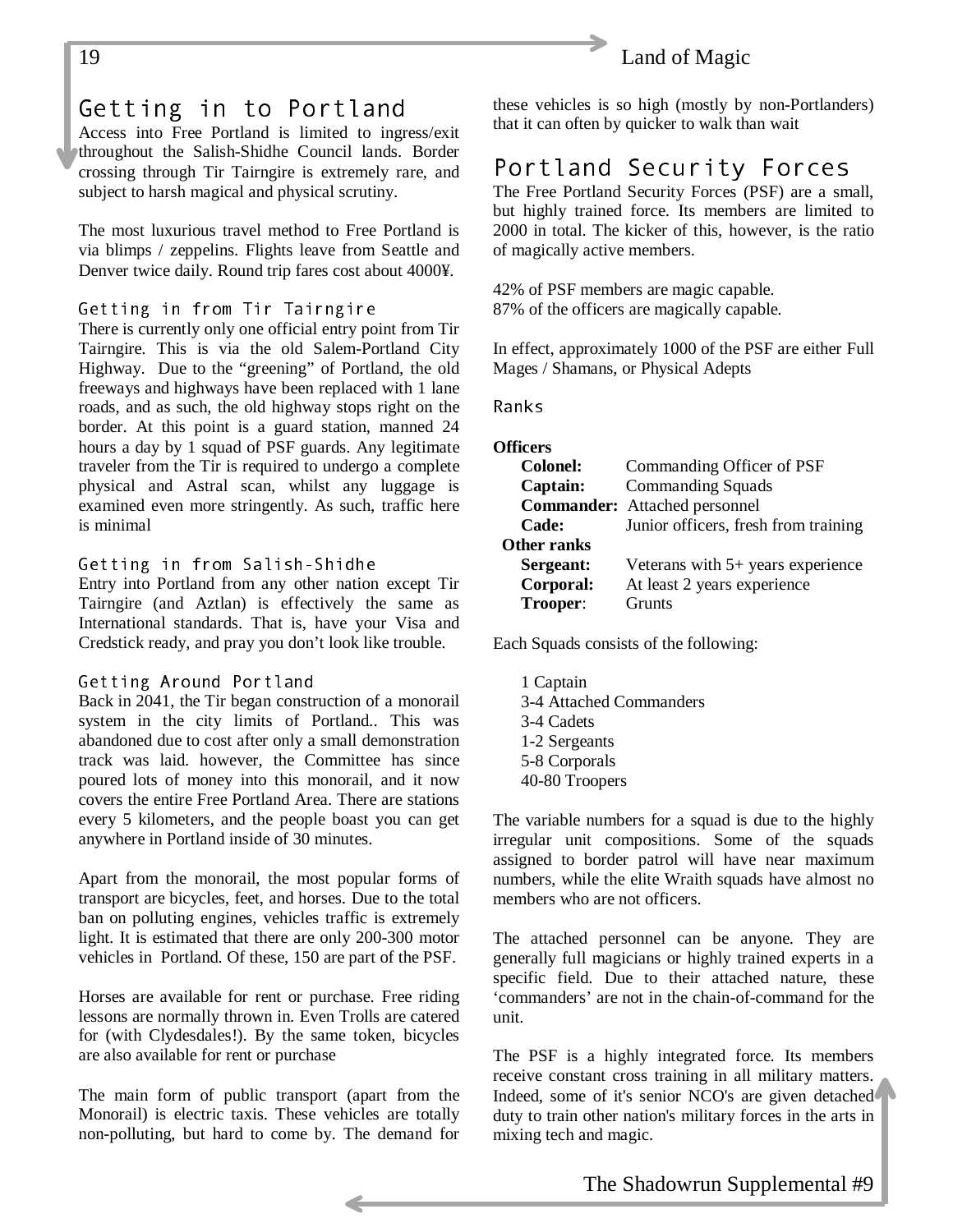#### <span id="page-19-0"></span>20 Land of Magic

One of the more subtle aspects of the PSF is magic. If you have it, then you will be guaranteed promotion. If you don't, then you'll probably never be an officer. It is a requirement of the PSF Academy Officers course that each candidate be magically active.

This policy has led to unrest among the more talented mundanes. However, they generally leave to join other nation / corps / government's forces. So far, it is estimated that over 200 members of the PSF have fled.

The tactics of the PSF are unusual, and centered around the high proportion of mages. Magical spells for speed, protection, and detection are very common. As every squad has it least 2-3 full mages, plus up to 10 Adepts, It is not recommended to resist them, unless you yourself have a large amount of magical backup.

With the amount of research being done into techmagic mixing, you would expect the PSF to have lots of weird new tech themselves. However, the standard equipment and weapon load-outs are very similar to Knight-Errant security teams. H&K 227s SMG's, plus Ruger Thunderbolts are the standard firearms used. Heavy Weapons specialists carry either Miniguns, or Automatic Grenade Launchers, depending on the amount of mayhem required. As stated before, all the PSF troops are cross-trained, and as such, any member can be considered expert with Heavy Weapons, Melee weapons, Demolitions etc.

In a surprise move, Portland has entered 3 squads into Desert Wars. Totaling 200 troops, this contingent is assumed to be gaining experience in real-life warfare. A high degree of rotation among the PSF members from Portland lend weight to this assumption

# Places Of Interest

*The location guide from the Tir Tairngire sourcebook is superseded by this list. However, any location listed in the Tir book can be used, just replace any Elf bias listed with Mage*

### Hotels

#### Skyloft

*Average Hotel Archetype (15 floors) / 5050 NorthEast 80th Avenue / Jon "Boom-Boom" Butcher, Owner & Manager / Bias against non-runners / LTG# 1503 ( 89- 4820)*

This fairly seedy motel is less than 100m from the aerodrome. As such, it's a favorite place for out-oftown runners to crash. Here you can find all sorts of runners looking for work. However, he ones you'll find are generally average, old, or both.

The remarkable thing about this place is the number of very heavily protected rooms. Generally available for rent, if you know Boom-Boom.

Boom-Boom got his name due to his love of explosives. To get on his good side, buy a few drinks, and chat about bombs....

#### Eastern Slope Inn

*Average Hotel Archetype (4 floors) / 8536 SouthWest Barnes Road / Bev D'Angelo Manger / Bias against Non-mages / LTG# 1503 (10 - 6367)*

A thoroughly nice place to stay, if you are a mage. If not, the PSF might come by and have a chat. Rumors are currently floating around that Bev "Pretty-grrl" D'Angelo is a member of an initiate group working for the government

#### The Portland-Hilton

*Luxury Hotel / 124 SouthWest 53th Street / Mary Lightfoot, Manager / Slight bias against Non-Mages and Non-rich / LTG# 1503 (77 - 6024)*

The Portland franchise of the Hilton chain was nationalized during the 'clean-up'. It served as a forward command base for the PSF. As such, it still holds some significance in the hearts of Portland citizens. Few can forget the gripping footage shot by journalists, of a mob estimated at 600 strong, well armed, trying to wipe out the High Command of the PSF. The battle lasted for 6 hours, before the rioters were all subdued. Today the Portland Hilton is still state-owned, and is used as accommodation for guests of the State. Of course, others can still stay here, but the hotel reserves the right to usurp your room, if the Committee requires it.

The Morgan Hotel

*Middle Hotel / 153 Nth Fairmont Street / Barry Montague, owner / No bias / LTG# 1503 (65 - 7944)*

What looks like a flophouse on the outside, is actually a fairly respectable place inside. The owner "Doc" Montague is a former PSF medical officer. Clientele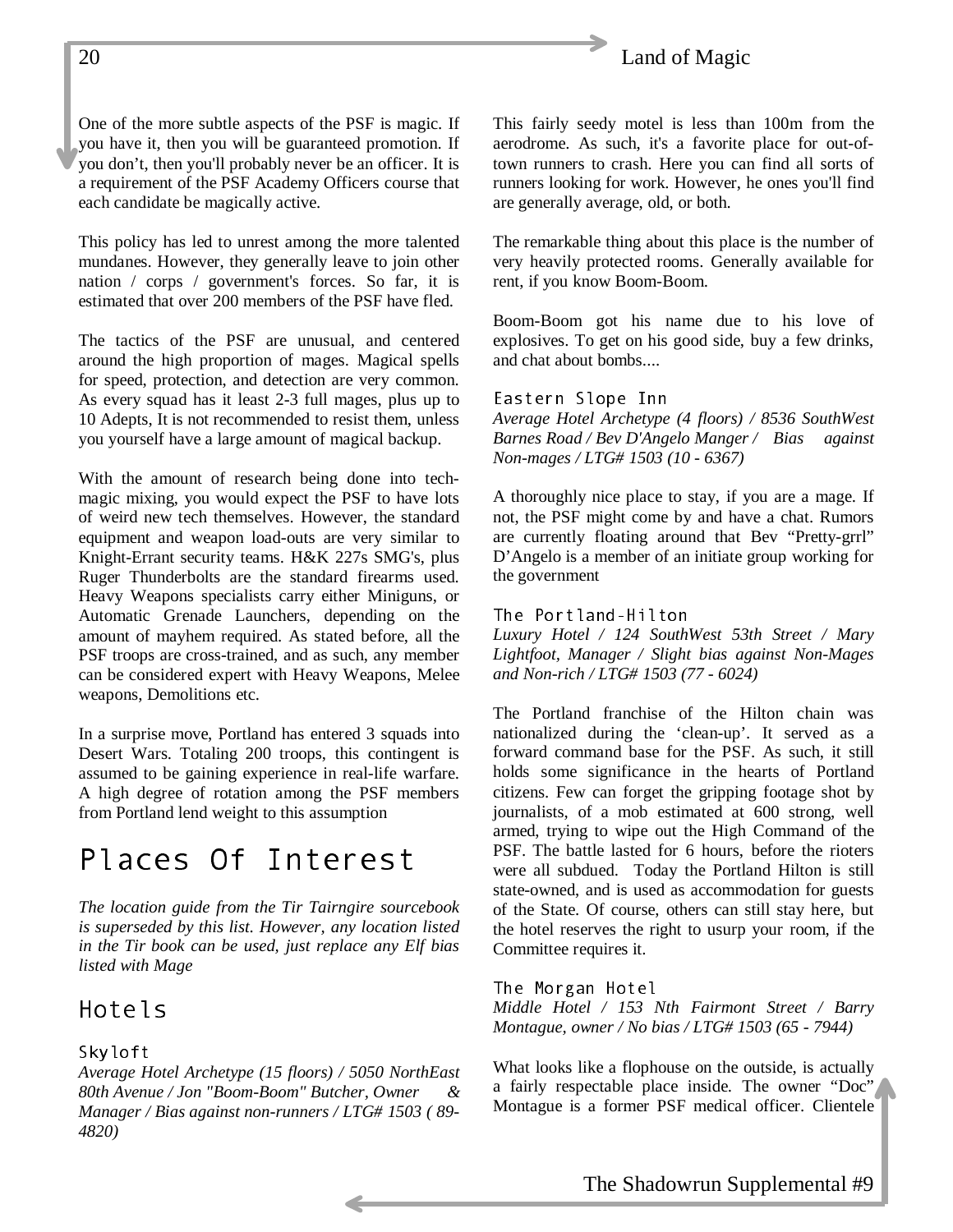<span id="page-20-0"></span>

her are generally "in the biz" or else off duty PSF. For a price, you can get good medical attention from Doc

# Restaurants and Bars

#### Purple Daisy

*Mid-Sized Restaurant & bar / 10 SouthEast Harney Street / Hugh "Mordius" Laverty, owner / Extreme bias against non-runners / LTG unlisted*

The Purple Daisy is **the** place to hang, if you're a runner. Only the best of runners are allowed in. If you can become a member here, then you know you've made it in the Shadows.

The Daisy is a very well kept place. Most members donate money to help upkeep the place. It has a very well stocked bar, and the restaurant has a 5 star chef.

The rules are simple. All weapons are checked at the door. The two nice Troll bouncers will help you find that missing knife, with the help of SOTA detectors and chem-sniffers. Once inside, it's a free-for-all. If you start trouble, however, expect everyone there ( not just the staff) to help in quieting you down.

As this the one place in Portland that everyone knows about, Security is very tight. There is no computers linked to the Matrix, and the building plans look more like a fortress, then a bar. The PSF tends to leave this place alone. No-one really is sure why, but they're not complaining

Silicon Dreams Unknown

Silicon Dreams is supposedly the club for the elite of the elite. No one knows where this club is. However, the rumors speak of a place where the elite runners and top figures in politics and industry in Portland meet to talk shop, and that you can only find Silicon Dreams from the Purple Daisy staff.

Supposedly hidden somewhere near the University, this bar is the dream-goal of every runner, cop, and party-crasher in Portland. To be invited in is supposedly your ticket to the gravy train for the rest of your life. Unfortunately, no one who knows is saying anything

Coffee Plus! University Campus

The favorite hangout of students, The Coffee Plus! Offers free drinks to students. Anyone else pays 1 nuyen for a bottomless cup. If you're looking for someone to ghostwrite your doctoral thesis so your student visa doesn't get canceled, come here. It's also a good place to find eggheads and computer geeks. Most of them aren't in the biz, but they have exceptional theoretical knowledge of a wide range of topics.

The Quixote

*Cheap Hotel Archetype (3 floors) / 8301 North Hoe Street / Lyle Hatterly Manager / No bias / LTG# 1503 (69 - 9326)*

A good old-fashioned biker bar, pity there's no Harleys. A place for biker-wannabes, and go-gang wannabes to hang, and a great place to pick up cheap muscle

The Games Room *Bar Archetype (5 floors) / University Hall / Matt Guyder Owner / No bias / LTG# 1503 (72 - 7275)*

A café dedicated to the games of the world. The motto of the place is " if it fits on a table, you can play it". Chess, Checkers, Backgammon, Go, Risk, Monopoly, board games, you name it, and you'll probably find it here.

One of the more remarkable aspects of this place is the layout. 3 of the floors are below ground. If you're looking for a tactician, this is a good place to start

### Night Clubs

The Pit

*Large Night-club / 4359 Fairvies Rd / Aidne O'haey owner / No bias / LTG# 1503 (95 - 8904)*

A place on the cutting-edge of contemporary music, this is the pre-eminent spot to catch some of the hottest bands in North America. Expect to pay big money to bribe your way in.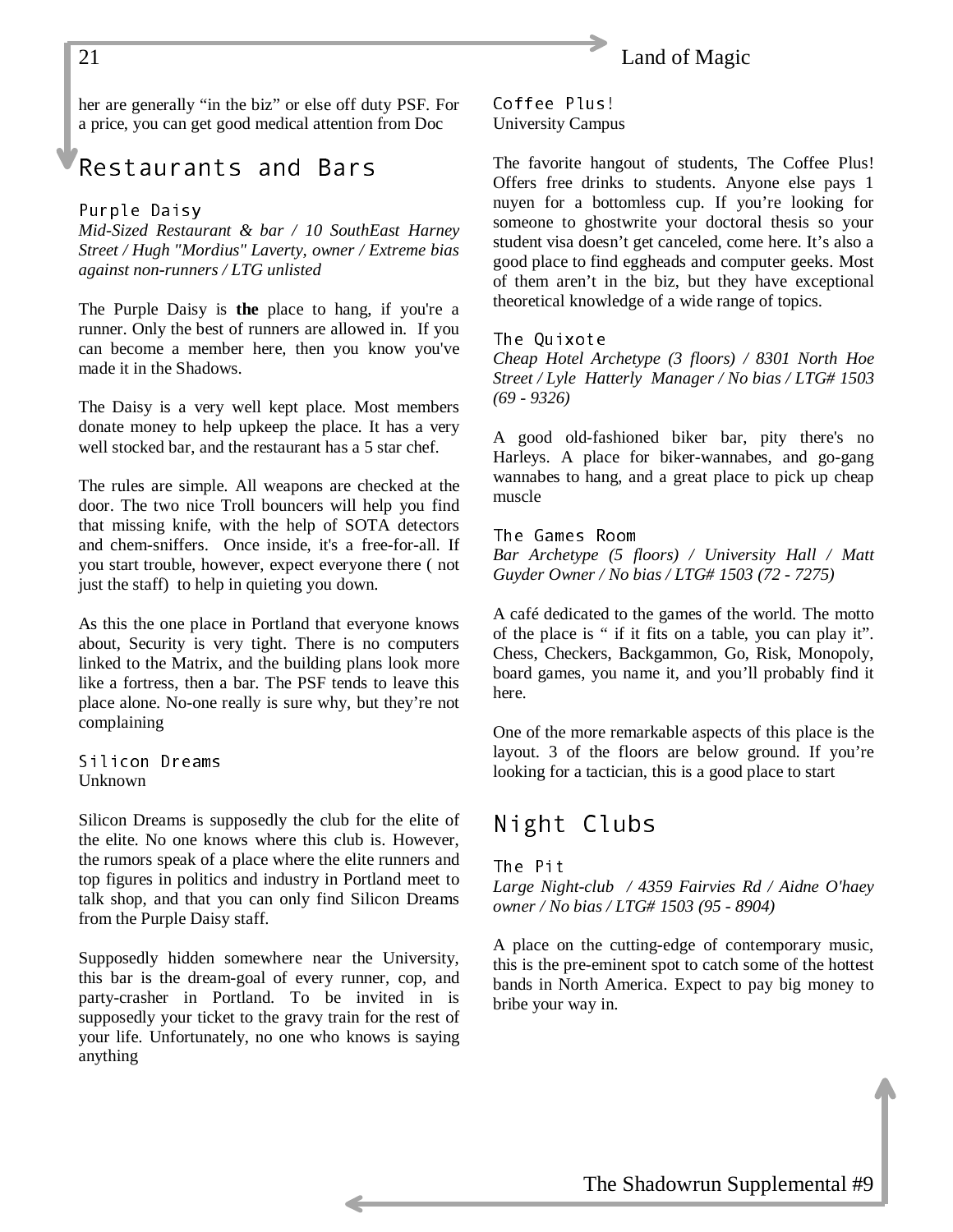### <span id="page-21-0"></span>22 Land of Magic

#### Valhalla

*Large night-club / "Checkpoint Charlie" / Owner unknown / Age bias / LTG# 1503 (42 - 1954)*

The favorite spot of young yuppies, this place has lots of loud music, flashing lights, and over-priced, watered-down drinks.

On the good side, it's also a great place to meet Mr J's. The same features that make it annoyingly yuppie also make entrance and exits from meeting fairly secure. Plus the loud (and bad) music covers most conversations

The remarkable thing about Valhalla, is its location. Built on the former guard station known as "Checkpoint Charlie", the club sits on the old border of Portland and Salish-Shidhe.

#### Tilt

*Large Nightclub / 5673 Williams Street / Lisa O-Connell, Owner / No Bias / LTG# 1503 (54 - 4569)*

Tilt is the nightclub for underage wannabe adults. The crowd here is mostly pre-teen, with interests in tridgames, acting cool, and who's kissing whom. And of course the vital subject of gossip.

By Dawn's Light Nightclub Archetype / 2505 North Pyrmont Street / Annabell Dawn, owner / Bias against Non-Luddites / *LTG#* 1503 (60 - 4904)

This place is not really a nightclub. It's more a meeting room and political forum for anyone who hates technology. This is not a good place to be if you have visible cyber, or are obviously a techie. Most of the people here are harmless, but there are a few born again Greenies who have inflated ideas of their own abilities.

### Other Locations

Free Portland Civic Building *(formerly the Tir Tairngire Civic Building)* 725 NorthWest Glisan Street / LTG# 1503 (33-3301)

This is a large, institutional looking place, built in the last 10 years. It houses the offices of the Secretaries, and the Committee members. The site was the old Civic Building, but the Committee had is demolished to make a "fresh start"

Hall Of Justice *650 NorthWest 9th Avenue / LTG# 1503 (33-3248)*

Formerly the courthouse of Portland. Now that the Committee and the Precinct Mayors have the Judicial power, this building is now the home of the Free Portland Security Forces.

Enough said? Don't go here unless you're on official business.

Free Portland University *720 NorthWest Glisan Street / LTG# 1503 (33-3124)*

The Portland University now sprawls over 6 city blocks. It has enough space for 13,000 students, and over 1000 staff. Those figures equate to roughly half of Free Portland entire population!!

The University uses a very simple policy to attract teachers. It offers lots of money, free housing in palatial homes, free education for the families of staff, and enough free time to do any sort of research (which is funded by the University). Is it any wonder that competition for teaching positions is so hot?

Students are also highly regarded. Each Student has a private room, complete with computer hooked into the University mainframe. The student accommodation is grouped so as to have 4 students per block, with the 4 sharing facilities. at last count, there is a waiting list of 15 years to get into this University.

Many former students stay in Portland, and work for either the government, or one of the Megacorp research facilities. Either way, the pay is very impressive..

#### Hospitals

Gillette Hospital *Portland University Campus*

Attached to the University, this clinic is the 2nd biggest in Portland. Its staff is 1/2 Medical students and 1/2 professionals. Magical healing techniques are highly prized, and used often. In fact every patient has 2 doctors. One a classically trained Physician, the other a Healer.

Not to be left aside, the clinic also has fine doctors specialized in both cyberware and bioware. While most of this is illegal, the legal stuff can be implanted by the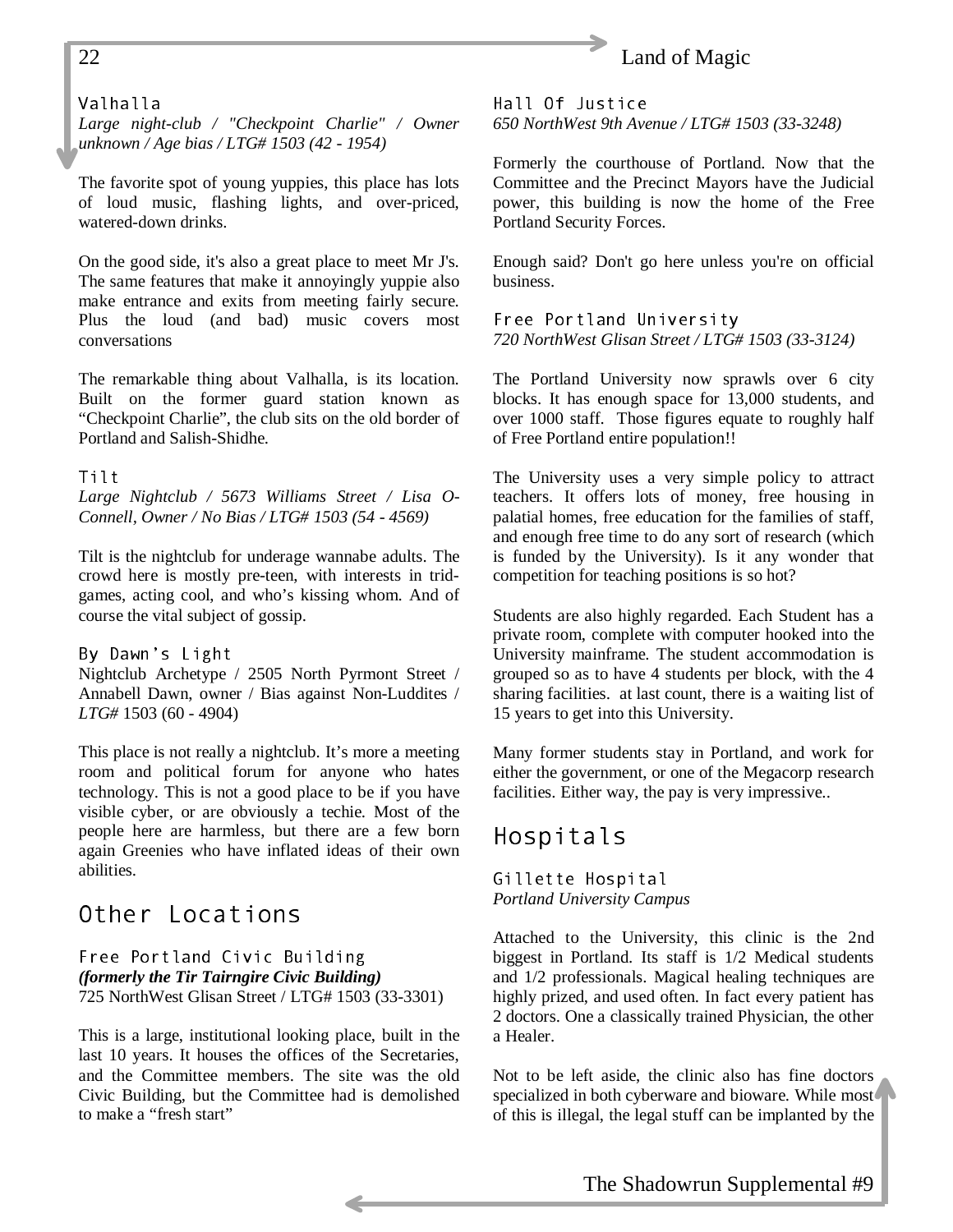<span id="page-22-0"></span>

equivalent of an Alpha Clinic, at 75% of the normal cost.

Portland Medical Clinic *SouthWest Terwilliger Boulevard*

A combined hospital and out-reach clinic, this building is the one place not to come if you have cyberware. The staff here has little or no interest in fixing it, as they specialize in removing cyberware.

### Miscellaneous

Wilson Center *NorthEast Multomah Street*

The Wilson Center was once the largest mall in the Northern Americas. That was, in 2011. Now it's a faded bygone relic of former days. There are only 2 shops still open for business, Gillette Sporting Goods, and The Bar 'n Grill. Both these businesses are barely breaking even. Odds are they will close within 6 months.

The rest of the center is a free-for-all. The few gangs in Portland like to hang out here, and the PSF tend to ignore then, as long as they don't get too rowdy. The Center is now mostly a giant clubhouse for 2 main gangs. The Blood Boys, and The Slicer Grrls.

#### Lucky's

*Medium Store / NorthEast 92nd Street / Tony "Lucky" Luciana, Owner / No Bias / LTG# 1503 (71 - 7477)*

Lucky's, despite the name, is the premier firearm shop in Portland. No matter what particular Bang-bang you're after, Lucky probably has it. He also has a line in the latest weapons developments from the joint Ares/Portland U weapons lab. Some of these toys include under-barrel shotguns for pistols, Gauss Pistols, Laser Pistols etc. You won't find these offered to you unless you're somebody special.

Portland Civic Stadium *SouthWest Morrison Street*

The home of the Portland Mariners Hurling team and the Portland Raiders combat biking team. The old stadium was removed 5 years ago, and the smaller, but much nicer new one erected. Seating is only available for 10,000 people, but the facilities for players and spectators are first-rate.

### The Shadows

OK, now for the part all you nice people out there have been waiting for. This little section gives the details on the shadow-community of Portland. Word from the wise --- if you do go to Portland, make sure you act like a professional. The lads and lasses in the biz in Portland really don't like sloppy competition

The runner community in Portland is small, but very active. With the large numbers of Corp research facilities in the area, what else could you expect. All in all, there are around 20 top-flight runners, with maybe another 100 newbies / wannabes. The professionals are a tight bunch. If you can get into the "in" crowd, you get access to the better Fixers and Mr J's. In effect, unless you are one of the best, you won't get very far.

Most of the shadow community live in St Helens. The level of policing is a bit lower there, probably because a couple of the better known people in the biz have some pull in St Helens. Even so, don't go round looking for the kids standing out in the open, the biz is quiet. If you know the right people, it's easy to find. Just watch out for the Sting operations run by the PSF

### Jobs Types

#### Data extraction

The usual thing: Mostly needs to be done in person, as the research facilities have excellent Matrix security, as well as Tempest-class shielding. BTW Tempest shielding means the computers aren't connected to the Matrix. The ones that are usually have drek-all in the way of useful info.

#### Personnel Extraction

Still the same. The only twist is that the employers really won't accept dead targets

#### Misinformation

The really fun one: Get in, and replace critical info with slightly misleading stuff. If you can do it right, the pay is very nice

#### Product extraction

Bit weird. Steal some new prototypes and make sure all the research is left **intact**. Still have problems with this. Some of these jobs are pretty straightforward, but most have a few twists involved. It seems that the Corps have agreed to "play nice" in Portland. It is extremely rare to find a Johnson who wants a smashand-grab done on a competitor, let alone any assassinations. Be warned, the PSF and the Corp Sec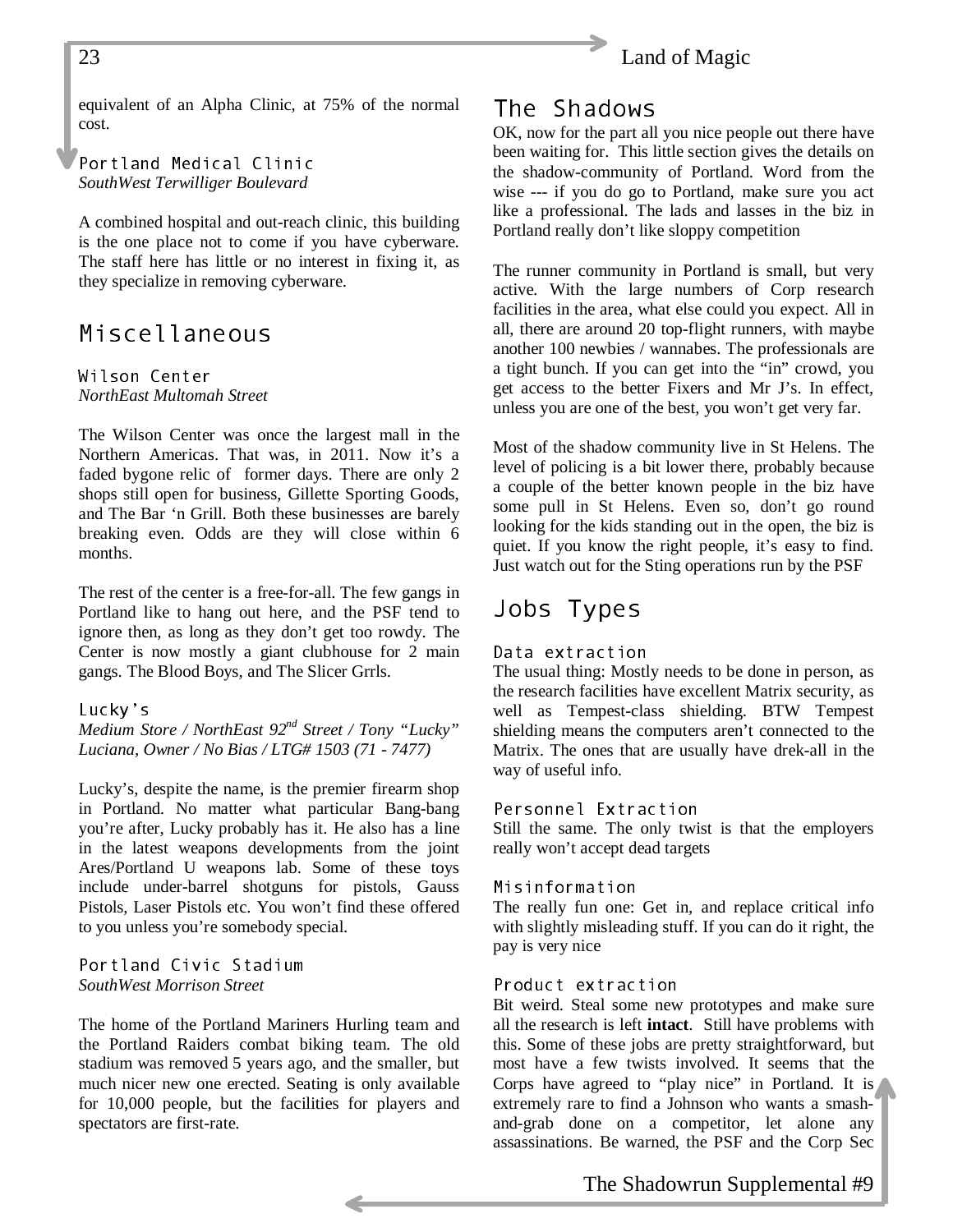#### <span id="page-23-0"></span>24 Land of Magic

forces work pretty well together. One **very** nice aspect of Portland is the distinct down toning of Extraterritoriality. The Corps don't push for it as much in the Courts. Probably because they have such a sweet research deal with the Portland U

#### Hunts

There's more to this than meets the eye. Due to the large numbers of magically active people, and the massive numbers on "other" lifeforms, Vampires have decided to make Portland home. Currently the University offers a ¥50,000 bounty on a live Vampire, or ¥10,000 for a confirmed kill.

Other lifeforms are also considered "bounty", Please refer to the University Department of Magical Research for more information

# Corporations

Just for all you nice people out there, here's a list of the major Corporations in Portland

#### Ares

Home Office: St Helens President/CEO: David King

### Principal Divisions

#### **Ares Arms**

Ares Arms has a small facility about 3 Kms West of St Helens. A lot of the PSF go there to train and try-out new weaponry. Not a nice place

#### **Ares Biotech**

The Biotech lab is on the west of Portland, about 2 kms from the Ocean. Apparently, the Portland government gave permission to Ares to set up a small fusion reactor at this site. Research here is supposed to do with immuno-suppresive drugs

#### **Ares Xeno-tech**

This place is fragging scary. No one I know has ever made in alive. Astrally the place is dead. No background whatsoever…

### Fuchi

Home Office: Portland City President/CEO: Takahashi Kuti

#### Principal Divisions **Fuchi Comptroller**

The only Fuchi presence is a combined HQ and research facility, next to Portland University. Highly regarded by the Faculty of the University, many of Fuchi top researchers for the last 10 years have come from this site.

#### Mitsuhama

Home Office: Portland City President/CEO: Daniel Johnston

#### Principal Divisions **Nightmare Security**

Nightmare Security is **not** a security force. It is a maker and seller of security devices, such as spycameras etc. MCT is apparently trying to utilize some of the latest innovations from Portland University in this field

#### Yametutsu

Yametutsu is another of the Corps on the Portland Government hate-list. Look for this to change soon, though, Yametutsu apparently been making **big** donations to Portland

#### Saedler-Krupp

Guess who isn't here either? I mean, S-K Heavy Industries, in Portland? Get real

#### Aztechnology

Guess who else isn't here?

#### Other Corps

The other Megacorps have small labs, generally on the campus of the University. Not much to tell about them really. There pretty much the same.

#### Williams Computers

A small corp, by anyone's standards, Williams specializes in new types of IC. Check out some of their newest prototypes in the Matrix, if you dare

#### Snoop-Snoop

SS is a data recovery company. Having problems with a crashed system? Call them. As such, they have a lot of access to the computers in Portland

#### Warrior Hall

A nice lace to visit. But don't stay long. The Hall is a mercenary Guild. Along the same lines as MET2000 in Europe, the Hall has around 2000 mercs on its rosters. If you need some good quality mercs, visit.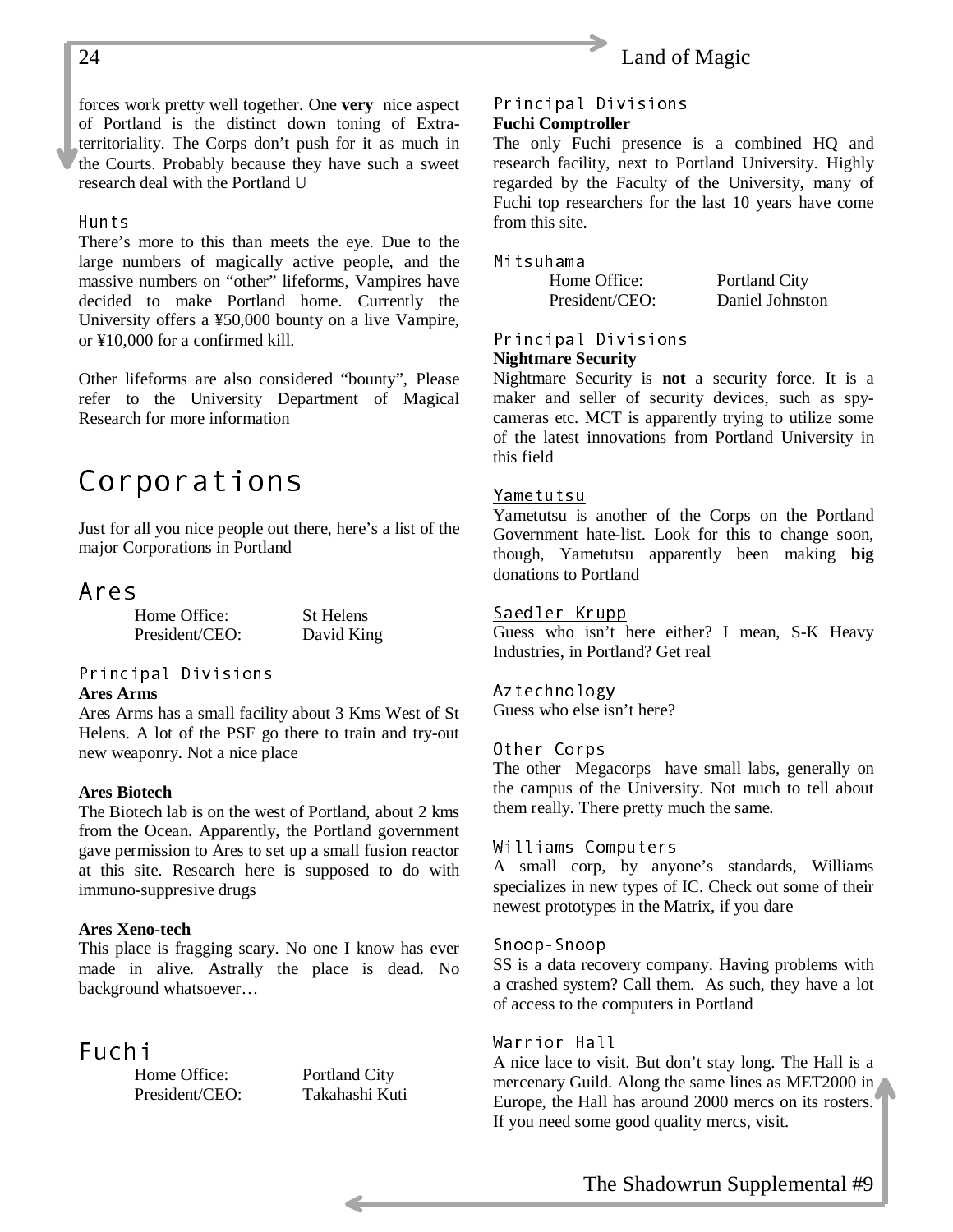#### **FREE PORTLAND COST OF LIVING**

| <b>ITEM</b>                      |                                                   | <b>COST</b> |
|----------------------------------|---------------------------------------------------|-------------|
| Weaponry                         |                                                   |             |
| Ammo                             |                                                   | 110%        |
|                                  | Explosives                                        | 300%        |
|                                  | Firearm Acess.                                    | 75%         |
|                                  | Firearms                                          | 80%         |
|                                  | Melee weapons                                     | 65%         |
|                                  | Projectile Weapons                                | 75%         |
|                                  | Thrown Weapons                                    | 85%         |
| <b>Armor and Clothing</b>        |                                                   |             |
|                                  | Armor - Natural                                   | 85%         |
|                                  | Armor - artificial                                | 125%        |
| <b>Security and Surveillance</b> | 3                                                 |             |
|                                  | Communications                                    | 90%         |
|                                  | <b>Security Devices</b>                           | 90%         |
|                                  | <b>Surveillance Countermeasures</b>               | 95%         |
|                                  | <b>Surveillance Measures</b>                      | 80%         |
|                                  | <b>Survival Gear</b>                              | 65%         |
|                                  | <b>Vision Enhancers</b>                           | 75%         |
|                                  |                                                   |             |
| Lifestyle                        |                                                   |             |
|                                  | Lifestyle - Modern                                | 250%        |
|                                  | Lifestyle - Natural                               | 120%        |
| <b>Electronics</b>               |                                                   |             |
| 5                                | Electronics                                       | 95%         |
| <b>Cybertech</b>                 |                                                   |             |
|                                  | <b>Biotech</b>                                    | 120%        |
|                                  | Bodyware                                          | 180%        |
|                                  | Cyberdecks                                        | 85%         |
|                                  | Headware                                          | 110%        |
|                                  | Internals                                         | 120%        |
|                                  | Programs                                          | 85%         |
| <b>Magical Equipment</b>         |                                                   |             |
|                                  | Hermitic Library                                  | 65%         |
|                                  | <b>Magical Raw Materials</b>                      | 50%         |
|                                  | <b>Magical Supplies</b>                           | 65%         |
|                                  | <b>Magical Weapons</b>                            | 95%         |
|                                  | Power Foci                                        | 95%         |
|                                  | Spell Foci                                        | 90%         |
|                                  | Conjuring Foci                                    | 85%         |
|                                  | <b>Ritual Material</b>                            | 65%         |
| <b>Vehicles</b>                  |                                                   |             |
|                                  | Aircraft                                          | 120%        |
|                                  | <b>Boats</b>                                      |             |
|                                  |                                                   | 90%         |
|                                  | <b>Ground Vehicles</b>                            | 110%        |
|                                  | <b>Security Vehicles</b>                          | 350%        |
|                                  | (Costs expressed as percentage of Seattle Prices) |             |

#### 25 Land of Magic

1. Handguns, and hunting weapons are fine and legal. You don't even need a license. Anything else is very bad news. Similarly, melee weapons are legal. Just don't try carrying your laser pistols or MGL 6's.

2. The current fashion is natural materials. As such armor is OK as long as natural. The really heavy stuff, like sec armor up, is next to impossible to get

3. Most Surveillance is done by magic. This stuff is hard to come by. Double availability, but the price is cheap.

4. The two different lifestyles represent the ways Portlanders live. Either in modern style houses with all the bells and whistles, or in expense natural surroundings, complete with animals

5. Obvious mods are a serious nono. While not grounds for harassment, any obvious cyberware will result in a polite request for the user to present his licenses

6. Thanks to Magical equipment being pretty much a cottage industry, things are cheap, and generally good quality. However, the Government makes the really good gear. Add 50% to the price of government gear.

7. Only Electric and ImpElec vehicles allowed. Any others found will be destroyed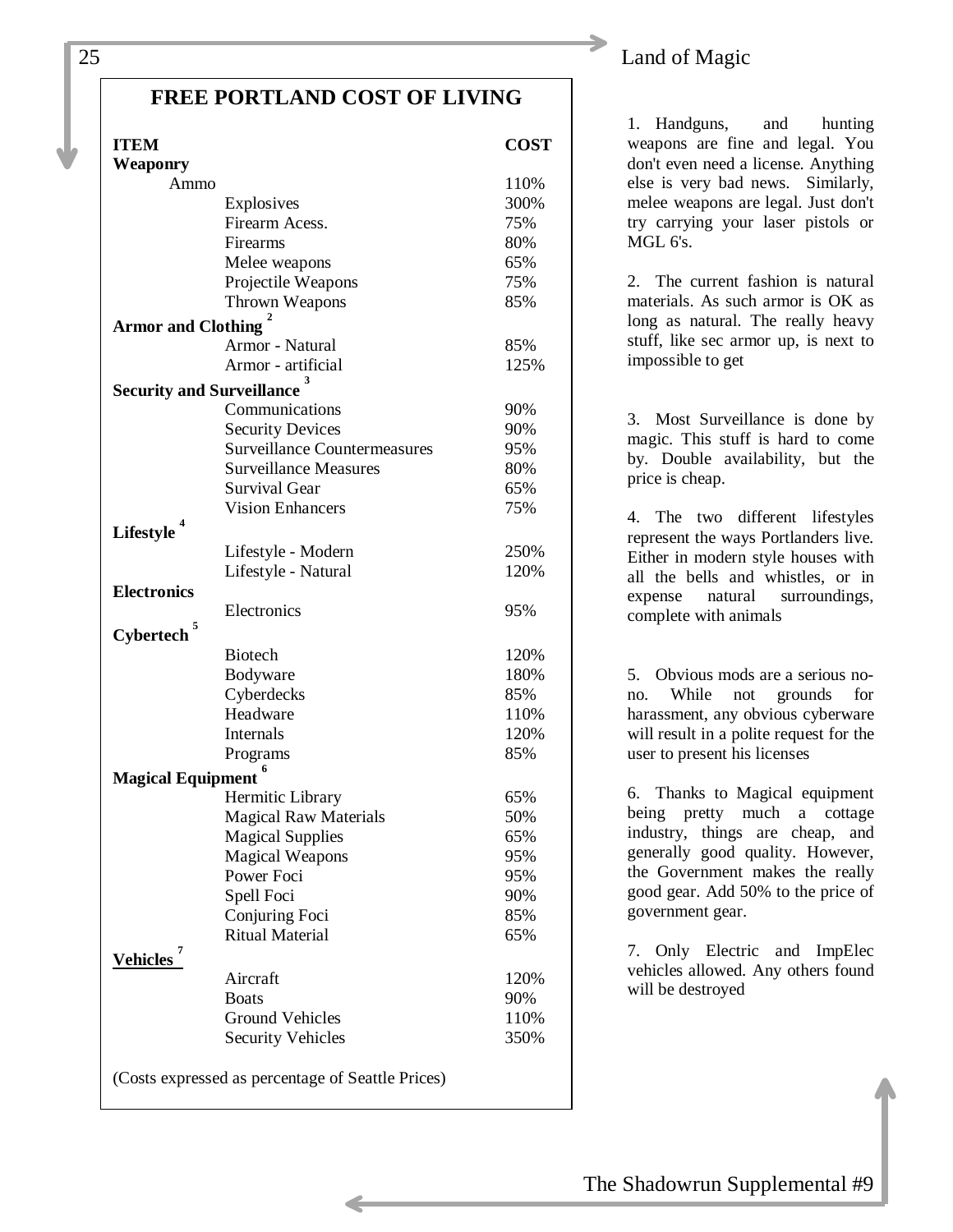<span id="page-25-0"></span>

# Grimoire Infinitum Ryan Yokley

(Sthanatos@geocities.com)

# Combat Spells

Dispel Insect Spirit Type: P • Range: Limited • Target: B (R) Duration: Sustained • Drain: (F/2)D • Damage: Serious

Uses the elemental effect of blast to knock back all insect spirits within the area of effect, causing physical damage. (Restricted Target: Insect Spirits)

Piercing Meow

Type: P • Range: LOS • Target: W (R) • Duration: S • Drain: (F / 2)D • Damage Level: S

When cast, the caster lets out a bellowing meow, which fills the air with high pitched, painful cries. Anyone within the area of effect must roll Willpower to resist the spell. Targets with hearing enhancements immediately stage this spell up to base Deadly. Targets with devices that can mute the piercing sound take no damage from this spell. All damage done by Piercing Meow is Stun.

# Detection Spells

Cat's Eye Type: P • Range: Personal • Target: 4 • Duration: S • Drain:  $(F / 2)+2S$ 

On successful casting, the targets eyes take on the physical characteristics of a cats, becoming silted and more susceptible to light. The physical variance in the cat's eye structure causes the eyes to glow when light strikes them. While under the effects of the spell, the target automatically reduces the target number modifiers suffered from low light by 4. This modifier can only be used to negate the effects of low light. The targets vision is also expanded to encompass 270 degrees, allowing for immaculate peripheral vision. There is, however, a degradation of complete visual resolution when using this sell, so the target suffers a +2 target number when dealing with perception tests related to analysis of details.

#### Identify

Type: M • Range: LOS • Target: Object Res. Table • Duration:  $S \cdot \text{Drain: } [(F / 2) + 1]L$ 

The magician must be looking at an object he wishes to target at the time of casting. When the spell is sustained, any objects having the same physical characteristics (size, shape, and material) as the targeted object, will be outlined with a blue glow in the magician's vision. The target must be very specific. A magician casting the spell on a Ares Predator will not see a glowing outline on a Ruger Warhawk. The magician automatically takes a -1 Target Number modifier per 2 successes generated by the spell on perception tests associated with pinpointing and locating the targeted objects in a crowd, etc. This spell only functions on non-living objects. The object resistance table determines the target number of the spell.

#### Ignore

Type: M • Range: LOS • Target: Willpower • Duration:  $S \cdot \text{Drain: } [(F / 2) + 1]M$ 

When this spell is cast, the magician has chosen to place the target out of his or her range of active perception. When affected, the target is not heard, seen, or sensed in any active way by the magician, unless he chooses to drop the spell. The magician may choose an action that, if the target performs, will instantly drop the spell. For the duration of the spell, any mana spell that the target may cast against the magician takes  $a +1$  Target Number per 2 successes generated by the Ignore spell. The magician may not use the Ignore spell in the middle of combat. (It's hard to ignore someone who is shooting at you.) Also, ignore is broken if the target comes into physical contact with you of any kind, although sensations will be dulled for the first few seconds.

Prey

Type: M • Range: LOS • Target: Willpower • Duration:  $S \cdot \text{Drain: } [(F / 2) - 1]S$ 

The caster focuses his intent on one target while casting this spell. The targets actions gain a sparkling clarity in the casters vision, while other people, background noise, and other distractions fade away into non-distraction. The caster takes a -2TN for all physical tasks, including combat, associated with interaction with the target, which getting a  $+2TN$ modifier for perception tests not relating to the target. The caster also takes a bonus modifier of successes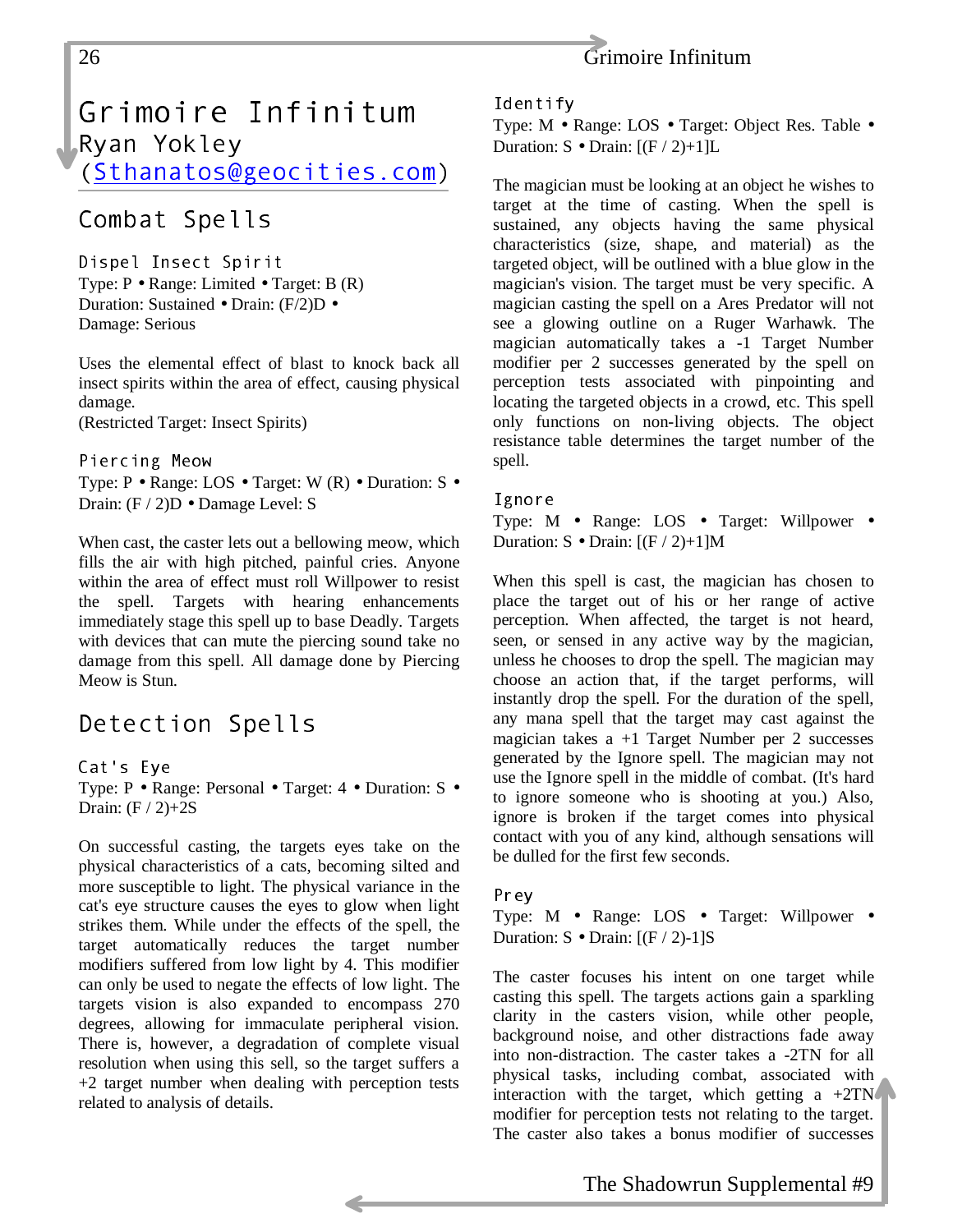#### 27 Grimoire Infinitum

divided by 2 when dealing with perception tests associated with the targets actions.

Private Conversation Type: M • Range: Touch • Target: Willpower • Duration:  $S \cdot \text{Drain: } (F / 2)S$ 

This spell creates a link between a group of people. When the spell is activated, only the engaging parties can hear their conversation. External parties must roll perception against the force of the spell to even attempt to hear the conversation. Every success determines how well the intervening parties can determine what is being said by the affected people. Physical contact must be maintained by the affected targets to maintain the effects of the spell. If a person looses contact with the magician, he or she is removed from the affects of the spell and can no longer hear the conversation. To the parties engaged in Private Conversation, all background noises seem muted, distant, and otherwise non-distracting. Affected parties must add the force of the spell to their perception dice to notice any sound not produced by a member of the Private Conversation. The magician can maintain a number of individuals in the conversation equal to the force of the spell. Subjects must be voluntary.

Ranged Private Conversation Type: M • Range: Touch • Target: Willpower • Duration:  $S \cdot \text{Drain: } [(F / 2) + 1]D$ 

This spell functions just like Private Conversation, only the involved parties do not need to be in physical contact with the magician. Involved parties could be sitting across a bar, having a conversation with each other in their usual voices, and no one would hear them. While the spell is active, the involved parties hear each other as if they were sitting right next to one another. The magician must have LOS to each member of the party to maintain the spell. If LOS is lost, then the person is dropped from the Private Conversation. The Force of the spell determines the distance in meters that parties can be from one another and still maintain the spell.

#### Sense Pads

Type: M • Range: Touch • Target: Obj Res Table • Duration:  $S \cdot \text{Drain: } (F / 2)M$ 

When sustaining this spell, the caster puts his hands on an object and uses the effects of the spell to enhance the sensing of vibrations running through the object. These vibrations are the result of action taking place on

or involving the object. For instance, the caster might place his hands on the floor, and sense that there are two people, one heavy, one light, walking very quickly in his direction. The number of successes generated by this spell dictates a bonus modifier to perception tests in detecting these minute vibrations.

# Illusion Spells

#### Blur

Type: P • Range: Limited • Target: I (R) • Duration: S • Drain:  $[(F / 2) + 3]M$ 

When cast, every movement of the target becomes blurred, as if a camera exposure has been left open. The more successes generated, the more blurry the target becomes. All people and machines within the AOE see the target as a blurry mess as the target's movements progress. When attacking the target using non-magical means, take +1 target number modifier per 2 successes on the spell. Thermographic and Infrared users take a  $-3$  TN modifier when attacking, since the illusion gives off no heat, but still makes things blurry. This modifier can only be used to resist the effects of the spell. It is not intended to benefit the attacker.

#### $Chasm$

Type: P • Range: LOS • Target: I (R) • Duration: S • Drain:  $[(F / 2)+2]D$ 

When cast, the magician makes it appear as if a gaping chasm has ripped across the AOE. All targets within the AOE roll Intelligence to resist believing that the chasm is real. Machines also can see the chasm. The chasm appears to fit into the environment in which the spell is cast (rock if in the mountains, asphalt and earth in the city, etc.) The width of the chasm equals the number of successes generated at casting, divided by 2, in meters.

(Critter) Stampede Type: P• Range: LOS • Target: I (R) • Duration: S • Drain:  $[(F / 2)+2]D$ 

Creates a massive, highly realistic, area-effect stampede of a chosen critter (i.e. a stampede of cerberus hounds or a stampede of lemmings). Beyond the initial resistance test, targets must roll Willpower against a Target Number equal to the number of successes rolled by the caster. If a target fails, he flees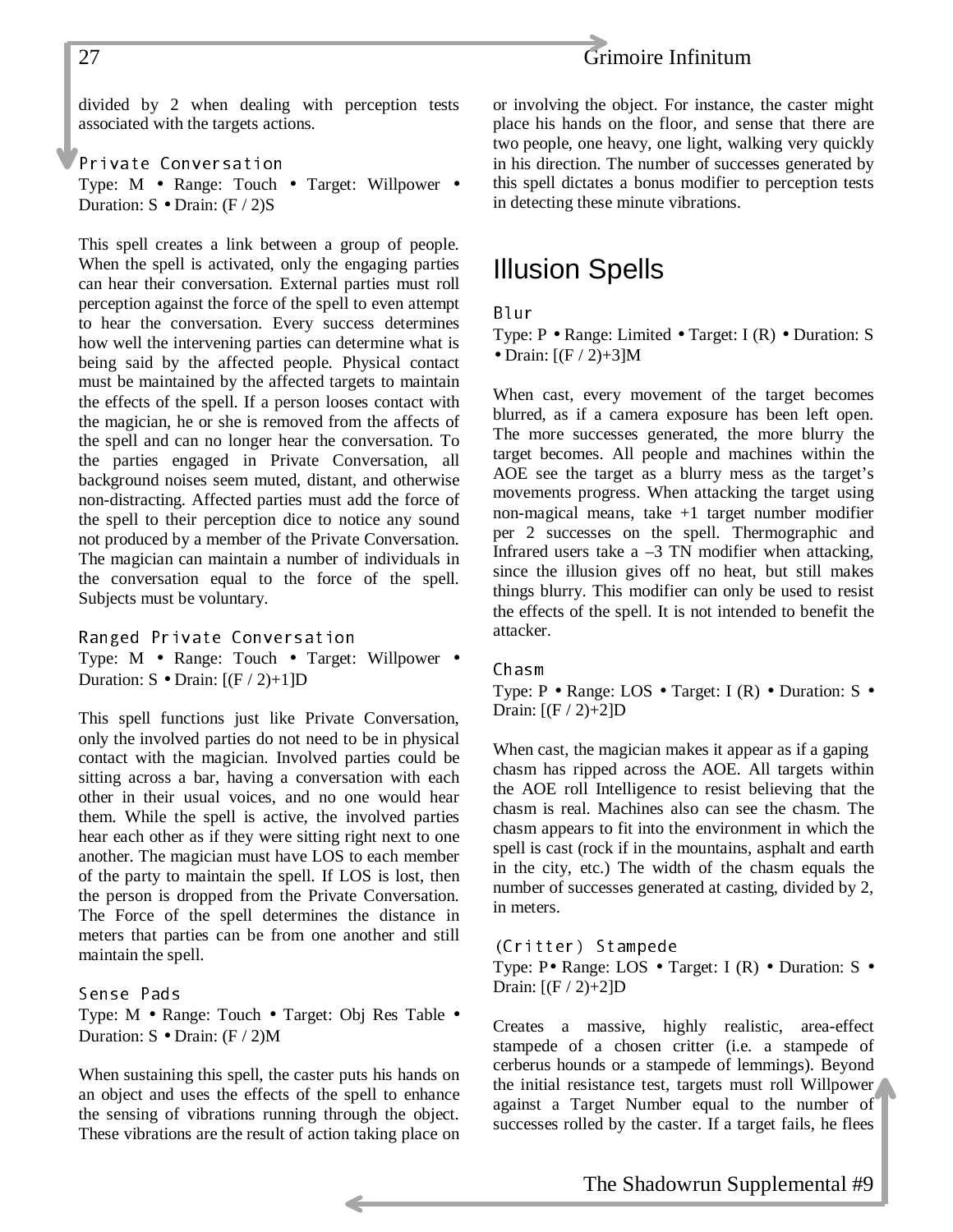#### 28 Grimoire Infinitum

at his maximum rate of speed directly away from the stampede (in a desperate, if futile attempt to escape the stampede).

Delusion, Shamanic (Totem) Type: M • Range: LOS • Target: I (R) • Duration: S • Drain:  $[(F / 2)+2]D$ 

To cast this spell, the Shaman draws on his connection with his Totem. If the spell is successful and the caster has a strong connection with his Totem, his totemic mask will probably manifest. As per the appearance of the delusion, that is up to the Game Master's discretion. Cat may choose to delude a target with thousands of Cat's Eyes staring him down, or Owl may cause illusionary claws to rip at the target's flesh. The spell constitutes, depending on the strength of the Totemic connection (a roleplaying decision), either a minor or major distraction.

For a minor distraction, the target receives +1 to all target numbers per 2 successes the spell generates after being reduced by the spell resistance table.

For a major distraction, the target receives +1 to all target numbers per success the spell generates after being reduced by the spell resistance table.

This spell has no effect on Shamans of the Totem being invoked. If the target has an intrinsic fear of the totem animal, the target must also roll Willpower against the force of the spell to resist fleeing in terror.

Delusion, Elemental (Element) Type: M • Range: LOS • Target: I (R) • Duration: S • Drain:  $[(F / 2)+2]D$ 

When Elemental Delusion is cast, the magician draws on his knowledge of the element selected to determine the appearance of the spell. The span of his knowledge (a roleplaying decision) is used to ascertain how that element would interact with the current surroundings to otherwise distract the target. A Fire Delusion might cause wooden structures to appear to be burning, and metal to be melting. Depending on his knowledge of the element, the spell constitutes a minor or major distraction.

For a minor distraction, the target receives +1 to all Target Numbers per 2 successes generated by the caster.

For a major distraction, the target receives +1 to all Target Numbers per success generated by the caster.

If the target has an intrinsic fear of the element being invoked, he must roll Willpower against the force of the spell to resist fleeing in terror.

Delusion, Voodoun (Mait Tete) Type: M • Range: LOS • Target: I (R) • Duration: S • Drain:  $[(F / 2)+2]D$ 

The hougan draws on his connection with his Mait Tete to cast this illusion. While casting, the Hougan may appear or act as if he has been mounted, depending on how strong his connection with the Mait Tete is. How the delusion manifests is up to the Game Master's discretion. Ghede might cause the target's flesh to appear to be rotting, and hands may appear to rise from the ground and grasp at him. Depending on his connection with the Mait Tete, the spell constitutes a minor or major distraction.

For a minor distraction, the target receives +1 to all Target Numbers per 2 successes generated by the caster.

For a major distraction, the target receives +1 to all Target Numbers per success generated by the caster.

Elegy

Type: P • Range: Limited • Target: I (R) • Duration: S • Drain:  $[(F / 2)+2]S$ 

Target's image is projected onto the floor, appearing to be dead by means chosen by the caster. If successful, all surrounding parties (who do not know of the caster's intent) perceive the corpse to be real, and thus the target to be dead. If the target is seen by someone in the area of effect, they are rendered immune to effects of the spell, and realize it is an illusion.

False Shadow Type: M • Range: Limited • Target: I (R) • Duration: S • Drain:  $[(F / 2)+1]M$ 

When cast, creates a false shadow of the target, which is controlled by the caster. In areas that are poorly lit, shadow will not be visible, just like a real shadow. The spell is meant to fool victims into thinking someone is coming in their direction, to obtain the element of surprise.

Improved Voice Mask

Type: P • Range: Touch • Target: I (R) • Duration: S • Drain:  $[(F / 2) + 3]L$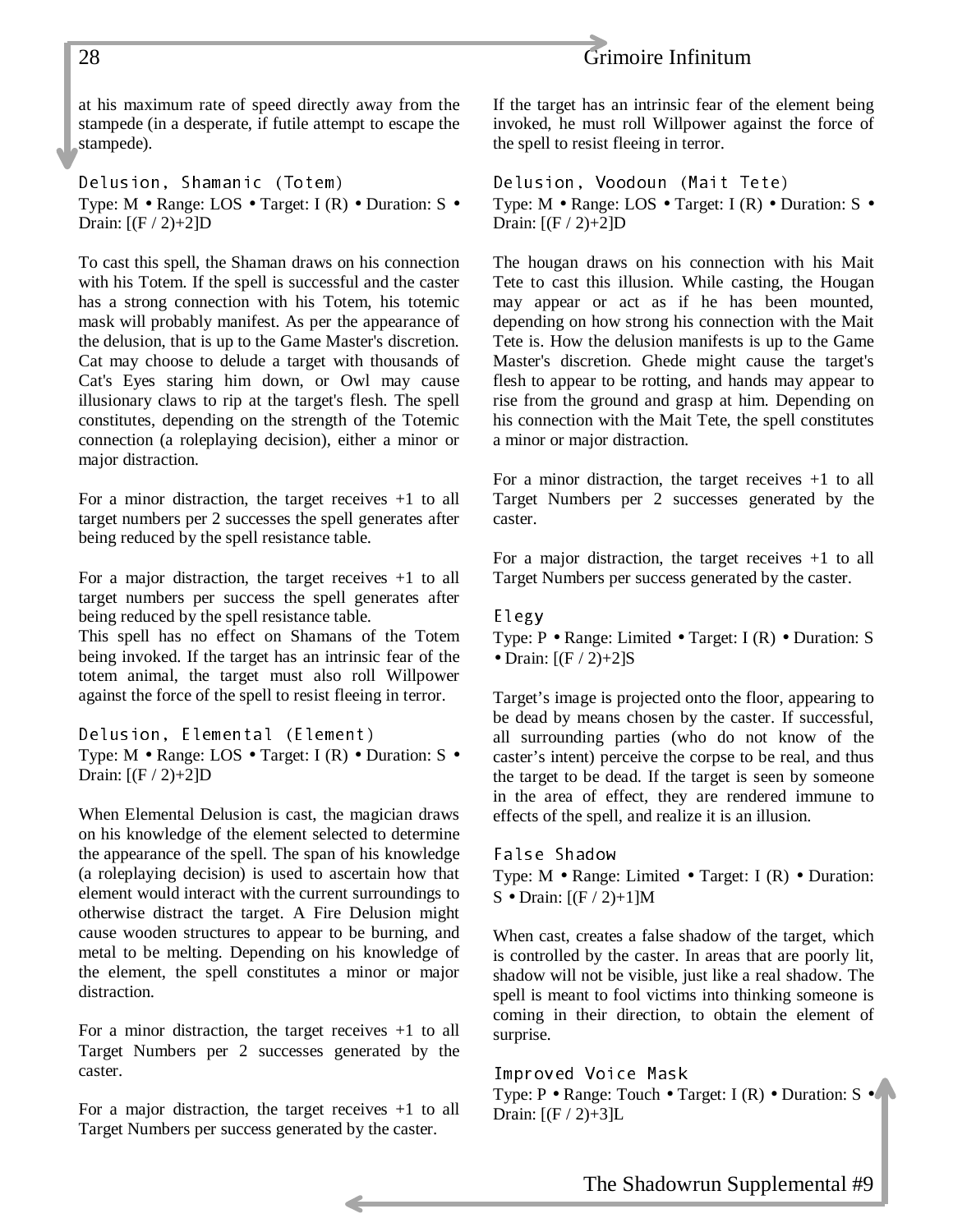A voluntary subject is required. The caster determines the pitch of the voice at casting. This spell works on all electronic devices as well as creatures.

#### Mirror

Type: M • Range: LOS • Target: I (R) • Duration: S • Drain:  $[(F / 2)+1]S$ 

On success, the caster takes on all the physical appearances of the target, including weapons and armor the target may be wearing. This is, however, just an illusion, so the weapons are not real. The target must roll against a Target Number of the force of the spell plus any successes generated beyond the Spell Resistance Table to attack the caster. If the caster makes any noticeable aggressive action towards the target, the target can roll again, with a -3 to the previous Target Number. This spell only functions against (meta)humans.

(Restricted Target: (Meta)Humanity)

Phantasmal Orchestra Type: M • Range: Limited • Target: I (R) • Duration: S • Drain:  $[(F / 2)+1]S$ 

Creates a realistic orchestra audio illusion that seems to surround the AOE. The caster chooses the song from memory at casting. Upon hearing the orchestra, the target must roll Will against a TN of 4 if they plan on entering combat while the Orchestra is playing.

#### Project Astral Entity

Type: P • Range: Limited • Target: I (R) • Duration: S • Drain:  $[(F / 2) + 3]M$ 

The caster must be astrally perceiving or otherwise be in astral space and able to cast spells (as in the case of ally spirits.) The caster picks one astral entity (spirit) as his target. On the physical plane, a virtual, but very simple representation of the spirit becomes visible. As long as the caster is perceiving and can keep track of the movements of the entity, the illusion remains concurrent to the spirit's astral position. All people attacking entities that are being represented on the physical plane by the spell take  $a -1$  TN on melee attacks to the spirit.

<span id="page-28-0"></span>29 Grimoire Infinitum

Virtual Image Type: P • Range: Limited • Target: 6 • Duration: S • Drain:  $[(F / 2) + 3]D$ 

Creates a bevy of virtual copies of the voluntary target. Each success becomes a virtual image that the caster may place at his or her discretion within the spell's range. Every virtual image mimics the movements and gestures of the target. The number of successes also dictates a Perception Target Number that must be overcome by any observers wishing to ascertain the true nature of any one of the images. If something affects one of the images that would cast doubt as to its reality (IE:. it gets shot without bleeding or it "walks" into/through objects), observers may make another Perception Test with a –1 Target Number modifier to determine which target is real.

### Manipulation Spells

Berserker Rage

Type: M • Range: LOS • Target: W (R) • Duration: S • Drain:  $[(F / 2)+1]S$ 

Incites the target into a wild, bloodlusted frenzy. The target automatically receives +2 Target Number Modifiers to all tests. Additionally, the target receives additional dice for use in Body rolls, at a rate of one additional dice per 2 successes generated by the caster. While under the effects of this spell, the target will attack anything near or around him, including his friends. The target has acquired a taste for blood and will stop at nothing to get it.

Cake Ammunition Type: P • Range: LOS • Target: Obj Res Table • Duration: I • Drain:  $[(F / 2)+1]S$ 

This spell uses the elemental effect of blast to ignite all ammunition in the area of effect. This is a very dangerous spell, as it can cause very big explosions if the spell is successful. To determine if the spell is successful, the Object Resistance Table value of the strongest ammunition in the area of effect is used as a target number to ground the spell. (Restricted Target: Ammo)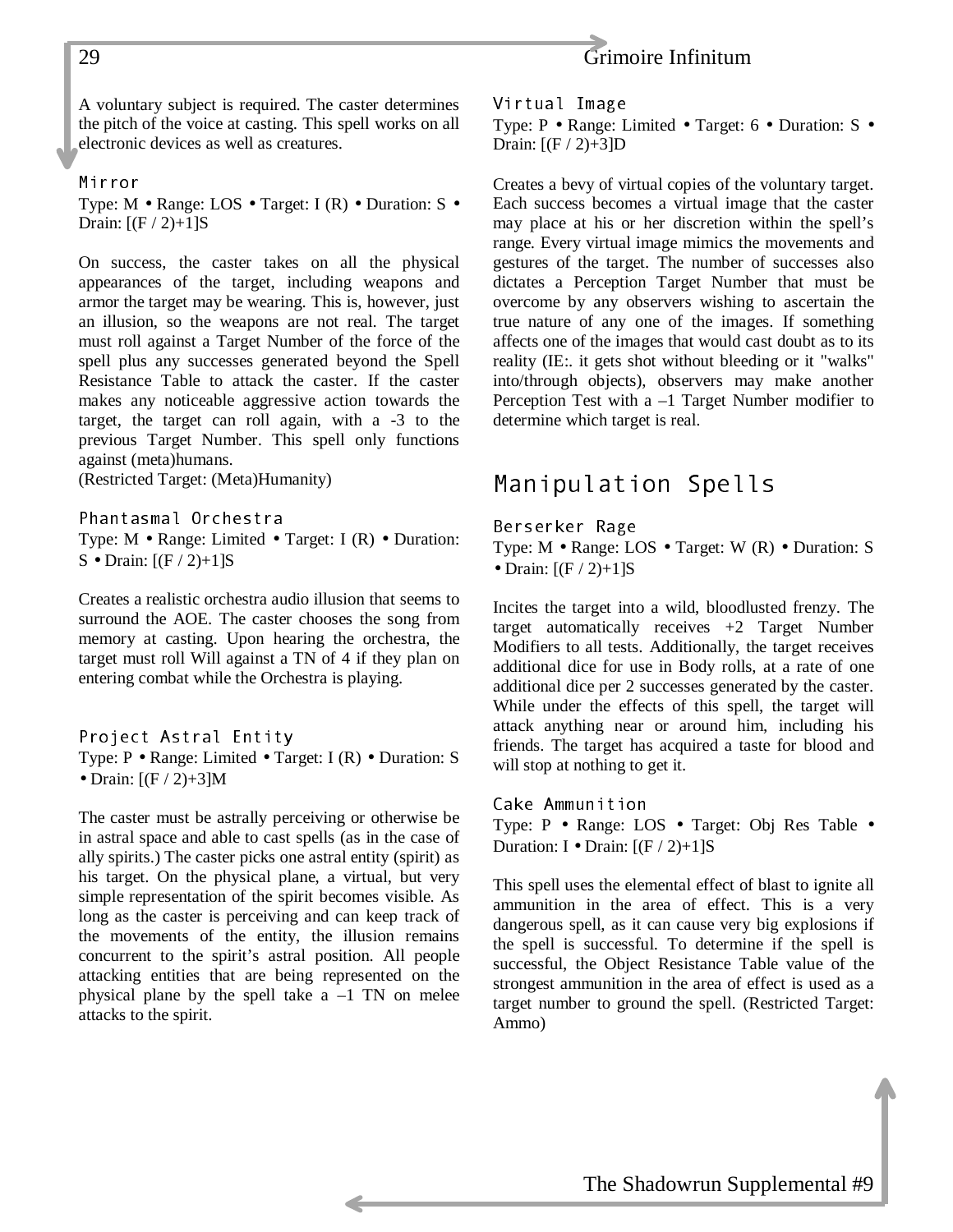### 30 Grimoire Infinitum

Cat Leap

Type: P • Range: Personal • Target: 4 • Duration: I • Drain:  $[(F / 2)+1]M$ 

When the spell is cast, the caster gains the instantaneous ability to leap at great distances both horizontally and vertically, at a maximum distance of 2 meters per success, and totally, up to 5 times the casters quickness attribute in meters. This spell does not assist in landings, however, so if the magician leaps at a trajectory that would normally cause him to take physical damage, then the threat still exists.

#### Catnip

Type: M • Range: LOS • Target: W (R) • Duration: S • Drain:  $[(F / 2) + 3]M$ 

When this spell is successful, the affected target is suddenly begins feeling very playful and frisky. The target is much more willing to take risks, and has trouble negotiating seriously. The target takes +2 to all Target Numbers associated with Willpower and Negotiation tasks.

Natural Armor Type: P • Range: LOS • Target: 6 • Duration: S • Drain:  $[(F / 2) + 3]D$ 

When this spell is cast, the magician calls upon the power of his environment to serve as armor and surround his body. In the city, the asphault, or stones from a building may envelop the magician and form the natural armor. In the forest, the bark of the trees may serve. Generally, only Shamans use this spell, but Hermetics may also use it. When the caster is enveloped, the Object Resistance value of the element, divided by two, is added to ballistic armor. The Object Resistance value of the element, divded by four, is added to impact armor. This spell can be taken as a personal spell at  $[(F-2)+3]L$ .

Sheath

Type: P • Range: LOS • Target: Length in CM / 3 • Duration:  $S \cdot \text{Drain: } [(F / 2) + 1]M$ 

When the caster invokes this spell, he must have a weapon used for armed combat in hand. If the spell is successful, the magician motions as if he is sheathing the weapon at his side, at which point the weapon will appear to vanish. The weapon is now completely intangible, untouchable, and undetectable until the spell is dropped. When the spell is dropped, the caster draws the weapon from seemingly thin air. This spell does not work on guns! The target number for successful casting is the objects length in centimeters divided by 3.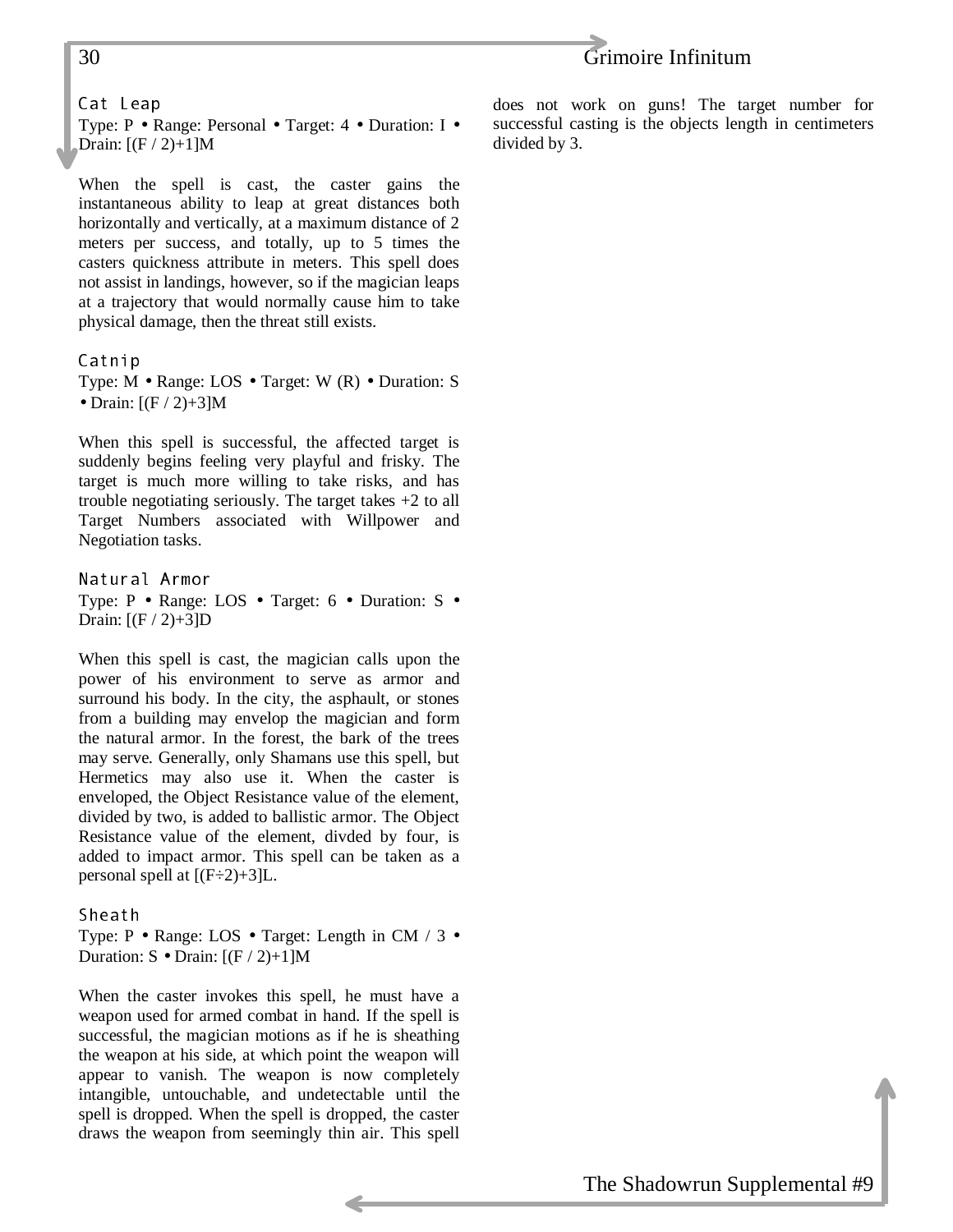#### <span id="page-30-0"></span>31 Shadowrun Random Atmosphere Generator

# Shadowrun Random Atmosphere Generator, By Steven A. Tinner (bluewizard@ncweb.com)

One of a GM's toughest jobs is creating believable, exciting, vivid descriptions of things he has never seen. As a photographer I've been fortunate to have seen things firsthand others can only imagine. However as a GM there are always things I have a tough time describing.

To help GM's out of these tough spots, I have developed the Shadowrun Random Atmosphere Generator or SRAG for short. Whether you're an experienced GM who just wants to spice up his world, or a new GM who doesn't quite understand this whole concept these tables are designed to make your Sixth World a little more graphic. Enjoy!

#### Credits

Inspiration: An old file found on the internet circa 1992 and posted in the Scrawls From the Sprawls APA as the "Random Cyberpunk Atmosphere Generator".

Version: 1.0 August 29, 1998.

This file © 1998 by Steven A. Tinner/SATurday Graphics. You may distribute it at will, providing that you do not modify it, and do so free of charge.

Check out my WWW site at <http://listen.to/tinnner>

### Using These Tables

Feel free to simply pick and choose from these lists to produce exactly the description you want. However if you need a description on the fly, simply roll through the table using the appropriate dice to establish the general look and feel of the location.

As a word of warning – use these charts sparingly! Describing the building as a "Plascrete Stuffer Sack with sagging steel support beams" is usually plenty of detail. Adding that the building "smells of cheap soykaf, has flickering sodium lights, a dead body in the gutter, and the air is filled with the music of Beethoven" is probably overkill. With these vivid sensory descriptions, less is definitely more.

### Street Composition

- 1 Asphalt<br>2 Synthetic
- 2 Synthetic Cobblestone<br>3 Fiber Laminate
- 3 Fiber Laminate Plascrete
- 5 Loose Gravel
- 6 Recycled Materials

# Low Class Street Details

- 1 Broken Pipes<br>2 Sewer Lid
- 2 Sewer Lid<br>3 Monowire
- Monowire Barrier 4 Police Cordon
- 5 Backed-up Runoff Drain
- 
- 6 Broken Streetlights<br>7 Flickering Neon Sig
- 7 Flickering Neon Sign<br>8 Excessive Litter
- 8 Excessive Litter<br>9 Overturned Car Overturned Car
- 10 Burned out Bus
- 11 Corpse in Gutter
- 12 Street Looks "Too Clean"
- 13 Streetsweeper Drone
- 14 Car on Blocks<br>15 Bag full of Mc
- Bag full of Money
- 16 Bag full of Hypodermic Needles, Rubber Tubing and a Vial of "Something"
- 17 Bent and Twisted Gun
- 18 Massive Hole Blown in the Street
- 19 Devil Rats
- 20 Mangy Dog

### High Class Street Details

- 1 Lone Star Patrolman<br>2 Newsfax Vendor
- 2 Newsfax Vendor<br>3 Screamsheet Stan
- 3 Screamsheet Stand
- 4 Sloppy Soy Vendor
- 5 Happy Couple
- 6 Sarariman/Suit with Cell Phone at his Ear
- 7 School Children
- 8 Bus Stop<br>9 Taxi
- 9 Taxi Man Distributing Pamphlets/Simchips

### Exterior Scents

- 1 Curry
- 2 Liquor
- 3 Petrochemicals
- 4 Ozone
- 5 Urine
- 6 Rotting Food<br>7 New Car Sme New Car Smell
- 8 Perspiration
- 9 Something's Cooking!
- 10 Flowery Perfume
- 11 Metallic Tang
- 12 Chlorine
- 13 Sulfur
- 14 Mildew
- 15 Burnt Rubber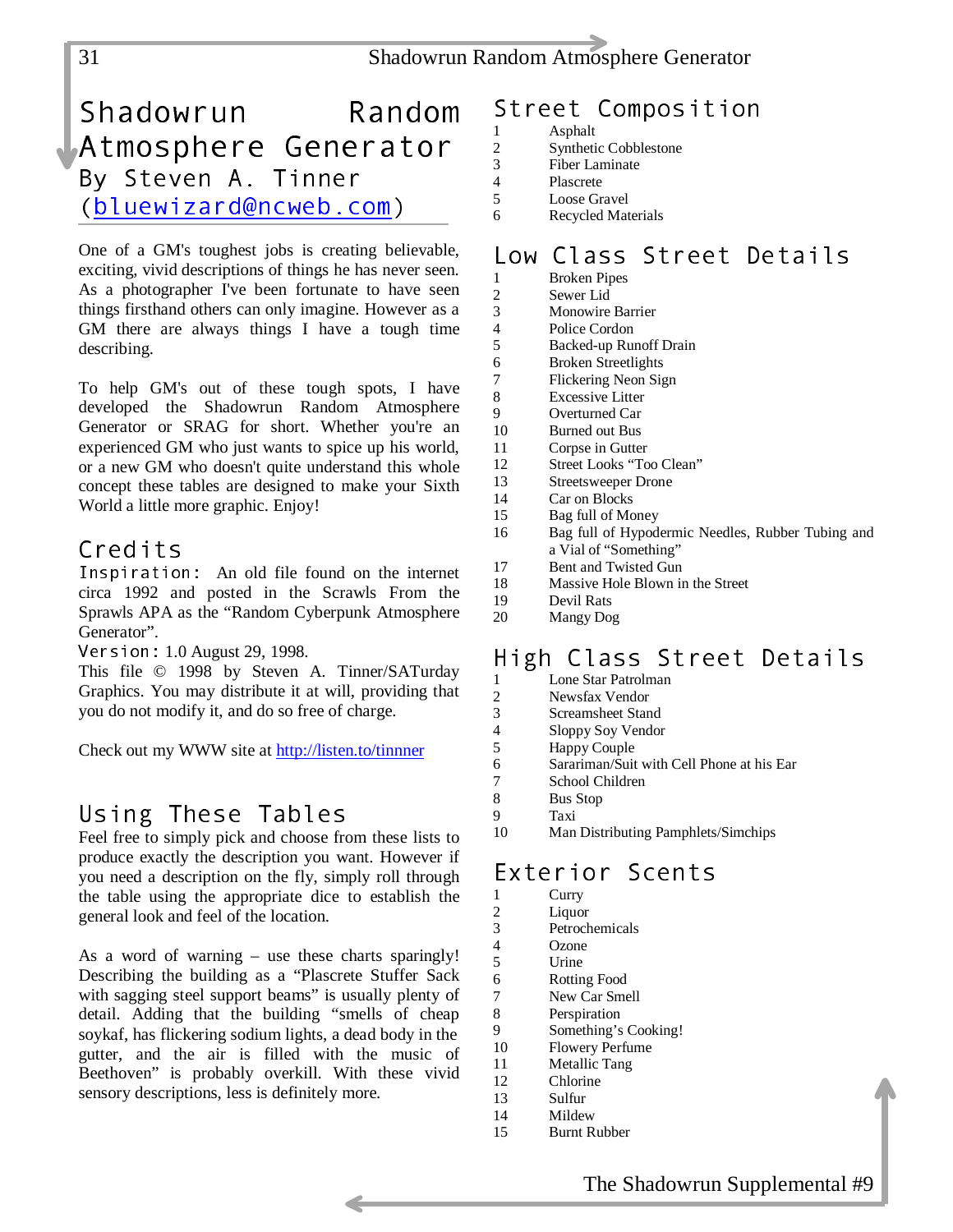| 32 | <b>Shadowrun Random Atmosphere Generator</b> |  |
|----|----------------------------------------------|--|
|    |                                              |  |

| 16 | Mint |
|----|------|
|    |      |

- 17 Smog
- 18 Burning Hair<br>
19 Rubber Ceme
- <sup>1</sup>19 Rubber Cement<br>20 Vomit
- 20 Vomit

# Exterior Sounds

- 1 Grinding Gears 2 Screams<br>3 Crying **Crying** 4 Laughter<br>5 Singing **Singing**
- 
- 6 Animals<br>7 Motor Ru **Motor Rumble**
- 8 Whining Hydraulics
- 9 Door Creaking
- 10 Crash!
- 11 Pistol Shots
- 12 Automatic Weapons Fire
- 13 Incessant Humming<br>14 Air Leak
- Air Leak
- 15 Glass Breaking
- 16 Bell Ringing
- 17 Electronic Alarm 18 High Pitched Squeal
- 
- 19 Fan Blowing<br>20 Vehicle Horn Vehicle Horns
- 21 Whistle
- 
- 22 Thunder<br>23 Train Wl **Train Whistle**
- 24 Something Wet and Gooshy
- 25 Electrical Crackle
- 26 Static
- 27 Music<br>28 Advert
- 28 Advertising Drone<br>29 Mother Calling Ch
- Mother Calling Children
- 30 Aircraft Overhead

# $\begin{array}{cc} \mathsf{B}{\mathsf{u}}\text{ }{\mathsf{i}}\text{ }{\mathsf{1}}\text{ }{\mathsf{d}}\text{ }{\mathsf{i}}\text{ }{\mathsf{n}}\text{ }{\mathsf{g}} \quad \text{ } \mathsf{Types} \ \mathsf{in} \ \mathsf{in} \ \mathsf{R}\text{ }{\mathsf{e}}\text{ }{\mathsf{s}}\text{ }{\mathsf{h}}\text{ }{\mathsf{f}}\text{ }{\mathsf{h}}\text{ }{\mathsf{g}}\text{ }{\mathsf{h}}\text{ }{\mathsf{g}}\text{ }{\mathsf{h}}\text{ }{\mathsf{g}}\text{ }{\mathsf{h}}\text$

1 Residential<br>2 Single Merc **Single Merchant Business** 3 Multi-Business Building Strip Mall 5 Governmental 6 Corporate 7

# Residential Buildings

- 1 Apartment Complex<br>2 Small Apartment Bu
- 2 Small Apartment Building
- Coffin Hotel
- 4 House divided into Apartments
- 5 Brownstone
- 6 Snigle Family Residence
- 7 Mobile Home<br>8 Converted Bus
- **Converted Business Building**
- $\begin{array}{ccc} \mathsf{Bus}\ \mathsf{iness}\ \mathsf{Types}\ \mathsf{1}\ \end{array}$ 1 Restaurant<br>2 Fast Food **Fast Food** 3 Diner Streetside Vendor 5 Tavern 6 Nightclub<br>7 Exotic Ent **Exotic Entertainment** 8 Body Shop<br>9 Tech Store Tech Store 10 Technical Repair 11 Computer Store<br>12 Computer Repair 12 Computer Repair<br>13 Gun Shop 13 Gun Shop<br>14 Grocery St 14 Grocery Store<br>15 Butcher Shop Butcher Shop 16 Liquor Store 17 Stuffer Shack 18 Clothes 19 Antiques<br>20 Bookstore 20 Bookstore<br>21 Hardware 21 Hardware Store<br>22 Tattoo Parlor 22 Tattoo Parlor<br>23 Massage Parl Massage Parlor 24 Brothel<br>25 Fortune 25 Fortune Teller<br>26 Organ Bank 26 Organ Bank 27 Blood Bank<br>28 Exterminato 28 Exterminator<br>29 Florist 29 Florist<br>30 Large 1 Large Hotel 31 Small Hotel<br>32 Furniture Ste Furniture Store 33 Toy Store<br>34 Pawn Sho
- 
- 34 Pawn Shop<br>35 Jewelry Sto Jewelry Store
- 36 Arcade<br>37 Simchin
- Simchip Store
- 38 Office Building
- 39 Large Bank
- 40 Small Bank **Bakery**
- 42 Vehicle Repair
- 43 Car Dealership
- 44 Taxi Garage
- 45 Theatre
- 46 Surplus Store
- 47 Pharmacy
- 48 Crack House<br>49 NERPS Deal
- 49 NERPS Dealer<br>50 Copy Shop
- Copy Shop
- 51 Soykaf Shop
- 52 Building Supply
- 53 Natural Foods Store
- 54 Building Supply
- 55 General Contractor
- 56 Foundry<br>57 Junkvard
- **Junkyard** 58 Dump
- 59 Discount Store (S-Mart)
- 60 Casino

<span id="page-31-0"></span>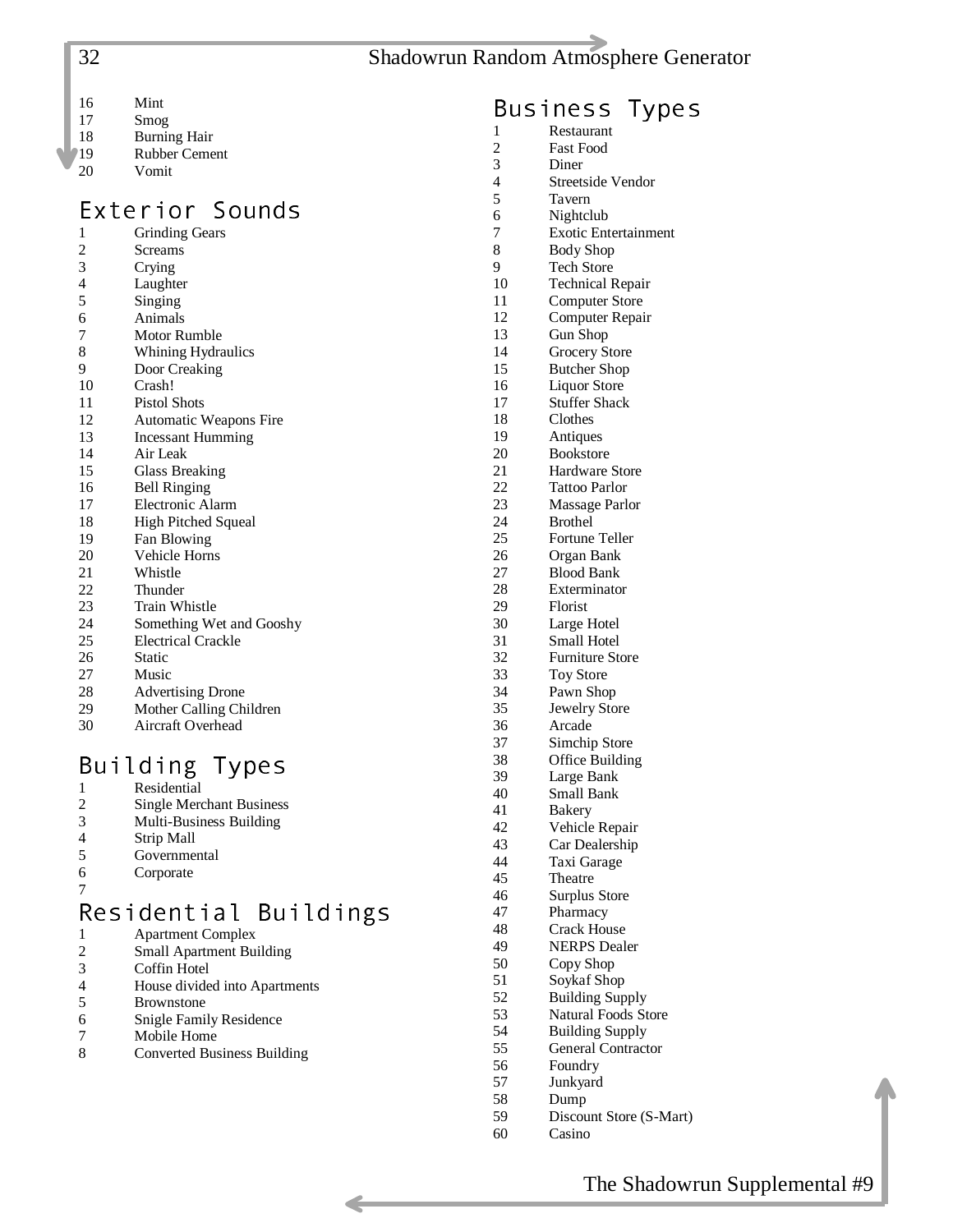#### 33 Shadowrun Random Atmosphere Generator

- <span id="page-32-0"></span>
- 61 Lottery Sales
- 62 Gym
- 63 Food Bank
- 64 Homeless Shelter
- 65 Church
- 66 Mission 67 Clinic
- 68 Doctor's Office
- 
- 69 Street Doc Clinic **Biotech Sales**
- 71 Optometrist
- 72 Dentist
- 73 Lawyer's Office
- 74 Real Estate Agent
- 75 Insurance Agent
- 76 Stock Broker
- 77 Accountant's Office
- 78 Detective Agency
- 79 Escort Agency
- 80 Loan/Finance Office
- 81 Import/Export
- 82 Warehouse
- 83 Data Processing Center
- 84 Chemical Plant
- 85 Parts Store
- 86 Hobby Shop
- 87 Pet Store
- 88 Psychiatrists Office
- 89 Cell Phones and Pocket Secretaries 90 Martial Arts Studio
- 91 Gas Station
- 
- 92 Temp Agency 93 Assembly Plant
- 94 Research Facility
- 95 Programmers Office
- 96 Union Hall
- 97 Parcel Delivery
- 98 Courier
- 99 Combine Two (EX: Fast Food/Courier)
- 100 Combine Three

### Governmental Buildings

- 1 Hospital
- 2 Asylum
- 3 Post Office
- 4 Police Station
- 5 Department of Motor Vehicles
- 6 Courthouse
- 7 Jail
- 8 Prison
- 9 Library
- 10 Community Center
- 11 Elementary School 12 Trade School
- 
- 13 High School<br>14 College **College**
- 15 Wastewater Treatment Plant
- 16 Trash Facility
- 17 Recycling Center
- 18 Municipal Garage
- 19 Phone Company
- 20 Power Company<br>21 Paramedic/Doc V
	- 21 Paramedic/Doc Wagon<br>22 Fire Department
	- 22 Fire Department<br>23 Town Hall
	- 23 Town Hall<br>24 Bus Line C
	- 24 Bus Line Office<br>25 Monorail Office
	- 25 Monorail Office<br>26 Fraternal Order I
	- 26 Fraternal Order Hall<br>27 Policlub Center
	- 27 Policlub Center<br>28 Health and Hum
	- 28 Health and Human Services<br>29 Animal Control
	- 29 Animal Control<br>30 Welfare/Unemp 30 Welfare/Unemployment Office

# Corporate Buildings<br>1 Lone Star Office

- 1 Lone Star Office<br>2 Laboratory
- 2 Laboratory<br>3 Research L
- Research Library
- 4 Security Barracks
- 5 Office Pool
- 6 Executive Offices
- 7 Parking Garage<br>8 Limousine Servi
- Limousine Service
- 9 Fabrication Facility<br>10 Storage
- **Storage**

# State Of Building<br><sup>1</sup> Destroved

- 1 Destroyed<br>2 Abandone
- 2 Abandoned<br>3 Condemned
- 3 Condemned
- Condemned but Inhabited
- 5 In Use, In Bad Shape
- 6 In Use, Shows regular Wear
- 7 Like New<br>8 Under Cou
- **Under Construction**

# Building Appearance

- 1 Geodesic Dome
- 2 Pyramid<br>3 A-Frame
- A-Frame
- 4 Sunken/Below Ground<br>5 Flat Roofed
- Flat Roofed
- 6 Slanted Roof
- **Cube**
- 8 Has a Courtyard
- 9 Domed Roof

12 Conical Roof

1 Very Small<br>2 Single Story 2 Single Story<br>3 Two Story **Two Story** 4 Three Story 5 Four Story 6 Ten Story 7 25+ Story 8 50+ Story

10 Inflated, Soft Domed Roof 11 Buttresses

Building Size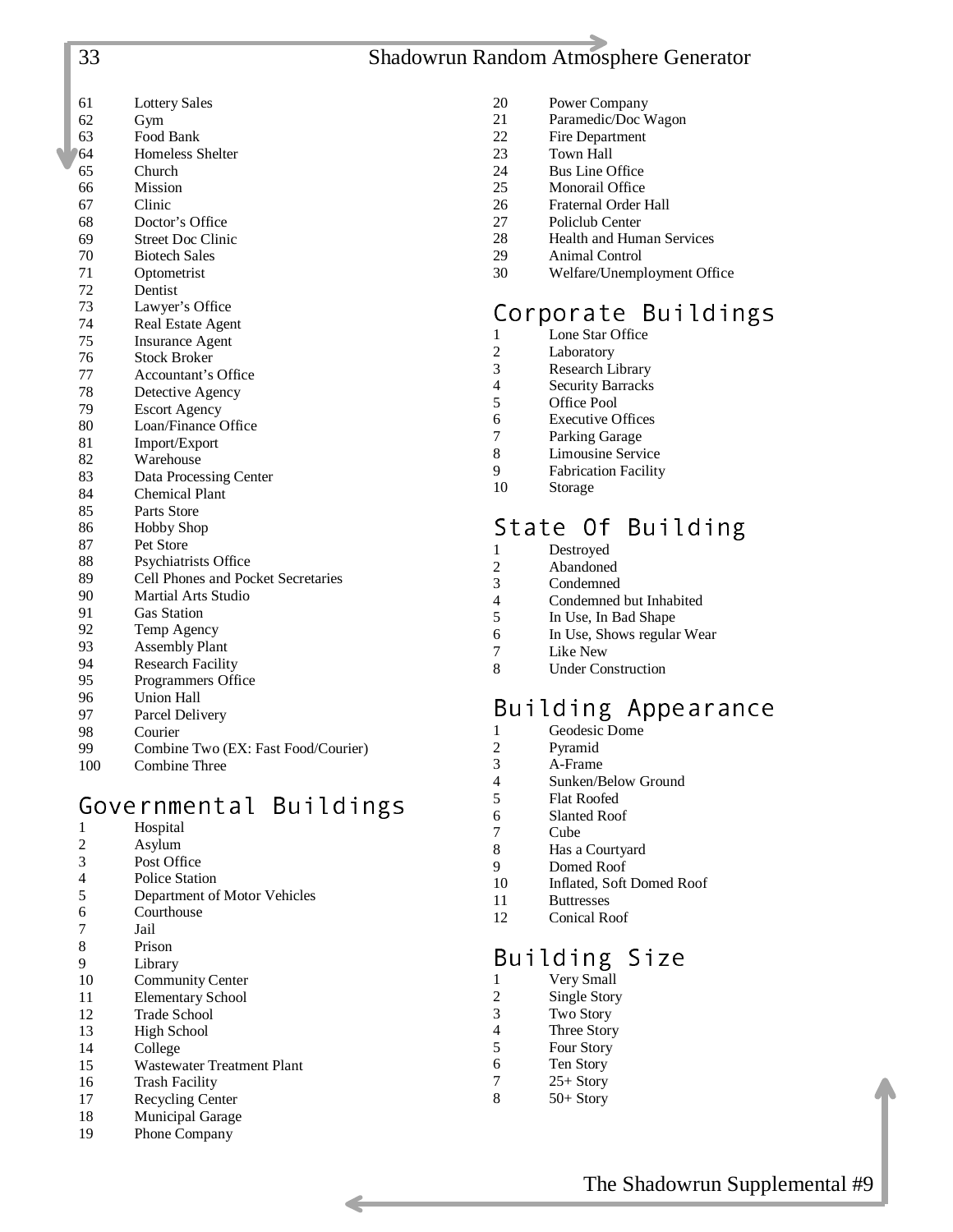# <span id="page-33-0"></span>Building Construction

|            | Stone                               |
|------------|-------------------------------------|
| $\sqrt{2}$ | Plascrete                           |
| 13         | <b>Construction Plastic</b>         |
| 4          | <b>Pressed Recyclable Materials</b> |
| 5          | Metal and Glass                     |

- 6 Corrugated Metal
- 7 Polyfiber Laminate
- 8 Reinforced Materials

# Add Exterior Details

| vu u | LA LEI IUI<br>レヒしはーレコ                         |
|------|-----------------------------------------------|
| 1    | <b>Stained Glass Door</b>                     |
| 2    | Gargoyles!                                    |
| 3    | Greek Columns                                 |
| 4    | <b>Enclosed with Monowire</b>                 |
| 5    | Covered with Graffiti                         |
| 6    | <b>Stone Steps to Entrance</b>                |
| 7    | Dark Cellar Entrance                          |
| 8    | <b>Barred Windows</b>                         |
| 9    | <b>Stained Glass Windows</b>                  |
| 10   | Window Fans                                   |
| 11   | <b>Revolving Door</b>                         |
| 12   | Fire Escape                                   |
| 13   |                                               |
| 14   | <b>Metal Shingles</b>                         |
|      | Fake Terra Cotta Shingles                     |
| 15   | Ceramic Tile Ornaments                        |
| 16   | Fountain                                      |
| 17   | Surrounded by Fence                           |
| 18   | Surrounded by Yellow "POLICE LINE" Tape       |
| 19   | Water Pouring Down Side of Building           |
| 20   | <b>Rain Gutters</b>                           |
| 21   | Water Tower on Roof                           |
| 22   | Huge Water/Rust Stains                        |
| 23   | Stucco                                        |
| 24   | <b>Flags Flying</b>                           |
| 25   | Trees                                         |
| 26   | Main Entrance into Basement                   |
| 27   | Main Entrance on Roof                         |
| 28   | Scaffolding                                   |
| 29   | Part of Building Hidden Behind Canvas         |
| 30   | Neon Sign                                     |
| 31   | <b>Sliding Doors</b>                          |
| 32   | Chrome Doors                                  |
| 33   | <b>Glass Doors</b>                            |
| 34   | Polyfiber Doors                               |
| 35   | Sculpture                                     |
| 36   | Main Door Boarded Closed                      |
| 37   | <b>Windows Boarded Shut</b>                   |
| 38   | No Windows                                    |
| 39   | Ladder to Roof                                |
| 40   | Ladder to Window                              |
| 41   | Fire Damage                                   |
| 42   | Building on Fire NOW!                         |
| 43   | Oily Chemical Smoke coming out of Windows     |
| 44   | All Interior Lights On                        |
|      |                                               |
| 45   | Halogen Floodlights Illuminate Door           |
| 46   | Dogs Chained Near Door                        |
| 47   | Guards                                        |
| 48   | Children Whispering, Toss Something in Window |
| 49   | Large Smokestack                              |
| 50   | Window Air Conditioners                       |

# Odd Interior Details<br> $\frac{1}{1}$  No Handles on Doors 1 No Handles on Doors<br>2 Shag Carpeting 2 Shag Carpeting<br>3 Carpeting Wet a 3 Carpeting Wet and Moldy<br>4 Carpet Shredded

- Carpet Shredded
- 5 Mirrored Walls
- 6 Glass Doors
- 7 Tropical Plants
- 8 Dead Tropical Plants
- 9 Oil Stains on Floor
- 10 Sawdust on Floor
- 11 Blood on Floor<br>12 Plascrete Floor
- 12 Plascrete Floor<br>13 Warped Plywoo
- 13 Warped Plywood Floor<br>14 Plastic Tile Floor
- 14 Plastic Tile Floor<br>15 Plaster Walls Plaster Walls
- 16 Water Running Down Walls
- 17 Interior Sprinklers On
- 18 Emergency Lights On
- 19 Floor Lighting<br>20 Polished Chron
- Polished Chrome Floors
- 21 15 Foot Ceilings (Troll Building)<br>22 10 Foot Ceilings (Ork Building)
- 22 10 Foot Ceilings (Ork Building)<br>23 8 Foot Ceilings (Human Building
- 23 8 Foot Ceilings (Human Building)
- 24 6 Foot Ceilings (Dwarf Building)<br>25 Drop Ceiling
- 25 Drop Ceiling<br>26 Drop Floor
- 26 Drop Floor<br>27 Bullet Hole
- Bullet Holes in Wall
- 28 Exposed Brickwork<br>29 Metal Beam Ceiling
- 29 Metal Beam Ceiling<br>30 Plaster Ceiling with
	- Plaster Ceiling with Elaborate Design
- 31 Cinder Block Wall<br>32 Loose Electrical W
- Loose Electrical Wires Dangling to Floor
- 33 Construction Material Piled Against Wall
- 34 Chandeliers in Hallway<br>35 Track Lighting
- Track Lighting
- 36 Overturned Toilet in Hall 37 Fan Drying out Puddle on Floor
- 38 Blue Gel on Walls
- 39 Chain Link Dividers in Hall
- 40 Soundproofed Dividers
- 41 Spiral Staircases
- 42 Steel Mesh Floor
- 43 Real Wood Paneling
- 44 Floral Wallpaper
- 45 Rotting Floorboards
- 46 Insects on Walls
- 47 Ceiling Supported by Emergency Jacks
- 48 Staircase Ripped Out
- 49 Clear Acrylic Floors<br>50 Drinking Fountain
- Drinking Fountain

### Interior Scents

- 1 Curry<br>2 Milde
- Mildew
- 3 Seafood
- **Fresh Paint**
- 5 B.O. 6 Urine
- 7 Feces
- 8 Perfume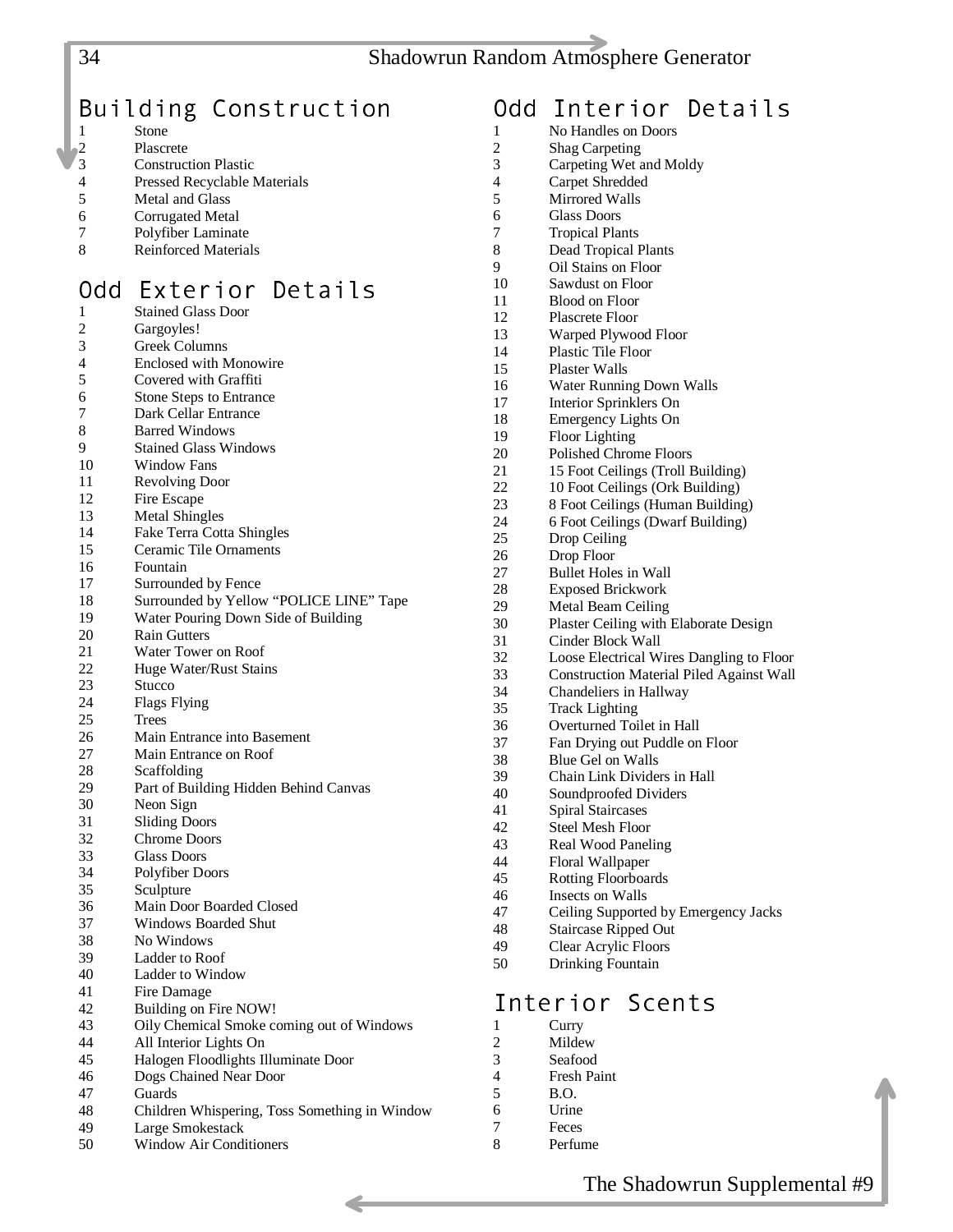<span id="page-34-0"></span>

| 35 |           |
|----|-----------|
| Q  | Steam     |
| 10 | Chlorine  |
| 11 | Oiled Wo  |
| 12 | Dirty Clo |
| 13 | Rotting O |

#### Wood  $\overline{\phantom{a}}$ **Clothes**

- 1g Garbage
- 14 New Carpeting
- 15 Sulfur
- 16 New Film Canister Smell
- 17 Burnt Flesh<br>18 Burnt Hair
- 18 Burnt Hair<br>19 Smoke
- 19 Smoke<br>20 Mushro
- **Mushrooms** 21 Ammonia
- 22 Bleach
- 23 Musk
- 24 Candy
- 25 Correction Fluid
- 26 Melted Plastic
- 27 Cordite
- 28 Gasoline
- 29 Baby Powder
- 30 Popcorn

# Interior Sounds<br>1 Air Hissing

- 1 Air Hissing<br>2 Ventilator F
- 2 Ventilator Fans<br>3 Torque Wrench
- 3 Torque Wrench
- 4 Typing<br>5 Music
- Music
- 6 Trid Dialogue
- 7 Crying 8 Screaming
- 9 Pistol Shot
- 10 Fingers Drumming on Desk
- 11 Footsteps
- 12 Doors Squeaking
- 13 Copier Machine
- 14 Frying Food Sizzling
- 15 Water Dripping
- 16 Alarm Clock
- 17 Fire Alarm
- 18 Panic Button
- 19 Phone Ringing
- 20 Intercom Paging
- 21 Slamming Door
- 22 Glass Shattering
- 23 Toilet Flush
- 24 Running Water
- 25 Refrigerator Humming
- 26 Paper Tearing
- 27 Automatic Weapons Fire
- 28 One Sided Phone Conversation
- 29 Spanking
- 30 Thump!

# Interior Furniture<br>1 Chrome Chairs

- 1 Chrome Chairs<br>2 Folding Chairs
- Folding Chairs
- 3 Lawn Chairs 4 Leather Recliner

5 Bar Stool

35 Shadowrun Random Atmosphere Generator

- 6 Church Pew
- 7 Waterbed<br>8 Single Ma
- 8 Single Mattress, no Sheets
- 9 Old Wooden Roll-Top Desk
- Hat Rack
- 11 Inset Kitchen Unit
- 12 Operating Table<br>13 Old Steamer Tru
- 13 Old Steamer Trunk<br>14 Large Industrial Wi
- 14 Large Industrial Wire Spool (Empty)<br>15 Computer Terminal
- 15 Computer Terminal<br>16 Conference Table Conference Table
- 17 Dresser
- 18 Bean Bag Chair
- 
- 19 Bar<br>20 Hot Hot Tub
- 21 Gun Safe
- 22 Wall Safe
- 23 Hidden Wall Safe
- Vault
- 25 Floor Safe
- 26 Stainless Steel Sink
- 27 Polyester Couch
- 28 Leather Couch
- 29 Futon
- 30 Drafting Table<br>31 School Desk
- School Desk
- 32 Bookshelves
- 33 Rocking Chair
- 34 Fireplace
- 35 Foam Blocks
- 36 Hospital Bed
- 37 Wall Mounted Trid Unit
- 38 Piano
- 39 Copy Machine
- 40 Sim Rig
- 41 Filing Cabinet
- 42 An Old Boat<br>43 Motorcycle
- Motorcycle
- 44 Dentist's Chair<br>45 Stainless Steel
	- Stainless Steel Table with Squeegee
- 46 Large Oven
- 47 Troll Sized Furnishings
- 48 Table Saw
- 49 Murphy Bed
- 50 Dwarf Sized Furnishings

### Really Weird Details

5 Microwave Oven with no door, still runs

The Shadowrun Supplemental #9

1 Manual Typewriter 2 Sim Deck<br>3 Thermos

**Thermos** 4 Oxford English Dictionary

7 Macramé Wall Hanging 8 Pin-Up Girl Calendar

10 Strange Blue-White Powder 11 Beer in Cardboard Drink Box

6 Pistol on Desk

12 Severed Finger 13 Aluminum Briefcase

9 Syringes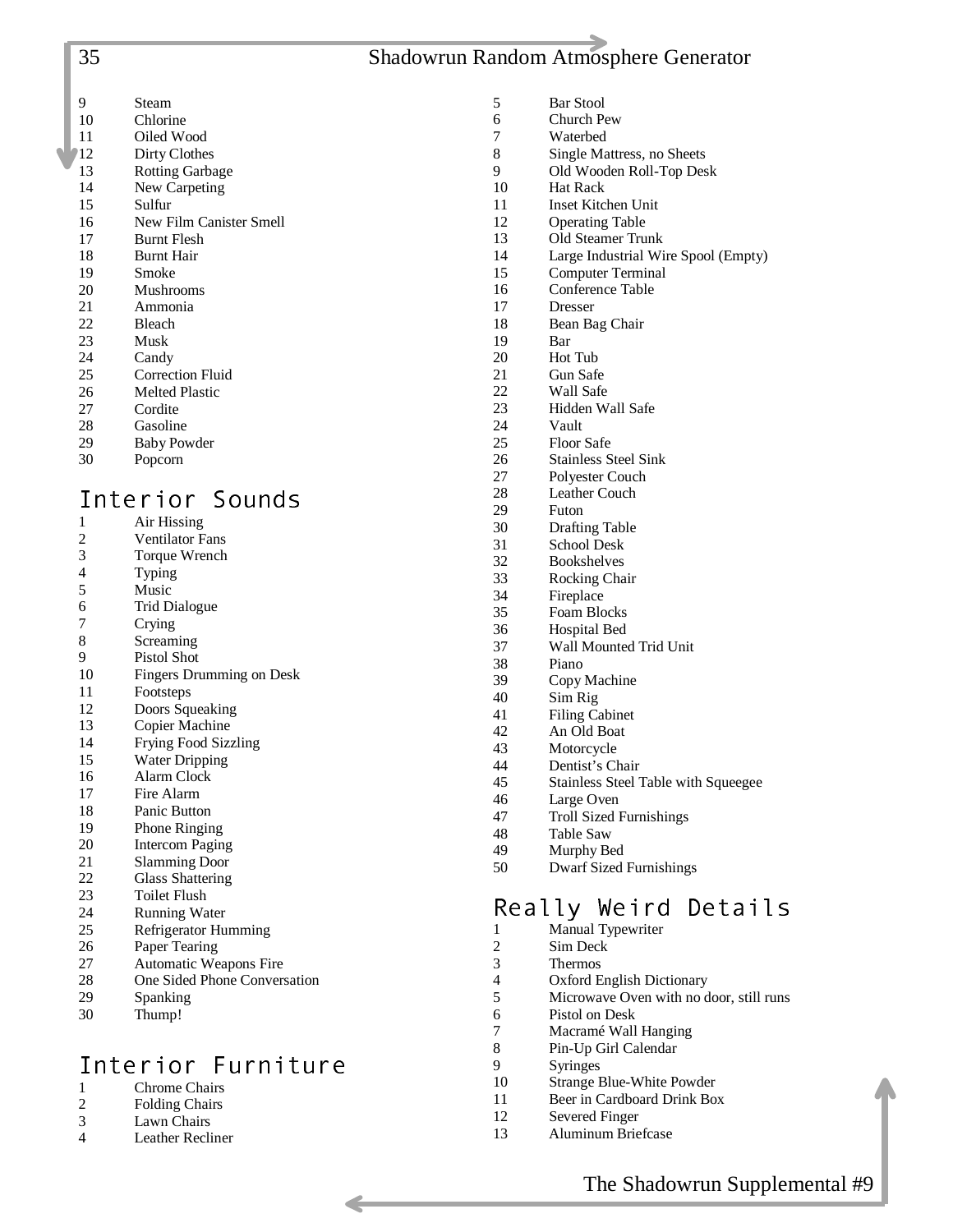#### <span id="page-35-0"></span>36 Shadowrun Random Atmosphere Generator

76 Baby's Rattle

14 Crystal Ball 15 300 Liter Petrochemical Tank 16 Kerosene Generator 17 Trunk Freezer Packed with Frozen Rats in Baggies 18 Traffic Light 19 Desk Lamp with Red Bulb 20 Hologram of a Perfect Sphere 21 Zulu Fertility Figurine 22 Holo Album<br>23 Digital Reco 23 Digital Recorder<br>24 Drum Kit Drum Kit 25 Saxophone 26 Bloody Axe 27 Straight Jacket 28 Aquarium 29 Dried Up Aquarium 30 Dog, Tied up with Plastic Restraints 31 Dead Cat, Stiff 32 Gideon Bible 33 Ben-Wa Balls 34I Inflatable Love Doll 35 Vibrator 36 Bong 37 Concrete Dreams Poster on Wall 38 Bundle of 3 meter, 6 cm diameter PVC pipes. 39 Disconnected Sink on Floor 40 Shrunken Head 41 Down Filled Sleeping Bags 42 Mold Filled Cooler 43 Package of Razor Blades 44 Bronze Sword 45 Baggie full of Ork and Troll Tusks 46 Mirrorshades (Of course) 47 Full Sized Replica of Venus De Milo 48 Library of Paperback Romance Novels 49 Cardboard Boxes Stuffed With Clothing 50 Paper Shredder 51 Chipper Shredder, bloody 52 Glass Eye 53 Dentures 54 Old Shotgun and Box of Shells 55 Phone Number Written on a Matchbook 56 Butane Torch 57 Microtonics Toolkit 58 Noose Hanging from Ceiling 59 Wickedly Sharpened Steak Knife 60 Dumpster 61 Front end of a 2052 Mitsubishi Nightsky 62 Steering Wheel 63 Ship in a Bottle 64 Hot Plate 65 Guitar 66 Carton of French Ciggarettes 67 Case of cheap synthahol 68 Broken Bottles 69 Blood Stained Table 70 Empty Shell Casings 71 Box of old Vinyl Records 72 A Single Place Kicking Shoe 73 Pick Axe 74 Bag of Strange Dried Herbs

75 Bloody Saw

| 77  | Badge                                             |
|-----|---------------------------------------------------|
| 78  | Velvet Pouch full of Diamonds                     |
| 79  | Hand Held Radio                                   |
| 80  | Four Unmounted Solid Rubber Tires                 |
| 81  | Bicycle                                           |
| 82  | <b>Stack of Porno Magazines</b>                   |
| 83  | Boxed Set of X-Acto Knives                        |
| 84  | Airplane Propeller                                |
| 85  | <b>Bowling Pin</b>                                |
| 86  | Parachute                                         |
| 87  | Optical Memory Chips in a Foam Lines Box          |
| 88  | 32 Broken Computer Keyboards                      |
| 89  | Pepper Spray                                      |
| 90  | Riot Helmet                                       |
| 91. | Corpse, Minus Fingers and Toes                    |
| 92  | Dialysis Machine                                  |
| 93  | <b>Blood Pressure Pump</b>                        |
| 94  | <b>EEG</b> Monitor                                |
| 95  | Bedpan, full                                      |
| 96  | <b>Blindfolded Yellow Duckling</b>                |
| 97  | Scrabble Game with the Q in a Triple Letter Score |
|     | Box                                               |
| 98  | Charcoal Sketch of Stonehenge                     |
| 99  | Severed Human Head, Brain Removed, re-placed with |
|     | pudding                                           |
| 100 | Hot Box Filled with Petri Dishes                  |

### Examples

The team has just decided to find a place to lay low, while the heat from their latest run dies down. None of the feel secure about their regular hiding places, so they decide to find a random doss to crash into in Redmond.

The GM consults his tables and rolls to determine where this pad is. Redmond is almost entirely Low Class, so we roll a D6 and discover that the building is on an asphalt street, and a D20 roll tells us that the streetlights are all broken in this neighborhood.

That sounds good to the players, so now we decide what the building is. A few more rolls tell us that the building was once a homeless shelter, but it has been abandoned. Probably because of the smell of rotting food that permeates the area.

The PC's go in to investigate, and my rolls tell me that they find some rotting floorboards (maybe the hard way!) and also a blindfolded yellow duckling sitting sadly in a corner.

This simple method allows a stumped GM to quickly make a building that does more than serve as a hideout for the PC's, it adds color and character to the game.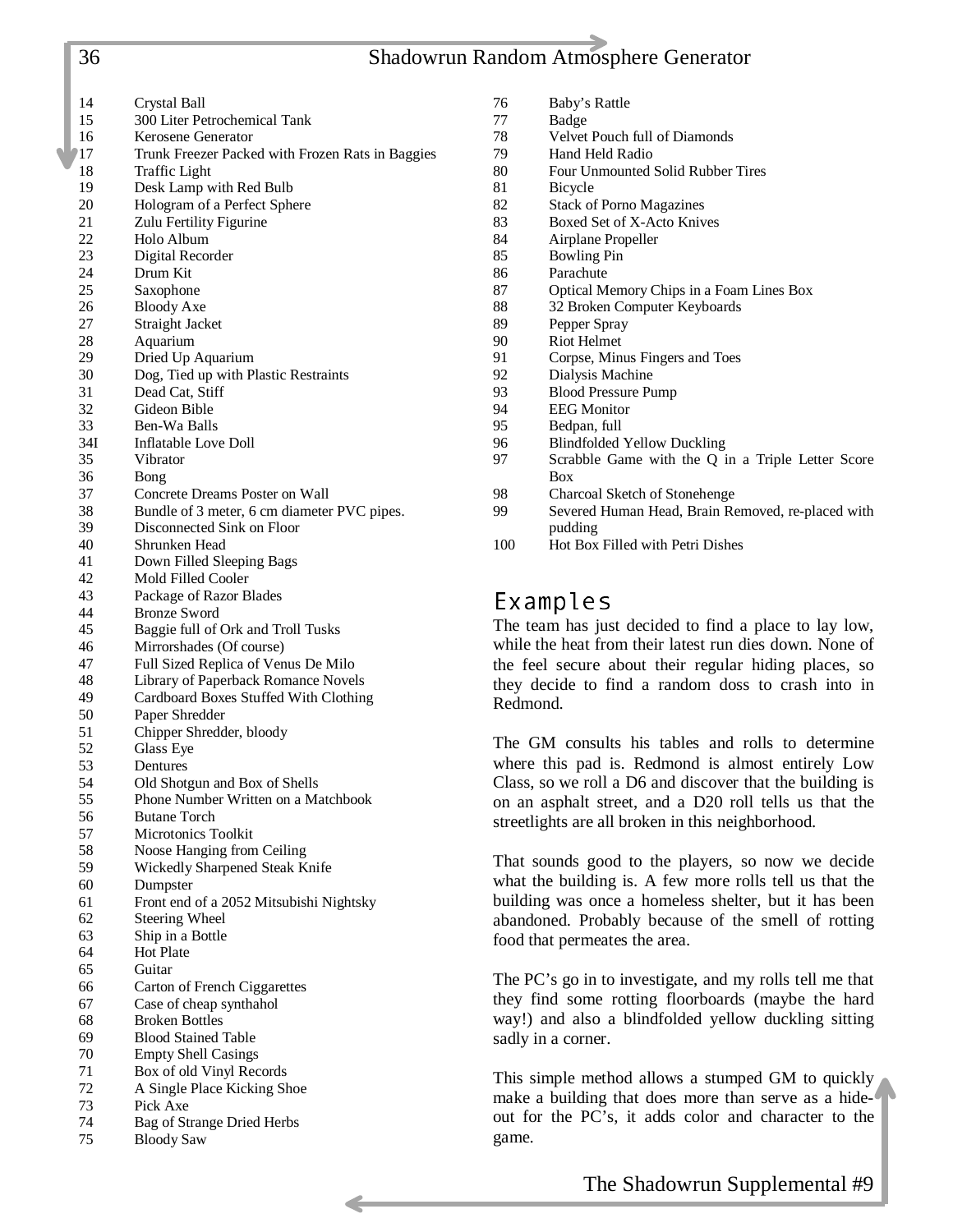<span id="page-36-0"></span>

# SwiftOne Speaks By Brett Borger  $(s$ wiftone@bigfoot.com)

Well, I have returned after our long hiatus. Just as TSS has gotten some new looks, so has my column. After some self-criticism, I decided that my 10-point scale was somewhat arbitrary. Therefore, I am moving to a 5-point scale that should more clearly separate the good from the bad.

#### SwiftOne's Five Point Scale

- 0 Burn it in winter to keep warm
- 1 Avoid for your better health
- 2 Read when you have nothing better, but borrow it
- 3 Worth reading, but re-reading is questionable
- 4 A solid, stable book
- Excellent material, certain to become a staple

As always, I'm open to comments, suggestions, and criticisms.

|                          | Shadowrun 3rd Edition                 |
|--------------------------|---------------------------------------|
| <b>Basic Game System</b> |                                       |
| Author                   | Lots of 'em                           |
| Rating                   | $5$ out of $5$                        |
| Pros                     | Many systems simplified and made      |
|                          | more consistent. Better editing and   |
|                          | cross-references.                     |
| Cons                     | Lousy update information for existing |
|                          | sourcebooks.                          |

At long last, after a long time of waiting, and of suffering Grounding dilemmas, the 3rd Edition of one of the greatest games has been released. I made sure to make plans to snag one of the limited hardbacks (Thanks Bull!), but if you don't have an SR3 hardback while reading this, you are unlikely to get one.

Probably the two largest questions concerning the new edition will be: "How much changed?" and "Will I have to buy all the new releases of my existing sourcebooks?". I'll cover both of these while giving my generalimpressions of the edition.

First: What changed? Overall, not a lot. Reportedly, the main goal of the 3rd edition was to bring a set of core rules together again, so that new players were not overwhelmed. Also, as the FASA universe is an evolutionary one, a continuing, changing story, the main book should be brought up to date to cover the major events to date, such as the infestation of Chicago (Bug City), the election and assassination of Dunkelzahn (Super Tuesday, Portfolio of a Dragon), and the Corporate war (Blood in the Boardroom). The 3rd edition also completes the transfer of the SR universe, from Tom Dowd, the original line designer, to Mike Mulvihill, the current line designer.

In detail, however, several things changed. The Skill Web is gone, replaced with a simpler and more manageable defaulting system. Characters will have opportunity to gain many more skills. The priority chart is back (if you stopped using it with the Companion), with modified numbers, so anyone who wishes to continue using the point system will have to reverse-engineer it themselves. Metahumans function differently too, with Trolls and Elves being priority C, Dwarves and Orks priority D. Dwarves and Trolls had small stat changes, and metahumans no longer get allergies (but do get penalized in the Karma department). Skill and attribute advancement was modified, so that attribute increases are more expensive, while low-level skill increases are cheaper.

Combat, in the form of initiative, Dodging, and pool refreshing has been slightly modified. Some rules from Fields of Fire were included in the combat section, such as over-damage and rolling for explosive damage. The Matrix rules are basically VR2.0, slightly simplified, and the Rigging rules are basically Rigger 2.0. Both of those sourcebooks are intended to continue to function as expansions for 3rd edition.

Magic has changed a great deal. Magic usage now works more like other kill usage. New restrictions and usages of Force points signal an end to he characters with all non-resisted spells at Force 1, and the rsisted ones at Force 6+. Gameplay with my group has shown that mages weaken lightly with this, because they lose flexibility, but that it feels right. Conjuring changed slightly, and Ritual Magic is gone completely from the main rules (reportedly to appear as an advanced rule in the coming magic sourcebook, Magic in the Shadows.). The concepts involved in the astral plane have changed as well, putting an end to the spell lock (replaced by the sustaining focus), grounding, and astral security as previously known. Wards, happily, are included in the main book. Physical Adepts (now simply Adepts, other adepts are now Aspected Magicians) have more powers than in the 2nd edition book, but not the full assortment from Grimoire and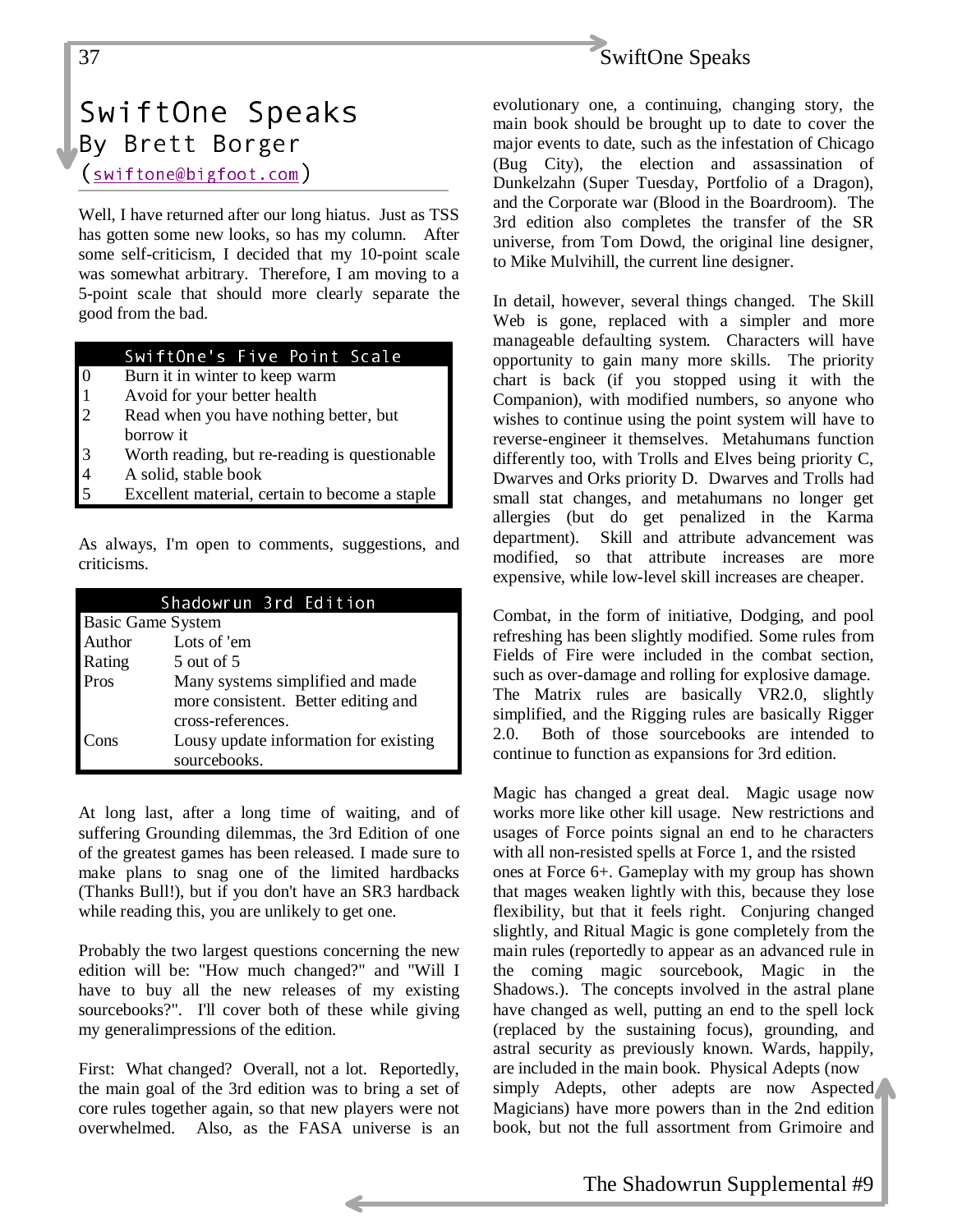

Gear is mostly a mixture from 2nd edition and Street Sam. The aggravating habit of offering only 1 taser, which must have an integral low-light scope was repeated, and Secure armor is still more concealable and cheaper than normal armor, but overall I have few complaints. Happily, cyberears now work more like cybereyes, skillwires have been redone, and a few pieces of cyberware have been brought in from other books, such as Reaction Enhancer, Hand Blade, and Bone Lacing. Given the passage of time, alphaware is now considered widely available.

Critters were left out, with the exception of spirits and dragons. ACritters book is included with the SR3 GM Screen.

The most disappointing aspect of the book addresses the second question: What do we do with our existing sourcebooks? In the introduction, on page 6, and in the Developer's Say, on page 322, Mike Mulvihill repeatedly says that 3rd edition does not render previous books obsolete, and that the main reason for the third edition was to bring the information of the last nine years since the first edition together. Ignoring the fact that it is only nine years worth of information if you ignore 2nd edition, you still have the admission on page 324 that "The information in Awakenings, The Grimoire, Cybertechnology, Shadowtech, Fields of Fire, and The Street Samurai Catalog will be updated in upcoming products to reflect the changes in SR3." To me, that sounds like those sourcebooks have become obsolete. On the other hand, they promise to add more, not just republish those (as they had done, annoyingly, with Street Sam in second edition).

Plus, I'm personally glad to replace those. I consider Shadowtech to be the greatest sourcebook for Shadowrun ever, but it is a first edition book, with the problems and long-hanging needed clarifications that go with that. Until those new books come out, however, all the old books will pretty much work with the 3rd edition, with the possible exception of the



Magic books. Magic has changed sufficiently to render many of the spells as they appear in 2nd edition "broken." Fortunately, Magic in the Shadows is to be the first new book released. The main reason this was a disappointing aspect, is that no update rules are given at all for sourcebooks other than Rigger 2 and VR2. A few more pages with some basic rules of thumb for converting spells until the books are replaced, and a list of gear and rules that shouldn't be used in third edition would have been great for those who have a large collection of SR books and don't want to buy the upcoming series.

Overall, I found SR3 to be nearly perfect. The editing is far superior to that seen in previous FASA products, a comprehensive index, solid examples, and excellent cross-referencing bring this up to par with other excellent editions other game companies have achieved after many revisions. Most importantly, an obvious amount of consideration went into careful definition of terms to prevent the rules themselves from being misinterpreted, particularly in the magic section. (For example, "magician" is given a solid definition and the rules follow that definition. "Materialization" and "Manifestation" are separate powers with separate names.) As someone who foresees having to sink a lot cash into future FASA products, I do not feel that the change to 3rd edition was a waste of time or effort.

|        | GM Screen/Critters Sourcebook              |
|--------|--------------------------------------------|
| Author | Robert Boyle, Steve Kenson, Mike           |
|        | Mulvihill et al                            |
| Rating | 3 out of 5                                 |
| Pros   | A GM Screen is a fundamental option.       |
|        | The Critters book may be the only          |
|        | source for out of print beasties (besides  |
|        | the atrocity that was Predator and Prey).  |
|        | Also revises the Critter Powers.           |
| Cons   | GM Screen is just basics, and the Critters |
|        | book is hardly as informative as the       |
|        | original Paranormal Animals books.         |

One of the changes in third edition that raised some consternation was the lack of Critters. Aside from spirits and dragons, 3rd edition contained no creatures. FASA has now released the GM screen, which includes the small Critters booklet, which includes a short description and stats for just about every creature ever published.

The GM Screen is pretty standard fare. Three panels, the outer side with three separate pictures, the inner with tables. For those of you who have the 2nd edition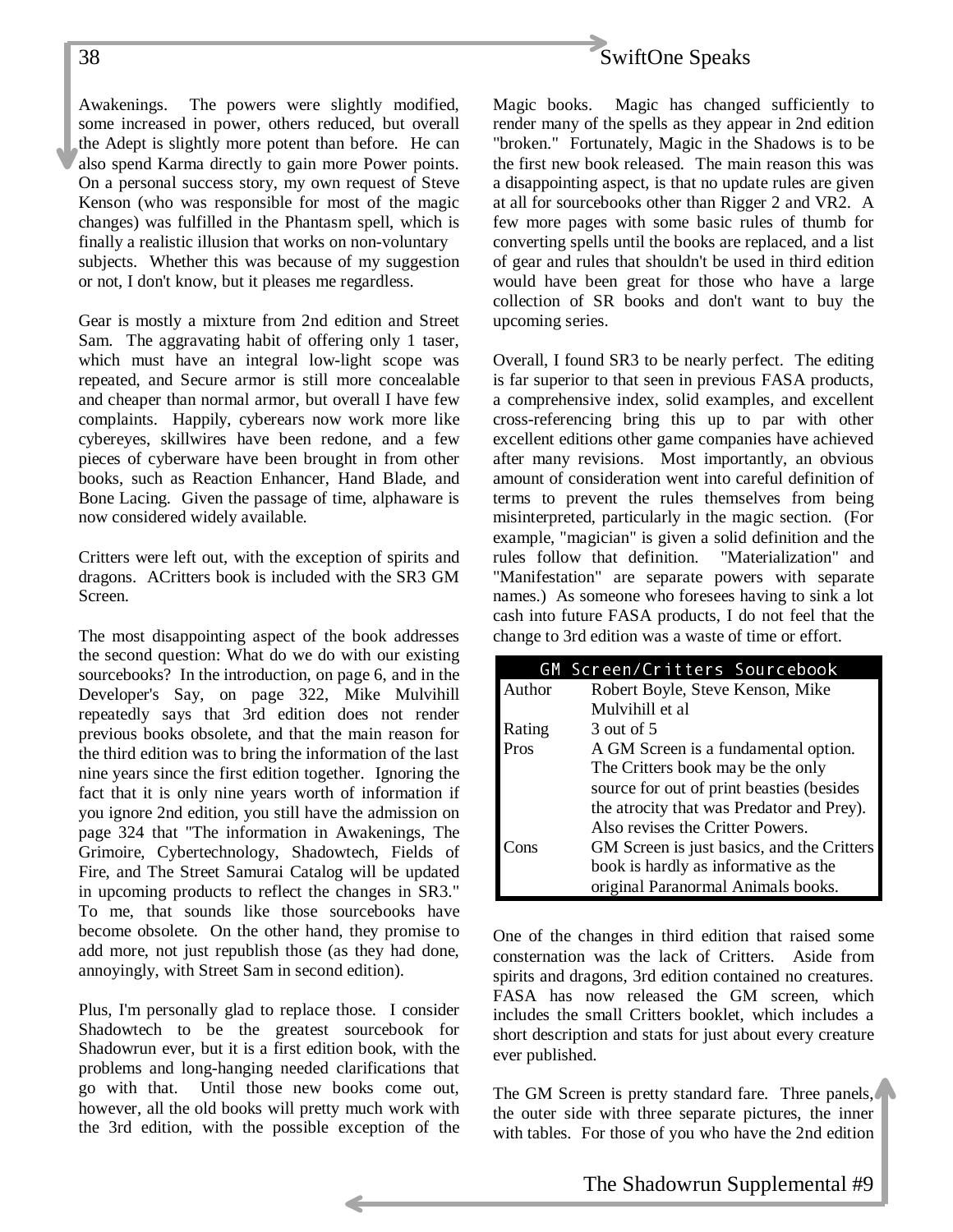GM Screen, they did not put in an extra "cover" panel as they did with that one (something I like, as I always ended up losing that sheet). The tables cover basics: skill chart, perception tests, summary of combat sequence, weapon ranges, combat modifiers. Disappointingly, there isn't enough information to be useful for mages, deckers, or riggers, but enough to make you wish they had. Since I don't support an additional loose sheet, going to a four-panel screen is the only way I can see to correct this. There is a lot of information that is still buried somewhere in 3rd edition. While 3rd edition improves indexing and cross-referencing, it still lacks collected tables in the back. The GM Screen is only a partial correction of this. What's more, the GM screen even incorrectly lists the rules for Dodging, giving the 2nd edition rules instead.

The Critters book holds more appeal. For the most part this 48 page black-and-white booklet is a reprint of the critter listings from Predator and Prey (even going so far as to use the same cover art, with a few (very few) illustrations from the original Paranormal Animals books. As such, it suffers from the same weaknesses P&P did: The 3-4 sentence descriptions are simply not enough to adequately describe an animal. The Black Annis, for example, could be a very large dog based solely on the Critters description. Consulting Paranormal Animals of North America reveals it to be a large ape-like creature.

What the Critters book does offer is a long overdue revision of the Critter Power rules. These rules had recieved only spot-modification in 2nd edition, and have finally been revised for simplicity, clarity, and effectiveness. Of particular joy to me, a lot of the interaction of powers and the astral has been clarified, covering Dispelling, Perception, and Magic Resistance. This part of the book is well done, and made the whole package worth it for me.

Overall, most GM's can get by without a screen, but the lack of critters hurts. Thus, I see many GMs buying the screen solely for the Critters booklet, many of them cursing the worthlessness of Predator and Prey on their way to the cash register.

# 39 SwiftOne Speaks

|               | Psychotrope                                  |
|---------------|----------------------------------------------|
| Novel         |                                              |
| Author        | Lisa Smedman                                 |
| Rating        | 3 out of 5                                   |
| Pros          | Well-developed characters and good           |
|               | interaction.                                 |
| $_{\rm Cons}$ | Plot fails to grip, ending is unsatisfactory |

If I have a complaint with Matrix-based novels, it is that the 1st edition concept that deckers can work nearinstantaneously is still popular. If I have a complaint with Lisa Smedman, it is that she can take a dynamic, exciting situation, and somehow not give it the life you would expect. If I have a complaint about FASA novels, it is that they rarely have a neat, tidy wrap up that satisfies my intellectual curiosity.

If I have a favorite thing about Matrix-based novels, it is that the visual imagery is dynamic and unrestrained. If I have a favorite thing about Lisa Smedman, it is that she writes very round, well-developed characters that are completely believable, and very interesting. If I have a favorite thing about FASA novels, it is that they often change the Shadowrun world, and create a suspenseful situation.

Psychotrope dooms me to suffer and bask. FASA has released another novel that takes the world in a new direction (mild tie-in to Renraku Arcology Shutdown), but without explaining everything that happens. Lisa Smedman has written another novel with captivating and original characters, but in a situation that has the potential to be much more exciting and gripping than it is. And another Matrix novel has been written with varied and interesting imagery, and it all takes place in about 12 minutes.

In Psychotrope, 5 deckers find themselves somehow trapped in the Matrix, surrounded by other dead, dying, and tortured deckers. Coming from varied and hidden pasts, these five must cooperate to discover what has happened, what hidden connection lies between them that spared them, and how they can stop it.

The characters are great, and further detail is left as an exercise for the reader (pun intended). The situation is somewhat...dubious, but if one accepts it, it is thought provoking. Psychotrope develops a plot element long left dormant, and my instinct says that Technobabel, Psychotrope and Shutdown will not be the only elements before that thread is settled into the world.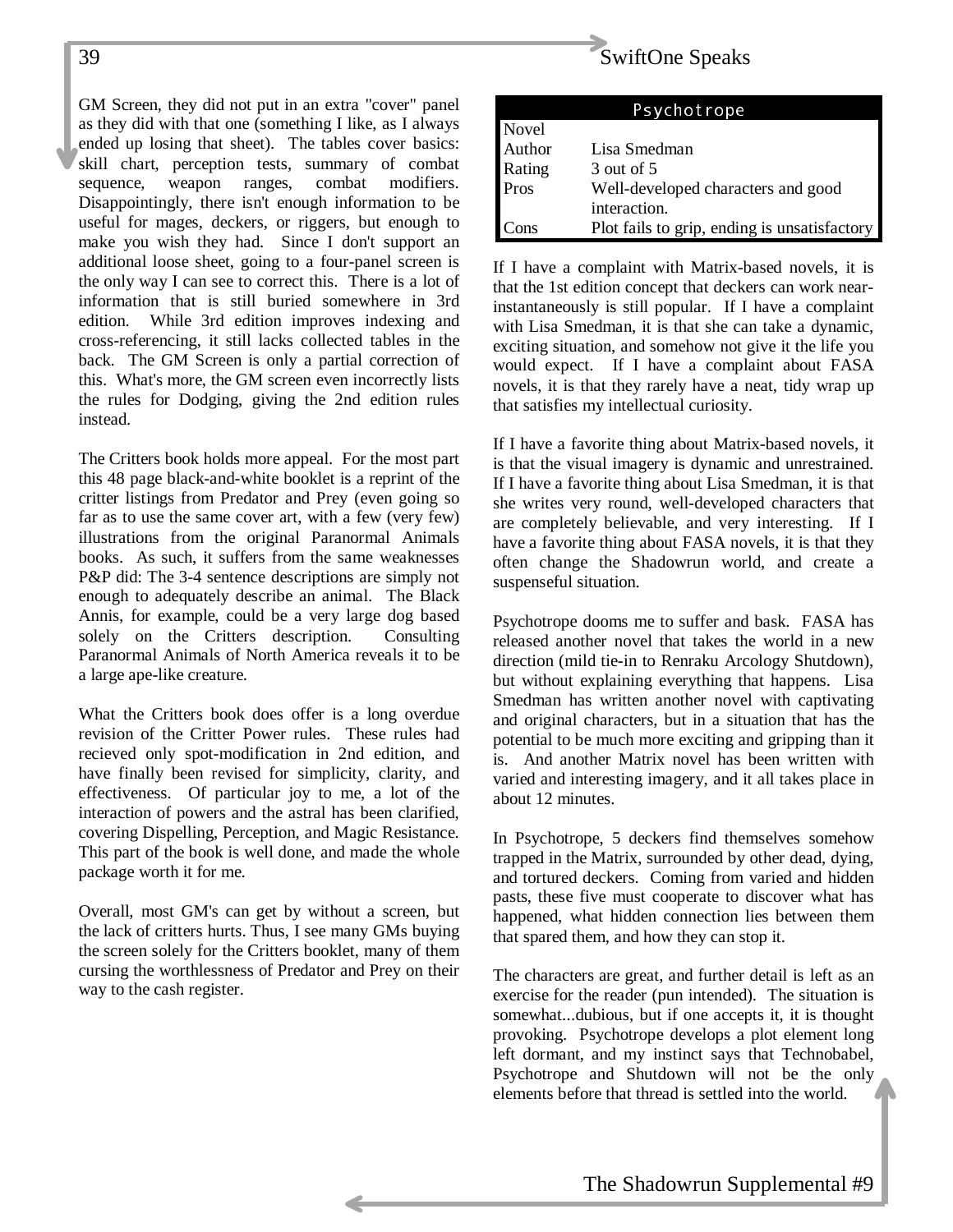Psychotrope was annoying to me, but a large amount of that annoyance was because I couldn't find out the truth behind everything that happened. Shutdown cleared up some of that, but more remains. Naturally, FASA can't just give us the answers, it would screw up their line, but that doesn't stop me from wanting those answers.

The weaker plot was disappointing, but I found myself more drawn to the character interaction than the events precipitating them. I'd recommend reading Psychotrope sometime, but no rush.

|        | Run Hard, Die Fast                  |
|--------|-------------------------------------|
| Novel  |                                     |
| Author | Mel Odom                            |
| Rating | 2 out of 5                          |
| Pros   | At long last, the return of Argent! |
| Cons   | Hey look, Argent is a munchie!      |

Mel Odom returns, not with the adventures of Jack Skater and team, but with an escapade involving a dispute between the crumbling Fuchi factions, with Argent and an old flame caught in the middle.

Some novels don't live up to their hype. The release of this novel was not truly hyped, so the only image it might have to live up to was the back of the novel. FASA/ROC having a reputation of giving away major plot elements, I never read the back until I have finished the novel. Thus all Mel Odom had to do was live up to the expectations I formed when I saw Argent's name on the first page.

Too bad he didn't live up to even those expectations.

Don't get me wrong. I rather liked Preying for Keeps, and Headhunters wasn't bad except for the schoolchild romance issues. Mel Odom is a talented author. His strengths, however, were not present in this work. Jack Skater and his other characters are likeable (to me at least) because they work to be smarter and faster than the enemy is. Argent, a legendary runner, apparently solves his problems by being stronger and better armed, meanwhile the enemies look on, impressed by his intelligence and tactical skill.

This brute-force is worsened by a definite munchkin aura, accentuated by editorial errors, with a strong dash of the skewed emotional developments Mr. Odom's characters normally experience.



Observe: Argent has two cyberlimbs, with dual(?!) smartlinks, a ton of headware, and a move-by-wire system (all deltaware). He fights with two (2?!) Ingram SuperMachs (which are identified as "machine pistols", even though they are and act as "supermachine guns"). A monowhip and monosword show up in a fight, and both crackle with glowing energy, and cancel each other out when they touch. I think Mr. Odom has spent too much time watching Johnny Mnemonic and not enough playing Shadowrun.

Every fight scene consists of Argent blowing things up while facing hordes of what must be Imperial Stormtroopers, because everyone talks about how accurate they are as they continue to miss. Every nonfight scene has Argent or his companions dealing with deeply emotional issues that fail to move you because they are too...blunt. Inaccuracies and stereotypes are rife. He even has twins that finish each other's sentences!

If you think the power-gaming style of this novel might appeal to you, browse it in your local bookstore. The fight scene in the first 10 pages is an adequate description of the rest of the book. If you find it gripping, go for it. If you feel like griping, you can pass it by: it contains no essential world changes.

Some authors will perform surgery on you, their words sliding in like scalpels to condition you as they see fit. In Run Hard, Die Fast, Mel Odom bludgeons you.

|            | Renraku Arcology: Shutdown               |
|------------|------------------------------------------|
| Sourcebook |                                          |
| Author     | David Hyatt and Brian Schoner            |
| Rating     | 4 out of 5                               |
| Pros       | A SR Dungeon Crawl. Allows for           |
|            | complex situations, even better than Bug |
|            | City. Not an adventure module.           |
| `ons       | If you are expecting maps, too bad.      |
|            | Some of the changes stretch the realm of |
|            | SR believability, and are extremely      |
|            | powergamer-ish.                          |

When I started this feature, I promised you that I would not offer spoilers. Usually, this has not been a problem. This book, which represents a significant activity, is very difficult to review without revealing anything. I will do my best not to ruin it, but if you wish to avoid any possible "contamination", read no further.